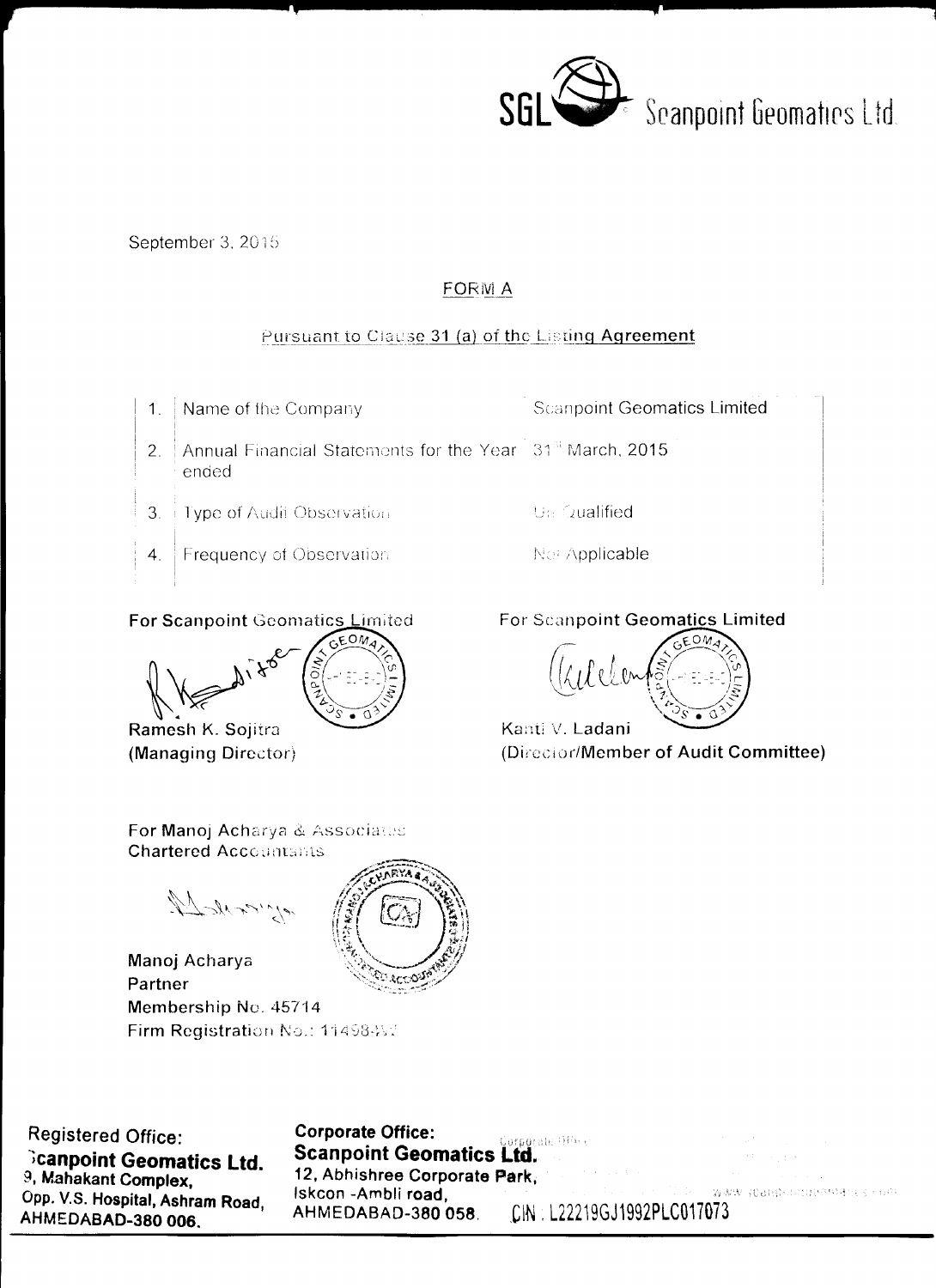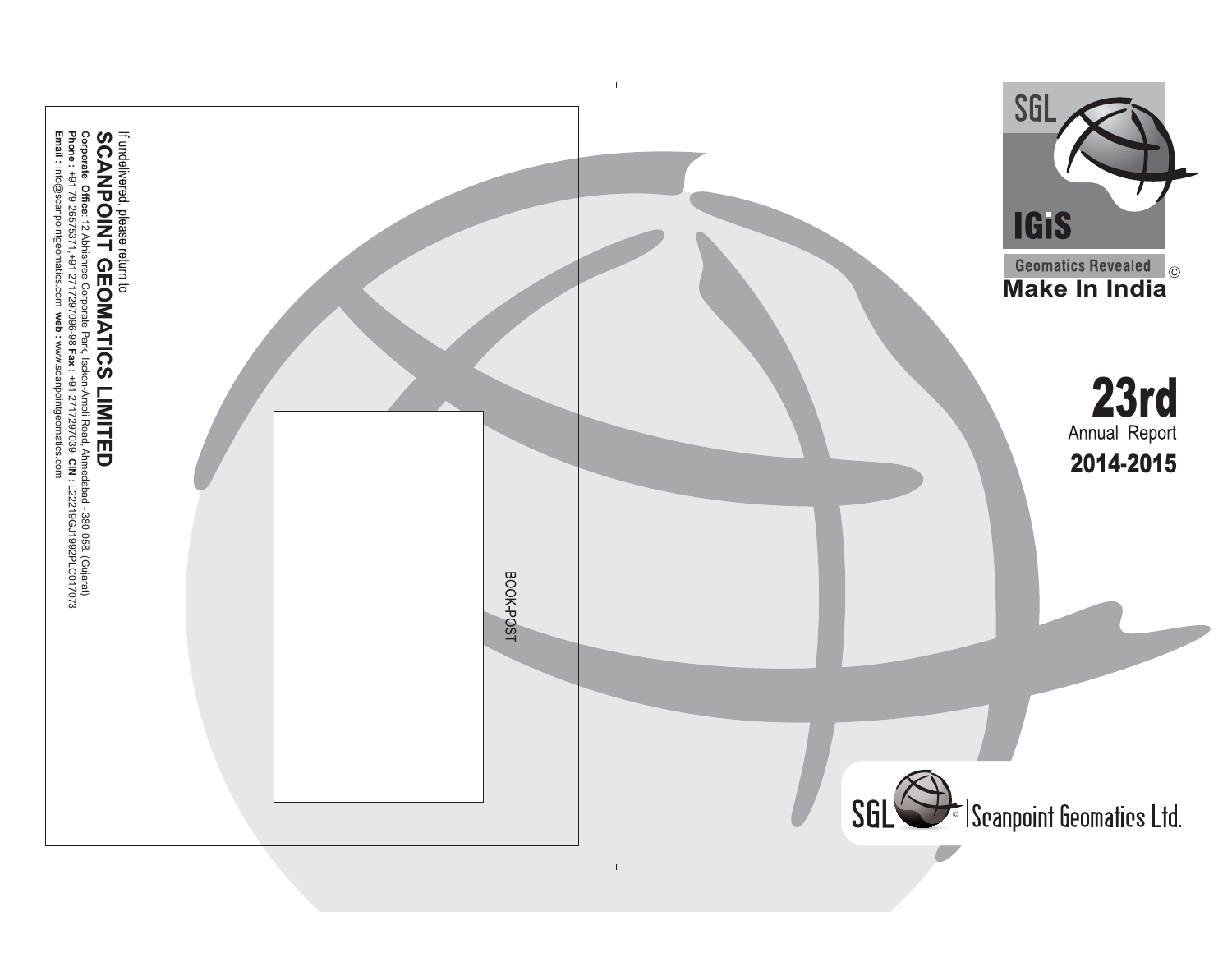

**IGiS Ver. 2.0 launched by Mr. A S Kiran Kumar, Chairman ISRO & Mr. Tapan Misra, Director of SAC.**



SGL received "National Award" for the Successful Development & Commercialization of Indigenous Technology by **"Technology Development Board (Department of Science & Technology)",** Government of India. The award was presented by former president of India on **Dr. A P J Abdul Kalam** Technology.



National Geomatics Award for Technology for 2009 to development of IGiS 1.0 from Chief Minister Mr. Narendra Modi. The award was conferred by Indian Society of Geomatics (ISG).



A GIS Portal lunched by Hon. Chief Minister Smt. Anandiben Patel, Gujarat state, which is Developed by Scanpoint Geomatics Ltd. for Surat Municipal Corporation.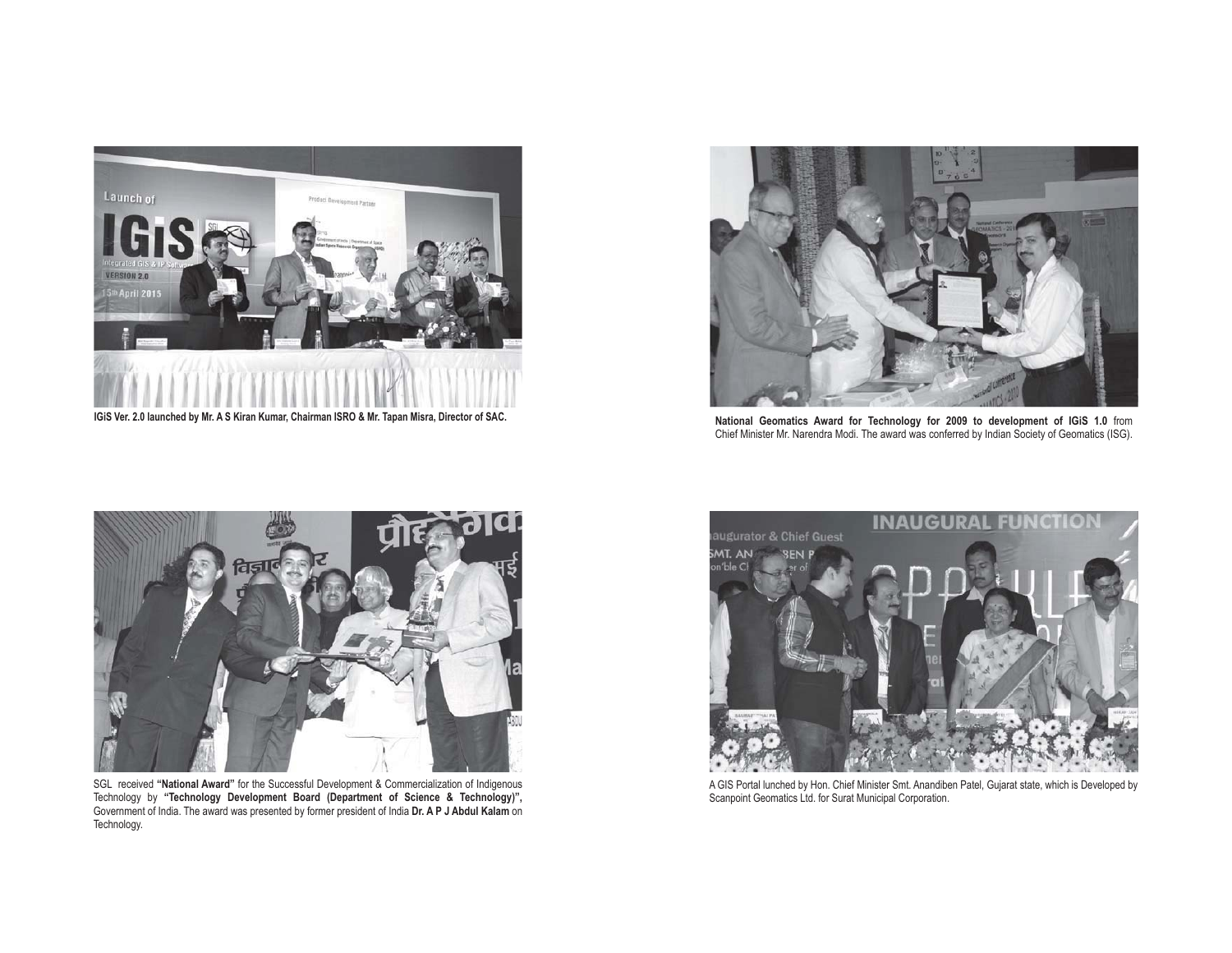## SGL Seanpoint Geomatics Ltd. CORPORATEINFORMATION

| <b>Board of Directors</b><br>Shri Ramesh K. Sojitra<br>Shri Chirag J. Soni<br>Shri Dinesh J. Shah<br>Shri Kanti V. Ladani<br>Smt. Leelavanti R. Sojitra | Chairman & Managing Director<br>Whole Time Director<br>Director<br>Director<br><b>Additional Director</b>                                                                                                                |
|---------------------------------------------------------------------------------------------------------------------------------------------------------|--------------------------------------------------------------------------------------------------------------------------------------------------------------------------------------------------------------------------|
| <b>Chief Executive Officer</b>                                                                                                                          | Shri Rajendra R. Chaudhari                                                                                                                                                                                               |
| <b>Company Secretary &amp;</b><br><b>Compliance Officer</b>                                                                                             | Shri Akshesh S. Dave                                                                                                                                                                                                     |
| <b>Committees of Board</b>                                                                                                                              | Audit Committee<br>Stakeholder's Relationship Committee<br>Nomination & Remuneration Committee<br>Risk Management & Vigilance Committee                                                                                  |
| <b>Statutory Auditors</b>                                                                                                                               | Manoj Acharya & Associates<br><b>Chartered Accountants</b><br>219, Ashirwad Market, Kalupur, Ahmedabad - 380002.                                                                                                         |
| <b>Secretarial Auditors</b>                                                                                                                             | Harish P. Jain & Associates<br><b>Practicing Company Secretaries</b><br>302, Narayan Krupa Square, B/h Old Natraj Cinema,<br>Ashram Road, Ahmedabad-380009                                                               |
| <b>Bankers</b>                                                                                                                                          | Bank of India                                                                                                                                                                                                            |
| <b>Registrar and Share</b><br><b>Transfer Agent</b>                                                                                                     | Sharepro Services (India) Pvt. Ltd.<br>416-420, 4 <sup>th</sup> Floor, Devnandan Mall, Opp. Sanyash Ashram.<br>Ashram Road, Ahmedabad - 380006 (Guiarat).<br>Phone No. +9179 - 26582381 to 84<br>Fax no. $+9179-2658238$ |
| Listing                                                                                                                                                 | Bombay Stock Exchange Limited                                                                                                                                                                                            |
| <b>Depositories</b>                                                                                                                                     | National Securities Depository Limited<br>Central Depository Services (India) Ltd.                                                                                                                                       |
| <b>ISIN</b>                                                                                                                                             | INE967B01028                                                                                                                                                                                                             |
|                                                                                                                                                         |                                                                                                                                                                                                                          |

#### Seanpoint Geomaties Ltd. **Registered Office :**

9 Mahakant Complex, Opp. V S Hospital, Ashram Road, Ahmedabad - 380 006. Gujarat, India. **Phone :** +91 79 26575371

#### **Corporate Office**

12, Abhishree Corporate Park, ISKCON-Ambli Road, Ahmedabad-380058, Gujarat, India. **Phone: CIN :** +91 02717-297096/98/39 L22219GJ1992PLC017073**Email :** info@scanpointgeomatics.com **web :** www.scanpointgeomatics.com

SGL<sup>9</sup> | Seanpoint Geomatics Ltd.

#### **NOTICE**

NOTICE is hereby given that the  $23<sup>rd</sup>$  Annual General Meeting of the Members of Scanpoint Geomatics Limited will be held on Wednesday, the 30<sup>th</sup> day of September, 2015 at 10.30 A.M., at Hotel Planet Landmark, 139/1, Ambli Bopal Road, Off. S.G. Highway, Nr. Ashok Vatika, Ahmedabad – 380058, Gujarat, India, to transact the following business:

#### **AS ORDINARY BUSINESS:**

- 1. To receive, consider and adopt theAudited Statement of Profit and LossAccount for the Financial Year ended March 31, 2015, the Balance Sheet and Cash Flow Statement as at that date together with Reports of the Directors and Auditors thereon.
- 2. To appoint <sup>a</sup> Director in place of Mr. Chirag J. Soni (DIN: 01684683), who retires by rotation, and being eligible to offer himself for re-appointment.
- 3. To ratify the appointment ofAuditors andAuthorize the Board of Directors to Fix their remuneration:

To Consider and if thought fit, to pass, the following Resolution as an Ordinary Resolution:-

**"RESOLVED THAT** pursuant to the provisions of Section 139, 142(1) and other provisions, if any, applicable to the Company for the time being in force, of the Companies Act, 2013 and Rules framed there under (including any statutory modification(s) or re-enactment thereof for the time being in force), re-appointment of M/s Manoj Acharya & Associates (FRN: 114984W), Chartered Accountants, Ahmedabad, made at the Twenty Second Annual General Meeting of the members of the Company, be and is hereby ratified till the conclusion of Twenty Fifth Annual General Meeting, with remuneration as may be decided mutually by at such remuneration as may be determined by the Board of Directors of company.**"**

#### **AS SPECIAL BUSINESS**

4 Appointment of Mr. Kantilal V. Ladani (DIN: 00016171) as an Independent Director

To consider and if thought fit, to pass the following Resolution as Ordinary Resolution:

**"RESOLVED THAT** pursuant to the provisions of Section 149, 150 and 152 read with Schedule IV and all other applicable provisions of the Companies Act, 2013 (Act) and relevant Rules made there under (including any statutory modification(s) or re-enactment thereof for the time being in force), Mr. Kantilal Vrajlal Ladani (DIN 00016171), Independent Director of the Company, who has submitted <sup>a</sup> declaration that he meets the criteria for independence as provided in section 149(6) of the Act and who is eligible for appointment, and in respect of whom the Company has received <sup>a</sup> notice in writing from a member, pursuant to Section 160 of the Companies Act, 2013, proposing his candidature for the office of director, be and is hereby appointed as an Independent Director of the Company, not liable to retire by rotation, to hold office for <sup>a</sup> term of 5 (five) consecutive years with effect from the date of this Annual General Meeting**."**

5 Appointment of Mr. Dinesh J. Shah (DIN: 02377709) as an Independent Director

To consider and if thought fit, to pass the following Resolution as Ordinary Resolution:

**"RESOLVED THAT** pursuant to the provisions of Section 149, 150 and 152 read with Schedule IV and all other applicable provisions of the Companies Act, 2013 (Act) and relevant Rules made there under (including any statutory modification(s) or re-enactment thereof for the time being in force), Mr. Dinesh Jamnadas Shah (DIN: 02377709), Independent Director of the Company, who has submitted <sup>a</sup> declaration that he meets the criteria for independence as provided in section 149(6) of the Act and who is eligible for appointment, and in respect of whom the Company has received <sup>a</sup> notice in writing from a member, pursuant to Section 160 of the Companies Act, 2013, proposing his candidature for the office of director, be and is hereby appointed as an Independent Director of the Company, not liable to retire by rotation, to hold office for <sup>a</sup> term of 5 (five) consecutive years with effect from the date of this Annual General Meeting**."**

6 To adopt new set ofArticles ofAssociation of the Company

To consider and if thought fit, to pass the following Resolution as Special Resolution:

**"RESOLVED THAT** pursuant to the provisions of Section 5(6), 14 and all other applicable provisions of the Companies Act, 2013 read with the Companies (Incorporation) Rules, 2014 (including any

1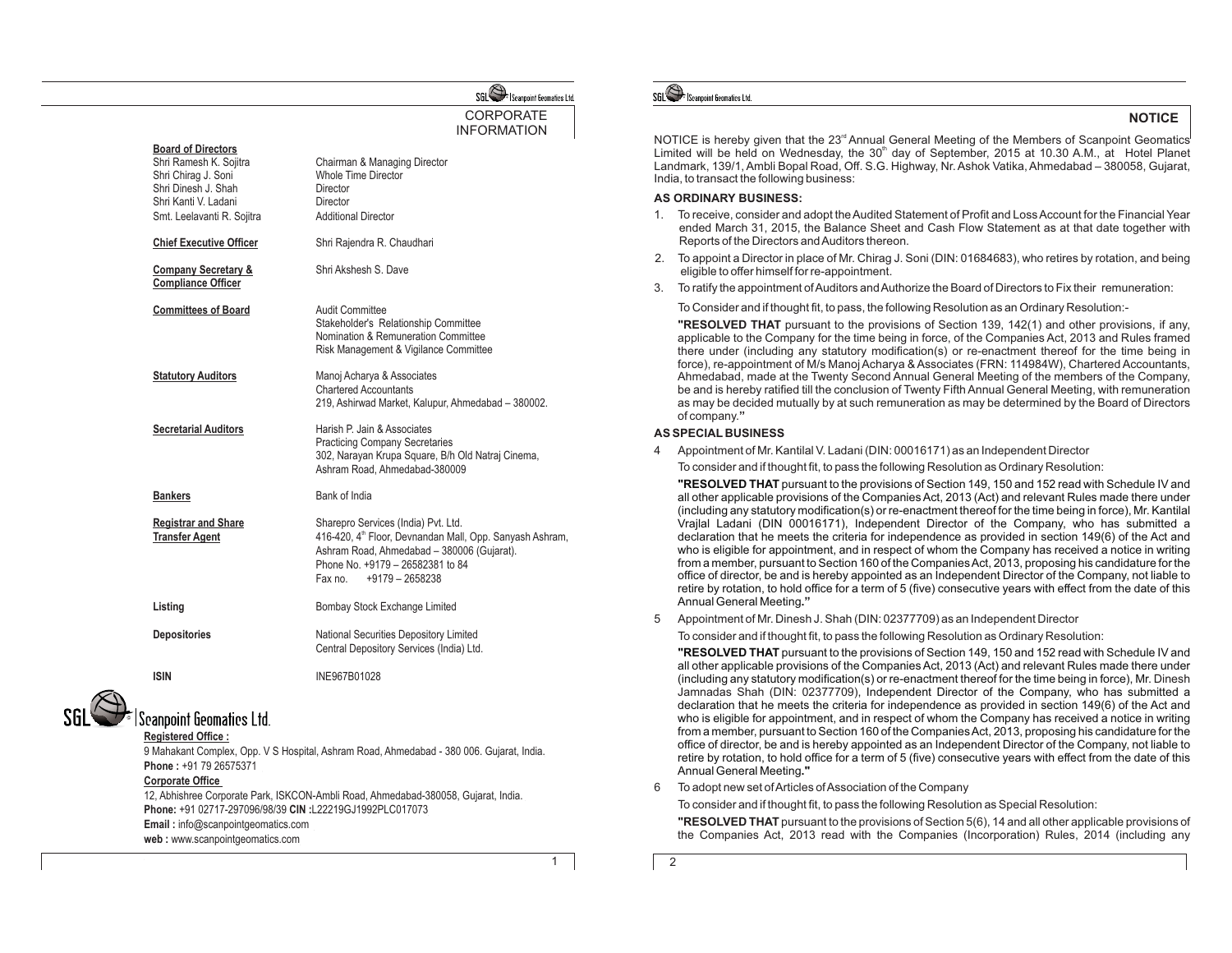## $\textsf{SGL}\bigoplus_\textsf{``|Scanpoint \textsf{Geomatics Ltd.}}$

## SGL<sup>9</sup> Seanpoint Geomatics Ltd.

statutory modification(s) or re-enactment thereof, for the time being in force), approval of members of the Company be and is hereby accorded for deletion of all the Articles of the existing Articles of Association of the Company and substitute the same with the new set of Articles of Association of the Company prepared as per the format specified in Table F of Schedule I of the Companies Act, 2013 and the said new set of Articles of Association be and is hereby adopted as the Articles of Association of the Company in substitution for, and to exclusion of, all the existing articles thereof.

**RESOLVED FURTHER THAT** the Board of Directors / Committee(s) of Directors of the Company be and are hereby jointly / severally authorised to do all such acts, deeds and things as may be necessary or expedient to give effect to this resolution including but not limited to incorporation of amendments / suggestions / observations made by the Registrar of Companies, Gujarat, Dadra and Nagar Havelli, at Ahmedabad, to the extent applicable.**"**

7 ToAdopt new set of Memorandum ofAssociation of the Company

To consider and if thought fit, to pass the following Resolution as Special Resolution:

**"RESOLVED THAT** pursuant to the provisions of Section 4, 13 and all other applicable provisions of the Companies Act, 2013 read with Companies (Incorporation) Rules, 2014 (including any statutory modification or re-enactment thereof for the time being in force), the clauses contained in the draft Memorandum of Association of the Company prepared as per the format of Table A of Schedule I of the Companies Act, 2013, be and are hereby approved and adopted in substitution, and to the entire exclusion, of the clauses contained in the existing Memorandum of Association of the Company with immediate effect.

**RESOLVED FURTHER THAT** the Board of Directors / Committee(s) of Directors of the Company be and are hereby jointly / severally authorised to do all such acts, deeds and things as may be necessary or expedient to give effect to this resolution including but not limited to incorporation of amendments / suggestions / observations made by the Registrar of Companies, Gujarat, Dadra and Nagar Havelli, at Ahmedabad, to the extent applicable.**"**

8 To revise the remuneration of Mr. Chirag Soni, Whole time Director of the Company

To consider and if thought fit, to pass the following Resolution as Special Resolution:

**"RESOLVED THAT** pursuant to the provisions of Sections 196, 197, 203, Schedule V and other applicable provisions of the Companies Act, 2013, read with Companies (Appointment and Remuneration of Key Managerial Personnel) Rules, 2014, subject to approval of the Central Government, if required, the consent of the members of the Company be and is hereby accorded to revise the remuneration payable to Mr. Chirag Soni (holding DIN 01684683), Whole-time Director of the Company as given below:

|    | Sr. No. Particulars                                 | <b>Present Composition</b>                                                                                                                                                                  | <b>Revised Composition</b>                                                                                                                                                               |
|----|-----------------------------------------------------|---------------------------------------------------------------------------------------------------------------------------------------------------------------------------------------------|------------------------------------------------------------------------------------------------------------------------------------------------------------------------------------------|
| 1. | Salary                                              | Upto Rs. 1,50,000/- p.m.                                                                                                                                                                    | Upto Rs. 3,00,000/ p.m.                                                                                                                                                                  |
| 2. | Perquisites<br>and Allowances:                      |                                                                                                                                                                                             |                                                                                                                                                                                          |
|    | Category A:                                         |                                                                                                                                                                                             |                                                                                                                                                                                          |
|    | Medical<br>Reimbursement<br>/ Medical<br>Insurance: | Reimbursement of all<br>medical expenses for<br>self and family subject to<br>the maximum of one<br>month's salary per annum.<br>Medical insurance premium<br>shall be paid by the Company. | Reimbursement of all medical<br>expenses for self and family<br>subject to the maximum of one<br>month's salary per annum.<br>Medical insurance premium<br>shall be paid by the Company. |
|    | Personal<br>Accident<br>Insurance:                  | Personal accident<br>insurance as per the policy<br>of the Company                                                                                                                          | Personal accident<br>insurance as per the policy<br>of the Company                                                                                                                       |

|                  | Entertainment<br>Expenses: | Reimbursement of<br>entertainment expenses on<br>actual basis incurred during<br>the course of the business.                                                                                                                                                                        | Reimbursement of entertainment<br>expenses on actual basis<br>incurred during during the<br>course of the business.                                                                                                                                                                 |
|------------------|----------------------------|-------------------------------------------------------------------------------------------------------------------------------------------------------------------------------------------------------------------------------------------------------------------------------------|-------------------------------------------------------------------------------------------------------------------------------------------------------------------------------------------------------------------------------------------------------------------------------------|
|                  | Club Fees:                 | Fees of clubs exclusive<br>of admission and life<br>membership fee subject<br>to a maximum of two clubs                                                                                                                                                                             | Fees of clubs exclusive<br>of admission and life<br>membership fee subject<br>to a maximum of two clubs                                                                                                                                                                             |
| 3.               | Category - B:              | The contribution to provident<br>fund or annuity fund, if any,<br>and if introduced by the<br>Company will not be included<br>in the computation of the<br>ceiling on perquisite to the<br>extent these singly or put<br>together are not taxable under<br>the Income Tax Act, 1961 | The contribution to provident<br>fund or annuity fund, if any,<br>and if introduced by the<br>Company will not be included<br>in the computation of the<br>ceiling on perquisite to the<br>extent these singly or put<br>together are not taxable<br>under the Income Tax Act, 1961 |
| $\overline{4}$ . | $Category - C$ :           | Car with the chauffer for official<br>use, telephones, Internet and fax<br>facility at residence. These will<br>not be considered as perquisites.                                                                                                                                   | Car with the chauffer for official<br>use, telephones, Internet and fax<br>facility at residence. These will<br>not be considered as perquisites                                                                                                                                    |

**RESOLVED FURTHER THAT** the Board of Directors (hereinafter referred to as "the Board" which term shall be deemed to include any Committee, including the Nomination and Remuneration Committee which may exercise its powers, including the powers conferred by this resolution) be and is hereby authorized to vary, alter the scope of the remuneration as they may deem fit in the interest of the Company."

**RESOLVED FURTHER THAT** the Board be and is hereby authorized to do all such acts, deeds, matters and things as may be considered necessary, desirable or expedient for the purpose of giving effect to this resolution.**"**

9 To revise the remuneration of Mr. Ramesh K. Sojitra, Managing Director of the Company

To consider and if thought fit, to pass the following Resolution as <sup>a</sup> Special Resolution:-

**"RESOLVED THAT** pursuant to the provisions of Sections 196, 197, 203, Schedule V and other applicable provisions of the Companies Act, 2013, read with Companies (Appointment and Remuneration of Key Managerial Personnel) Rules, 2014, subject to approval of the Central Government, if required, approval of the Company be and is hereby accorded to revise the remuneration payable to Mr. Ramesh K. Sojitra (holding DIN 00016149), Managing Director of the Company as given below:

|                  | Sr. No. Particulars                                 | <b>Present Composition</b>                                                                                                                                                                                                            | <b>Revised Composition</b>                                                                                                                                                               |
|------------------|-----------------------------------------------------|---------------------------------------------------------------------------------------------------------------------------------------------------------------------------------------------------------------------------------------|------------------------------------------------------------------------------------------------------------------------------------------------------------------------------------------|
| 1.               | Salary                                              | Upto Rs. 2,50,000/- p.m.                                                                                                                                                                                                              | Upto Rs. 6,00,000/ p.m.                                                                                                                                                                  |
| $\overline{2}$ . | Perquisites and<br>Allowances:                      |                                                                                                                                                                                                                                       |                                                                                                                                                                                          |
|                  | Category A:                                         |                                                                                                                                                                                                                                       |                                                                                                                                                                                          |
|                  | Medical<br>Reimbursement<br>/ Medical<br>Insurance: | Reimbursement of all medical<br>expenses for Reimbursement of<br>all medical expenses for self adn<br>family subject to the maximum of<br>one month's salary per annum.<br>Medical insurance premium shall<br>be paid by the Company. | Reimbursement of all medical<br>expenses for self and family subject<br>to the maximum of one month's<br>salary per annum. Medical<br>insurance premium shall be paid by<br>the Company. |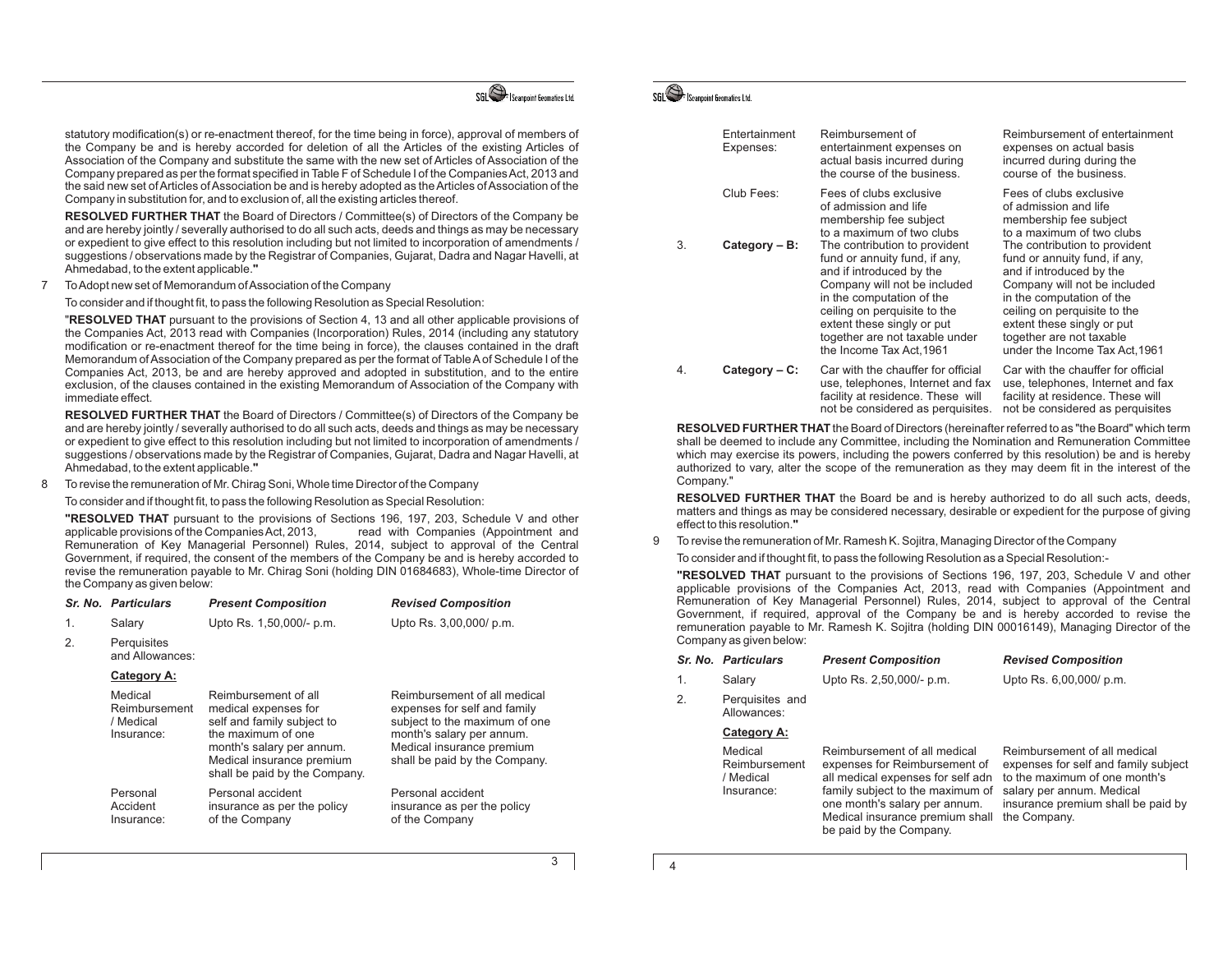

|    | Insurance:<br>Entertainment<br>Expenses: | Personal Accident Personal accident insurance<br>as per the policy of the Company<br>Reimbursement of<br>entertainment expenses on<br>actual basis incurred during<br>the course of the business.                                                                               | Personal accident insurance<br>as per the policy of the Company<br>Reimbursement of entertainment<br>expenses on actual basis incurred<br>during the course of the business.                                                                                                     |
|----|------------------------------------------|---------------------------------------------------------------------------------------------------------------------------------------------------------------------------------------------------------------------------------------------------------------------------------|----------------------------------------------------------------------------------------------------------------------------------------------------------------------------------------------------------------------------------------------------------------------------------|
|    | Club Fees:                               | Fees of clubs exclusive of<br>admission and life membership<br>fee subject to a maximum<br>of two clubs                                                                                                                                                                         | Fees of clubs exclusive of<br>admission and life membership<br>fee subject to a maximum of<br>two clubs                                                                                                                                                                          |
| 3. | Category - B:                            | The contribution to provident fund<br>or annuity fund, if any, and if<br>introduced by the Company will<br>not be included in the computation<br>of the ceiling on perguisite to the<br>extent these singly or put together<br>are not taxable under the Income<br>Tax Act.1961 | The contribution to provident fund<br>or annuity fund, if any, and if<br>introduced by the Company will<br>not be included in the computation<br>of the ceiling on perquisite to the<br>extent these singly or put together<br>are not taxable under the<br>Income Tax Act, 1961 |
| 4. | $Category - C$ :                         | Car with the chauffer for official<br>use, telephones, Internet and<br>fax facility at residence. These<br>will not be considered as perquisites.                                                                                                                               | Car with the chauffer for official use,<br>telephones, Internet and fax facility<br>at residence. These will not be<br>considered as perquisites.                                                                                                                                |

**RESOLVED FURTHER THAT** the Board of Directors (hereinafter referred to as "the Board" which term shall be deemed to include any Committee, including the Nomination and Remuneration Committee which may exercise its powers, including the powers conferred by this resolution) be and is hereby authorized to vary, alter the scope of the remuneration as they may deem fit in the interest of the Company.

**RESOLVED FURTHER THAT** the Board be and is hereby authorized to do all such acts, deeds, matters and things as may be considered necessary, desirable or expedient for the purpose of giving effect to this resolution.**"**

10. To appoint Mrs. Leelavanti Sojitra as Director of the Company.

To consider and if thought fit, to pass the following Resolution as an Ordinary Resolution:-

 $\blacksquare$ **RESOLVED THAT** Mrs. Leelavanti Sojitra, who was appointed as an Additional Director with effect from March 30, 2015 on the Board of the Company in terms of Section 161 of the Companies Act, 2013 and Article 113 of Articles of Association of the Company and who holds office up to the date of this Annual General Meeting, and in respect of whom <sup>a</sup> notice has been received from <sup>a</sup> member in writing, under Section 160 of the Companies Act, 2013 along with requisite deposit, proposing his candidature for the office of <sup>a</sup> Director, be and is hereby appointed as <sup>a</sup> director of the company.

**RESOLVED FURTHER THAT** the Board be and is hereby authorized to do all such acts, deeds, matters and things as may be considered necessary, desirable or expedient for the purpose of giving effect to this resolution.**"**

| Date: $30th$ July, 2015                 | On behalf of the Board of Directors     |
|-----------------------------------------|-----------------------------------------|
| Place: Ahmedabad                        |                                         |
| <b>Registered Office:</b>               | Ramesh K. Soiitra                       |
| 9, Mahakant Complex, Opp. V S Hospital, | <b>Chairman &amp; Managing Director</b> |
| Ashram Road, Ahmedabad - 380006.        |                                         |
| Notes:                                  |                                         |

- $\bullet$  The Statement pursuant to Section 102(1) of the Companies Act, 2013 with respect to the special business set out in the Notice is annexed.
- - A MEMBER ENTITLED TO ATTEND AND VOTE AT THE ANNUAL GENERAL MEETING ("the Meeting") IS ENTITLED TO APPOINT A PROXY TO ATTEND AND VOTE INSTEAD OF HIMSELF AND SUCHAPROXY NEED NOT BEAMEMBER.
- THE INSTRUMENT APPOINTING PROXY/PROXIES IN ORDER TO BE EFFECTIVE MUST BE

5

## SGL Seanpoint Geomatics Ltd.

DEPOSITED AT THE REGISTERED OFFICE OF THE COMPANY NOT LESS THAN 48 HOURSBEFORE THE COMMENCEMENT OF THE MEETING.

CORPORATE MEMBERS INTENDING TO SEND THEIR AUTHORIZED REPRESENTATIVE(S) TO ATTEND THE MEETING ARE REQUESTED TO SEND TO THE COMPANY A DULY CERTIFIEDBOARD RESOLUTION AUTHORIZING THEIR SAID REPRESENTATIVE(S) TO ATTEND AND VOTE ON THEIR BEHALFATTHE MEETING.

A PERSON CAN ACT AS A PROXY ON BEHALF OF MEMBERS NOT EXCEEDING 50 AND HOLDING IN AGGREGATE NOT MORE THAN 10 PER CENT OF THE TOTAL SHARE CAPITAL OFTHE COMPANY. A MEMBER HOLDING MORE THAN 10 PER CENT OF THE TOTAL SHARECAPITAL OF THE COMPANY MAY APPOINT A SINGLE PERSON AS PROXY AND SUCH PERSON SHALLNOTACTASAPROXY FORANY OTHER PERSON OR SHAREHOLDER.

- - Pursuant to the provisions of Section 91 of the Act, the Register of Members and Share Transfer Books will remain closed on all days from Wednesday, September 23, 2015 to Wednesday, September 30, 2015, both days inclusive.
- $\bullet$  Members/Proxies are requested to bring the attendance slip along with their copy of the Annual Report to the Meeting.
- - Members desirous of obtaining any information concerning the accounts and operations of the Company are requested to address their questions in writing to the Company Secretary at least ten days before the date of the Meeting, so that the information required may be made available at the Meeting.
- $\bullet$ Members holding shares in physical form and desirous to convert their shares in dematerialized form are requested to send their request along with share certificates to the Depository Participant. Further, all the members are requested to provide their email ID, if any, **to the Company or RTAin following manner:**

| Name | Folio No. | <b>Email ID</b> |
|------|-----------|-----------------|
|      |           |                 |
|      |           |                 |
|      |           |                 |
|      |           |                 |

- - Register of Directors and Key Managerial Personnel and their shareholding, maintained under Section 170 of the CompaniesAct, 2013 will be available for inspection by the members at theAGM.
- - Members holding shares in dematerialized form are requested to intimate all changes with respect to their address/bank details/mandate etc. to their respective Depository Participant. The Company or its share transfer agent will not act on any direct request from these members for change of such details. However request for any change in respect of shares held in physical form should be sent to Company or Registrar & Share Transfer Agent.
- - Members who wish to attend the meeting are requested to bring attendance slip sent herewith duly filed & signed, and the copy of the annual report. Copies of the annual report will not be distributed at the meeting.
- $\bullet$  Details under Clause 49 of the Listing Agreement with the Stock Exchange in respect of the Directors seeking appointment/ re-appointment at the Annual General Meeting, forms integral part of the notice. The Directors have furnished the requisite declarations for their appointment/ re-appointment.
- All the documents referred to in the Notice will be available for the inspection at the company's registered office during normal business hours on working days up to the date ofAGM.
- 0 In compliance with provisions of Section 108 of the Companies Act, 2013 and Rule 20 of the Companies (Management and Administration) Rules, 2014, the Company is pleased to provide members facility to exercise their right to vote at the 23<sup>rd</sup> Annual General Meeting (AGM) by electronic means and the business may be transacted through e-Voting Services provided by Central Depository Services (India) Ltd. (CDSL). The detailed process, instructions and manner for e-voting facility is enclosed herewith.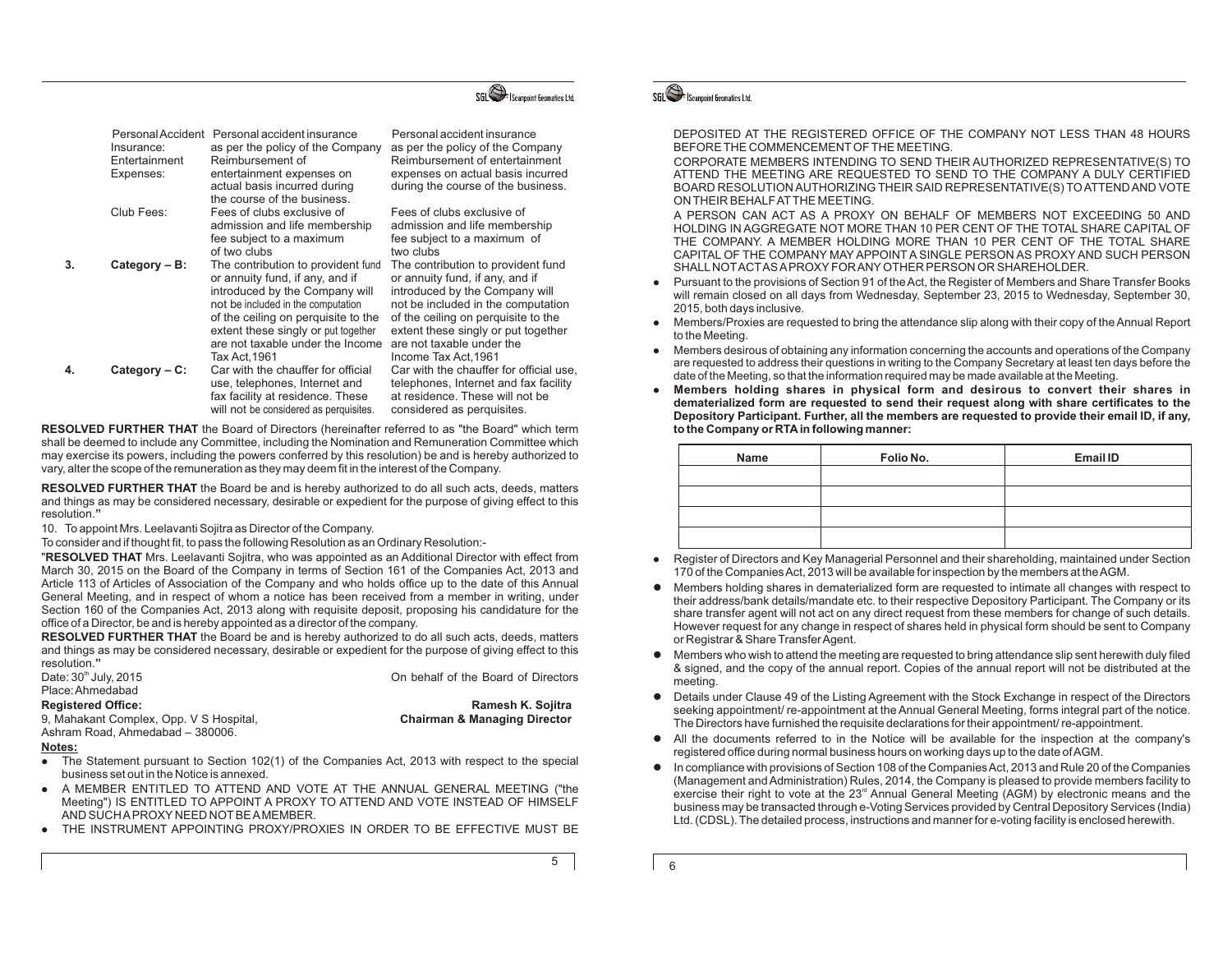SGL<sup>9</sup> |Scanpoint Geomatics Ltd.

#### **Instruction for e-voting**

#### **The instructions for members for voting electronically are as under:-**

#### **In case of members receiving e-mail:**

- (A) The voting period begins on September 27, 2015 at 9:30 a. m. and ends on September 29, 2015 at 5:00 pm. During this period shareholders' of the Company, holding shares either in physical form or in dematerialized form, as on the cut-off date (record date) of September 25, 2015, may cast their vote electronically. The e-voting module shall be disabled by CDSLfor voting thereafter.
	- (I) Log on to the e-voting website www.evotingindia.com
	- (ii) Click on "Shareholders" tab.<br>(iii) Now. select Scanpoint Geor
	- Now, select Scanpoint Geomatics Limited from the drop down menu and click on "SUBMIT"
	- (iv) Now Enter your User ID
		- a. For CDSL: 16 digits beneficiary ID,
		- b. For NSDL: 8 Character DP ID followed by 8 Digits Client ID,
		- c. Members holding shares in Physical Form should enter Folio Number registered with the Company.
	- (v) Next enter the Image Verification as displayed and Click on Login.
	- (vi) If you are holding shares in demat form and had logged on to www.evotingindia.com and voted on an earlier voting of any company, then your existing password is to be used.
	- (vii) If you are <sup>a</sup> first time user follow the steps given below:

#### **For Members holding shares in Demat Form and Physical Form**

| <b>PAN</b>                         | Enter your 10 digit alpha-numeric *PAN issued by Income Tax Department<br>(Applicable for both demat shareholders as well as physical shareholders)                                                                                                                                                                                                                                                                                                                                       |
|------------------------------------|-------------------------------------------------------------------------------------------------------------------------------------------------------------------------------------------------------------------------------------------------------------------------------------------------------------------------------------------------------------------------------------------------------------------------------------------------------------------------------------------|
|                                    | Members who have not updated their PAN with the Company/Depository<br>Participant are requested to use the first two letters of their name and the 8 digits of<br>the sequence number in the PAN field.<br>In case the sequence number is less than 8 digits enter the applicable number of<br>0's before the number after the first two characters of the name in CAPITAL<br>letters. Eq. If your name is Mahesh Kumar with sequence number 1 then enter<br>MA00000001 in the PAN field. |
| <b>DOB</b>                         | Enter the Date of Birth as recorded in your demat account or in the company records<br>for the said demat account or folio in dd/mm/yyyy format.                                                                                                                                                                                                                                                                                                                                          |
| <b>Dividend</b><br>Bank<br>Details | Enter the Dividend Bank Details as recorded in your demat account or in the company<br>records for the said demat account or folio.                                                                                                                                                                                                                                                                                                                                                       |
|                                    | Please enter the DOB or Dividend Bank Details in order to login. If the details are<br>not recorded with the depository or company please enter the member id / folio<br>number In the Dividend Bank details field.                                                                                                                                                                                                                                                                       |

(viii) After entering these details appropriately, click on "SUBMIT" tab.

(ix) Members holding shares in physical form will then reach directly the Company selection screen. However, members holding shares in demat form will now reach 'Password Creation' menu wherein they are required to mandatorily enter their login password in the new password field. Kindly note that this password is to be also used by the demat holders for voting for resolutions of any other company on which they are eligible to vote, provided that company opts for e-voting through CDSL platform. It is strongly recommended not to share your password with any other person and take utmost care to keep your password confidential.

SGL Seanpoint Geomatics Ltd.

- (x) For Members holding shares in physical form, the details can be used only for e-voting on the resolutions contained in this Notice.
- (xi) Click on the EVSN for the relevant Scanpoint Geomatics Limited on which you choose to vote.
- (xii) On the voting page, you will see "RESOLUTION DESCRIPTION" and against the same the option "YES/NO" for voting. Select the option YES or NO as desired. The option YES implies that you assent to the Resolution and option NO implies that you dissent to the Resolution.
- (xiii) Click on the "RESOLUTIONS FILE LINK" if you wish to view the entire Resolution details.
- (xiv) After selecting the resolution you have decided to vote on, click on "SUBMIT". A confirmation box will be displayed. If you wish to confirm your vote, click on "OK", else to change your vote, click on "CANCEL" and accordingly modify your vote.
- (xv) Once you "CONFIRM" your vote on the resolution, you will not be allowed to modify your vote.
- (xvi) You can also take out print of the voting done by you by clicking on "Click here to print" option on the Voting page.
- (xvii) If Demat account holder has forgotten the changed password then enter the User ID and the image verification code and click on Forgot Password & enter the details as prompted by the system.
	- $\bullet$  Non-Individual shareholders (i.e. other than Individuals, HUF, NRI etc.) are required to log on to https://www.evotingindia.com and register themselves as Corporate.
	- - They should submit <sup>a</sup> scanned copy of the Registration Form bearing the stamp and sign of the entity to helpdesk.evoting@cdslindia.com.
	- $\bullet$  After receiving the login details they have to create <sup>a</sup> user who would be able to link the account(s) which they wish to vote on.
	- - The list of accounts should be mailed to helpdesk.evoting@cdslindia.com and on approval of the accounts they would be able to cast their vote.
	- - They should upload <sup>a</sup> scanned copy of the Board Resolution and Power ofAttorney (POA) which they have issued in favour of the Custodian, if any, in PDF format in the system for the scrutinizer to verify the same.

#### **In case of members receiving the physical copy:**

- (B) Please follow all steps from sl. no. (i) to sl. no. (xvii) above to cast vote.
- (C) The voting period begins on September 27, 2015 at 9:30 am and ends on September 29, 2015 at 5.00 pm. During this period shareholders' of the Company, holding shares either in physical form or in dematerialized form, as on the cut-off date (record date) of September 23, 2015, may cast their vote electronically. The e-voting module shall be disabled by CDSLfor voting thereafter.
- (D) In case you have any queries or issues regarding e-voting, you may refer the Frequently Asked Questions ("FAQs") and e-voting manual available at www.evotingindia.com under help section or write an email to helpdesk.evoting@cdslindia.com.

#### **IMPORTANT NOTES:**

8

- 1. Any person, who acquires shares of the Company and becomes member of the Company after August 21, 2015 i.e. the date considered for dispatch of the notice and holding shares as of the cut-off date i.e. September 23, 2015 may obtain the login ID and password by sending a request at evoting@nsdl.co.in or info@scanpointgeomatics.com or evoting@shareproservices.com.
- 2. The Chairman shall, at the AGM, at the end of discussion on the resolutions on which voting is to be held, allow voting with the assistance of scrutinizer, by use of "remote e-voting" or "Ballot Paper / Polling Paper" for all those members who are present at the AGM but have not cast their votes by availing the remote e-voting facility / ballot form. The Facility for Voting at meeting venue shall be decided by the company i.e. "remote e-voting" or "Ballot Paper / Polling Paper".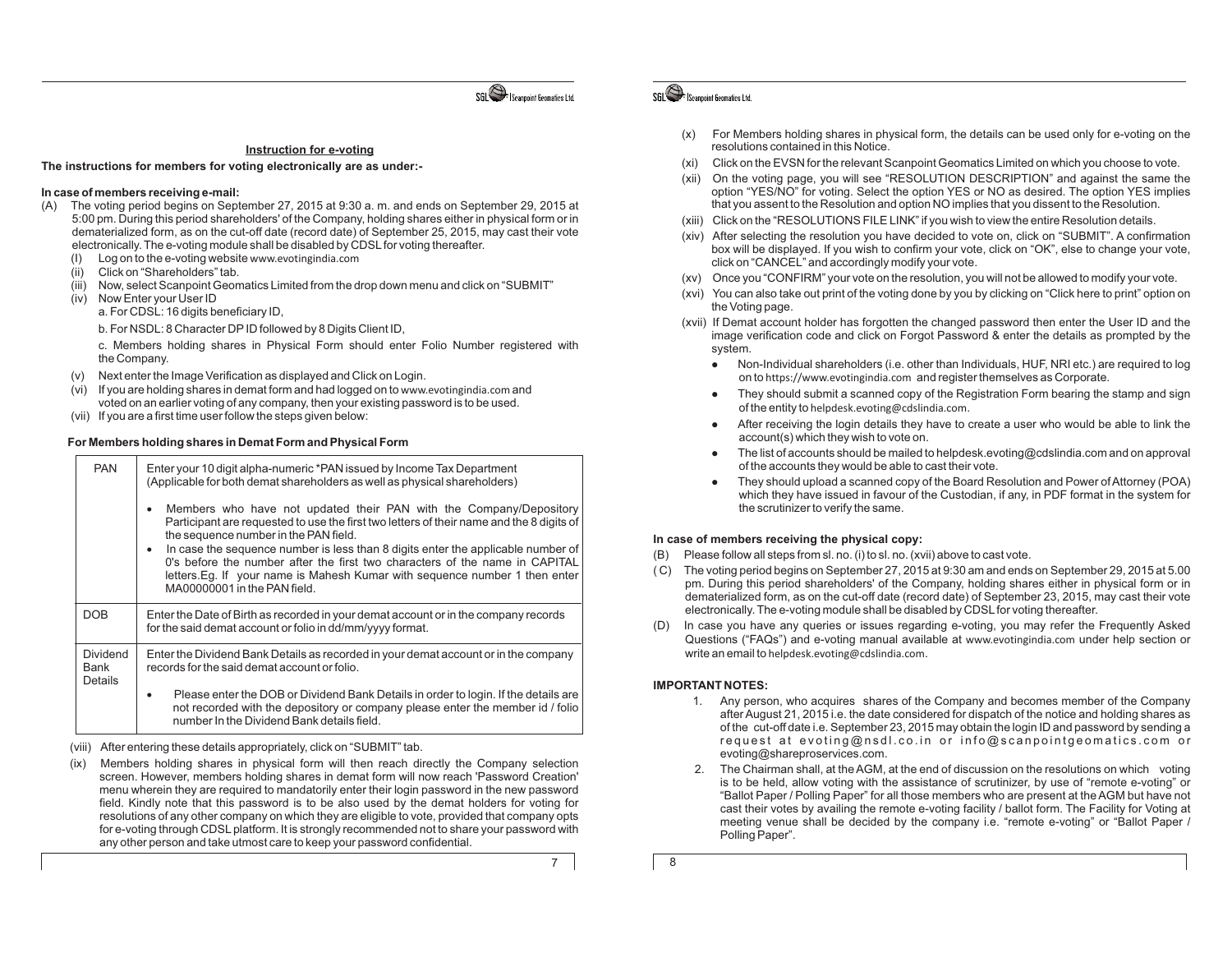

- 3. The members who have cast their vote by remote e-voting prior to the AGM may also attend theAGM but shall not be entitled to cast their vote again.
- 4. Mr. Harish P. Jain, Proprietor of M/s Harish P. Jain & Associates, Practising Company Secretaries, Ahmedabad, has been appointed as the Scrutinizer for providing facility to the members of the Company to scrutinize the voting and remote e-voting process in <sup>a</sup> fair and transparent manner.

#### **COMMENCEMENT OF E-VOTING PERIODAND OTHER E-VOTING INSTRUCTIONS**

- a. The e-Voting period commences on September 27, 2015 at 9.30 am and ends on September 29, 2015 at 5.00 pm. During this period shareholders of the Company, holding shares either in physical form or in dematerialized form, may cast their vote electronically. The e-Voting module shall be disabled for voting thereafter. Once the vote on <sup>a</sup> resolution is cast by the shareholder, the shareholder shall not be allowed to change it subsequently.
- b. The voting rights of shareholders shall be in proportion to their shares of the paid up equity share capital of the Company.
- c. Mr. Harish Jain, Proprietor of M/s Harish P. Jain & Associates, Practicing Company Secretaries, Ahmedabad (Membership No. FCS: 4203; CP No: 4100) (Address: 302, "Narayankrupa Square", Nr. Sakar-V, B/h Old Natraj Cinema, Nr. Mithakhali Railway Crossing, Off. Ashram Road, Ahmedabad-380009) has been appointed as the Scrutinizer to scrutinize the e-Voting process.
- d. If you are holding shares in Demat form and had logged on to www.evotingindia.com and casted your vote earlier for EVSN of any Company, then your existing login id and password are to be used.
- e. For Members holding shares in physical form, the password and default number can be used only for e-Voting on the resolutions given in the notice.
- f. Institutional Shareholders (i.e. other than individuals, HUF, NRI etc.) are required to log on to https://www.evotingindia.co.in and register themselves, link their account which they wish to vote on and then cast their vote. They should upload <sup>a</sup> scanned copy of the Board Resolution and POA in favour of the Custodian who they have authorized to vote on their behalf, in PDF format in the system for the scrutinizer to verify the vote.
- g. You can also update your mobile number and e-mail ID in the user profile details of the folio which may be used for sending communication(s) regarding CDSL e-Voting system in future. The same may be used in case the Member forgets the password and the same needs to be reset.
- h. In case you have any queries or issues regarding e-Voting, you may refer the Frequently Asked Questions ("FAQs") and e-Voting manual available at www.evotingindia.com under help section or write an email to helpdesk.evoting@cdslindia.com

#### **Contact Details**

| Company                                 | <b>Scanpoint Geomatics Limited</b>                              |
|-----------------------------------------|-----------------------------------------------------------------|
|                                         | 9, Mahakant Complex, Opp. V. S. Hospital,                       |
|                                         | Ashram Road, Ahmedbad-380006.                                   |
|                                         | <b>Email:</b> info@scanpointgeomatics.com                       |
| Registrar & Transfer Agent              | Sharepro Services (India) Pvt. Ltd.                             |
|                                         | Email: evoting@shareproservices.com                             |
| e-Voting Agency                         | Central Depository Services (India) Ltd.                        |
|                                         | Email: helpdesk.evoting@cdslindia.com                           |
| Scrutinizer                             | Mr. Harish Jain, Proprietor of M/s Harish P. Jain & Associates, |
|                                         | Practicing Company Secretaries Email: cs.harishiain@gmail.com   |
| Date: 30 <sup>th</sup> July, 2015       | On behalf of the Board of Directors                             |
| Place: Ahmedabad                        |                                                                 |
| <b>Registered Office:</b>               | Ramesh K. Sojitra                                               |
| 9, Mahakant Complex, Opp. V S Hospital, | <b>Chairman &amp; Managing Director</b>                         |
| Ashram Road, Ahmedabad - 380006.        |                                                                 |

SGL<sup>9</sup> | Seanpoint Geomatics Ltd.

#### **EXPLANATORY STATEMENT IN TERMS OF SECTION 102 (2) OF THE COMPANIES ACT, 2013**

#### **Item: 4**

Mr. Kanti Ladani (DIN: 00016171) is <sup>a</sup> Non-Executive Independent Director of the Company. He joined the Board of Directors of the Company in February, 2002. He is <sup>a</sup> Chairman of the Stakeholders Relationship Committee and Nomination and Remuneration Committee and member of Audit Committee of the Board of Directors of the Company.

Mr. Ladani holds Bachelor's degree in Commerce from the Gujarat University. His area of specialization includes business consultancy, corporate management and financial management. He is <sup>a</sup> director in Karnavati Infrastructure Projects Limited and Whole Time Director in Scan Press Limited. He holds 261300 shares in the Company.

As per Section 149 and other applicable provisions of the Companies Act, 2013, Mr. Ladani being eligible and offering himself for appointment, is proposed to be appointed as an Independent Director for five consecutive years from the date of this AGM. A notice has been received from <sup>a</sup> member proposing Mr. Ladani as <sup>a</sup> candidate for the office of Director of the Company.

In the opinion of the Board, Mr. Kanti Ladani fulfils the conditions specified in the Companies Act. 2013 and rules made there under for his appointment as an Independent Director of the Company.

The Board considers that his continued association would be of immense benefit to the Company and it is desirable to continue to avail services of Mr. Kanti Ladani as an Independent Director. Accordingly, the Board recommends the resolution in relation to appointment of Mr. Kanti Ladani as an Independent Director, for the approval by the shareholders of the Company.

Except Mr. Kanti Ladani, being an appointee, none of the Directors and Key Managerial Personnel of the Company and their relatives is concerned or interested in the resolution set out at Item No. 4. This Explanatory Statement may also be regarded as <sup>a</sup> disclosure under Clause 49 of the Listing agreement with the Stock Exchange.

#### **Item: 5**

Mr. Dinesh Shah (DIN: 02377709) is <sup>a</sup> Non-Executive Independent Director of the Company. He joined the Board of Directors of the Company in August, 1994. He is <sup>a</sup> Chairman of the Audit Committee and Member of Nomination & Remuneration Committee and Stack Holders relationship committee of the Board of Directors of the Company.

Mr. Dinesh Shah is a fellow member of the Institute of Chartered Accountants of India. His area of specialization includes audit, taxation, business consultancy, Financial Management and Corporate Laws. He is <sup>a</sup> director in B.T. Syndicate Limited. He holds 52000 shares jointly in the Company.

As per Section 149 and other applicable provisions of the Companies Act, 2013, Mr. Shah being eligible and offering himself for appointment, is proposed to be appointed as an Independent Director for five consecutive years from the date of this AGM. A notice has been received from <sup>a</sup> member proposing Mr. Shah as <sup>a</sup> candidate for the office of Director of the Company.

In the opinion of the Board, Mr. Dinesh Shah fulfils the conditions specified in the Companies Act, 2013 and rules made there under for his appointment as an Independent Director of the Company.

The Board considers that his continued association would be of immense benefit to the Company and it is desirable to continue to avail services of Mr. Dinesh Shah as an Independent Director. Accordingly, the Board recommends the resolution in relation to appointment of Mr. Dinesh Shah as an Independent Director, for the approval by the shareholders of the Company.

Except Mr. Dinesh Shah, being an appointee, none of the Directors and Key Managerial Personnel of the Company and their relatives is concerned or interested in the resolution set out at Item No. 5. This Explanatory Statement may also be regarded as <sup>a</sup> disclosure under Clause 49 of the Listing agreement with the Stock Exchange.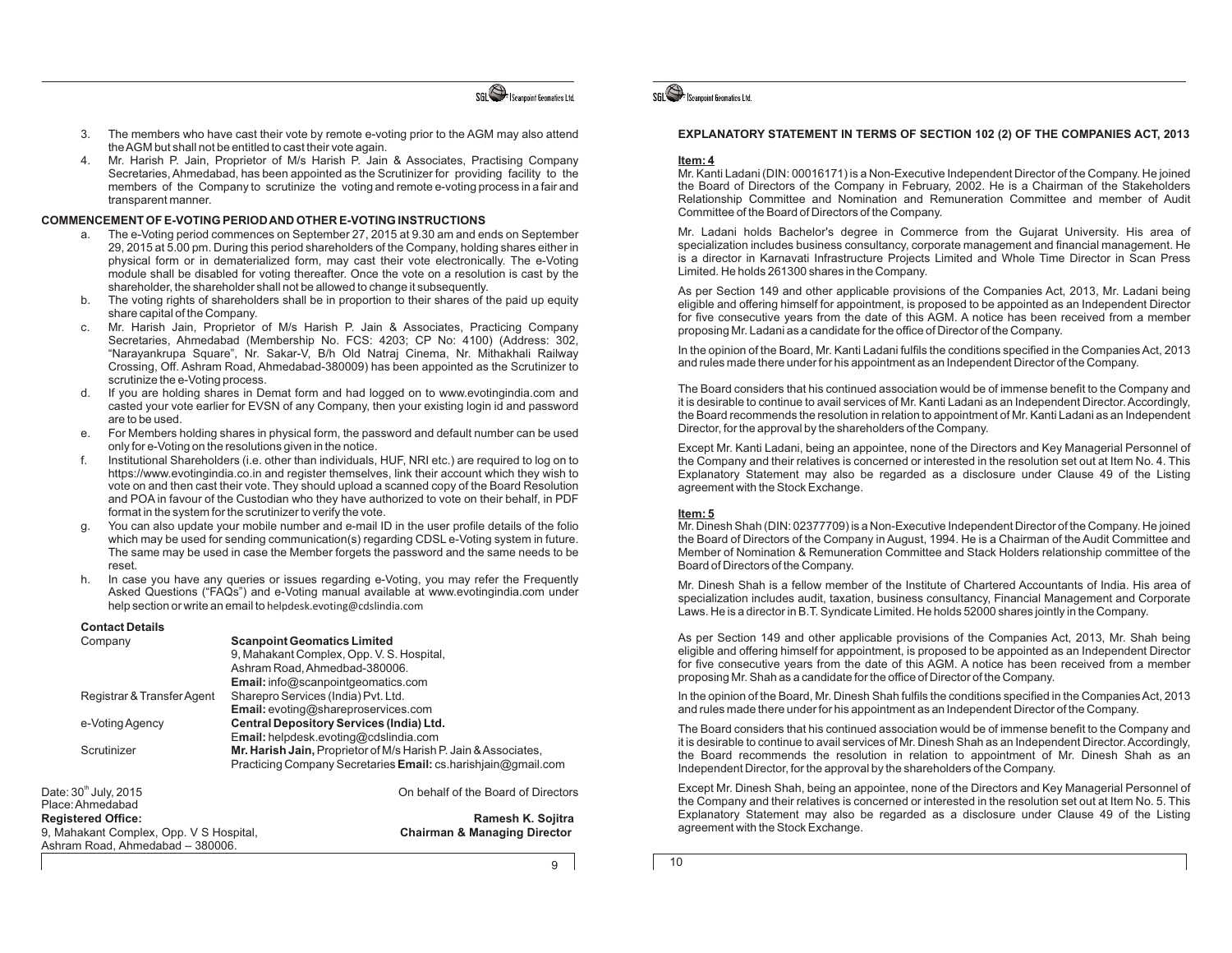

#### **Item: 6**

The Articles of Association ("AoA") of the Company is presently in force since its incorporation of the Company i.e. year 2000. The existing Articles of Association are in line with the erstwhile Companies Act, 1956, which are thus no longer in full conformity with the Companies Act, 2013 ('New Act'). The New Act is now largely in force and substantive sections of the Act which deal with the general working of companies stand notified. With the coming into force of the Act several articles of the existing Articles of Association of the Company require alteration / deletions. Given this position, it is considered expedient to wholly replace the existing Articles of Association by a new set of Articles.

It is thus expedient to adopt new set of Articles of Association (primarily based on Table F set out under the Companies Act, 2013), in place of existing Articles of Association of the Company instead of amending the Articles of Association by alteration/incorporation of provisions of the Companies Act, 2013. Hence the Board of Directors at its meeting held on October 30, 2014 decided to adopt new set of Articles in place of existing Articles of Association of the Company and seek shareholders' approval for the same. In terms of section 5 and 14 of the Companies Act, 2013, the consent of the members by way of special resolution is required for adoption of new set of Articles of Association of the Company. Your approval is sought by voting via Postal Ballot/e-Voting in terms of the provisions of inter-alia, Section 14 of the Companies Act, 2013, read with the Companies (Incorporation) Rules, 2014.

A copy of the proposed set of new Articles of Association of the Company would be available for inspection for the members at the Registered Office of the Company during the office hours on any working day, except Saturdays, between 11.00 a.m. to 6.00 p.m.

None of the Directors, Key Managerial Personnel of Company and their relatives are concerned or interested in the said resolution.

#### **Item: 7**

As per the provisions of section 4 of the Companies Act, 2013 read with Companies (Incorporation) Rules, 2014, the Memorandum of Association of the Company will no longer carry other object clause. However, the existing Memorandum ofAssociation carries other object clause.

In order to comply with section 4 of the Companies Act, 2013, it is proposed to alter the Memorandum of the Association of the Company by deleting clause-C Other Objects and accordingly the Memorandum will no longer carry other objects.

The Act provides that the resolution for amending Memorandum has to be done through postal ballot only. Hence, your approval is sought by voting via Postal Ballot/e-Voting in terms of the provisions of inter-alia, Section 13 of the CompaniesAct, 2013, read with the Companies (Incorporation) Rules, 2014.

A copy of the proposed set of new Memorandum of Association of the Company would be available for inspection for the members at the Registered Office of the Company during the office hours on any working day, except Saturdays, between 11.00 a.m. to 6.00 p.m.

None of the Directors, Key Managerial Personnel of Company and their relatives are concerned or interested in the said resolution.

#### **Item: 8**

The Nomination and Remuneration Committee, in its meeting held on July 15, 2015 recommended and the Board of Directors, in its meeting held on July 30, 2015 approved the revision in the remuneration of Mr. Chirag Soni (holding DIN 01684683), Whole-time Director of the Company from existing limit of the salary i.e. Rs. 1,50,000/- p.m. to Rs. 3,00,000/- p.m., payable for financial year in which adequate profit is earned or not, with effect from November 1, 2014 for the remaining duration of his appointment up to October 31, 2016 subject to the approval of the shareholders in the General Meeting and the approval of the Central Government, if required.

Disclosure as required under Schedule V to the Companies Act, 2013 is given hereunder and Annexure to this Notice.

Mr. Chirag Soni is the Whole-time Director and Chief Technical Officer of the Company. He is actively involved in the affairs of the Company and contributed significantly in its growth and development. The appointment as well as payment of remuneration was approved by the Board based on industry standards and responsibilities handled by him.

Mr. Chirag Soni shall be deemed to be concerned or interested in the resolution to the extent of remuneration payable to him under the resolution.

The Board of Director recommends the relevant resolution for your consideration and approval as <sup>a</sup> Special Resolution.

None of the Directors except Mr. Chirag Soni, himself, is concerned or interested in the resolution. None of the other Directors, Key Managerial Personnel or their relatives are concerned or interested in the resolution.

#### **Item: 9**

The Nomination and Remuneration Committee, in its meeting held on July15, 2015 recommended and the Board of Directors, in its meeting held on July 30, 2015 approved the revision in the remuneration of Mr. Ramesh K. Sojitra (holding DIN 00016149), Managing Director of the Company from existing limit of the salary i.e. Rs. 2,50,000/- p.m. to Rs. 6,00,000/- p.m., payable for financial year in which adequate profit is earned or not, with effect from November 1, 2014 for the remaining duration of his appointment upto May 24, 2016 subject to the approval of the shareholders in the General Meeting and the approval of the Central Government, if required.

Mr. Ramesh K. Sojitra is the Managing Director of the Company and has vast experience in corporate management. Being one of the key promoters, he has contributed significantly in the growth and development of Company since its incorporation. The appointment as well as payment of remuneration was approved by the Board based on industry standards and responsibilities handled by him.

The details of Mr. Ramesh K. Sojitra in pursuance of the provisions of the Listing Agreement are mentioned inAnnexure.

Mr. Ramesh K. Sojitra shall be deemed to be concerned or interested in the resolution to the extent of in remuneration payable to him under the resolution.

The Board of Director recommends the relevant resolution for your consideration and approval as <sup>a</sup> Special Resolution.

None of the Directors except Mr. Ramesh K. Sojitra himself is concerned or interested in the resolution. None of the other directors, key managerial personal or their relatives are concerned or interested in the resolution.

#### **Item: 10**

 Mrs. Leelavanti R. Sojitra (DIN: 01575882) was appointed as an Additional Director w.e.f. March 30, 2015 in accordance with the provisions of Section 161 of the Companies Act, 2013 and Article 113 of Article of Association of the Company. Pursuant to Section 161 of the Companies Act, 2013 the above director holds office up to the date of the ensuing Annual General Meeting. In this regard the Company has received request in writing from <sup>a</sup> member of the company proposing Mrs. Leelavanti R. Sojitra candidature for appointment as Director of the Company in accordance with the provisions of Section 160 and all other applicable provisions of the Companies Act, 2013. The Board feels that presence of Mrs. Leelavanti R. Sojitra on the Board is desirable and would be beneficial to the company and hence recommend resolution No. 10 for adoption.

None of the Directors, except Mrs. Leelavanti R. Sojitra and Key Managerial Personnel of the Company or their relatives are in any way concerned or interested, financially or otherwise, in the said resolution.

The Board recommends resolutions under Item No. 10 to be passed as an ordinary resolution.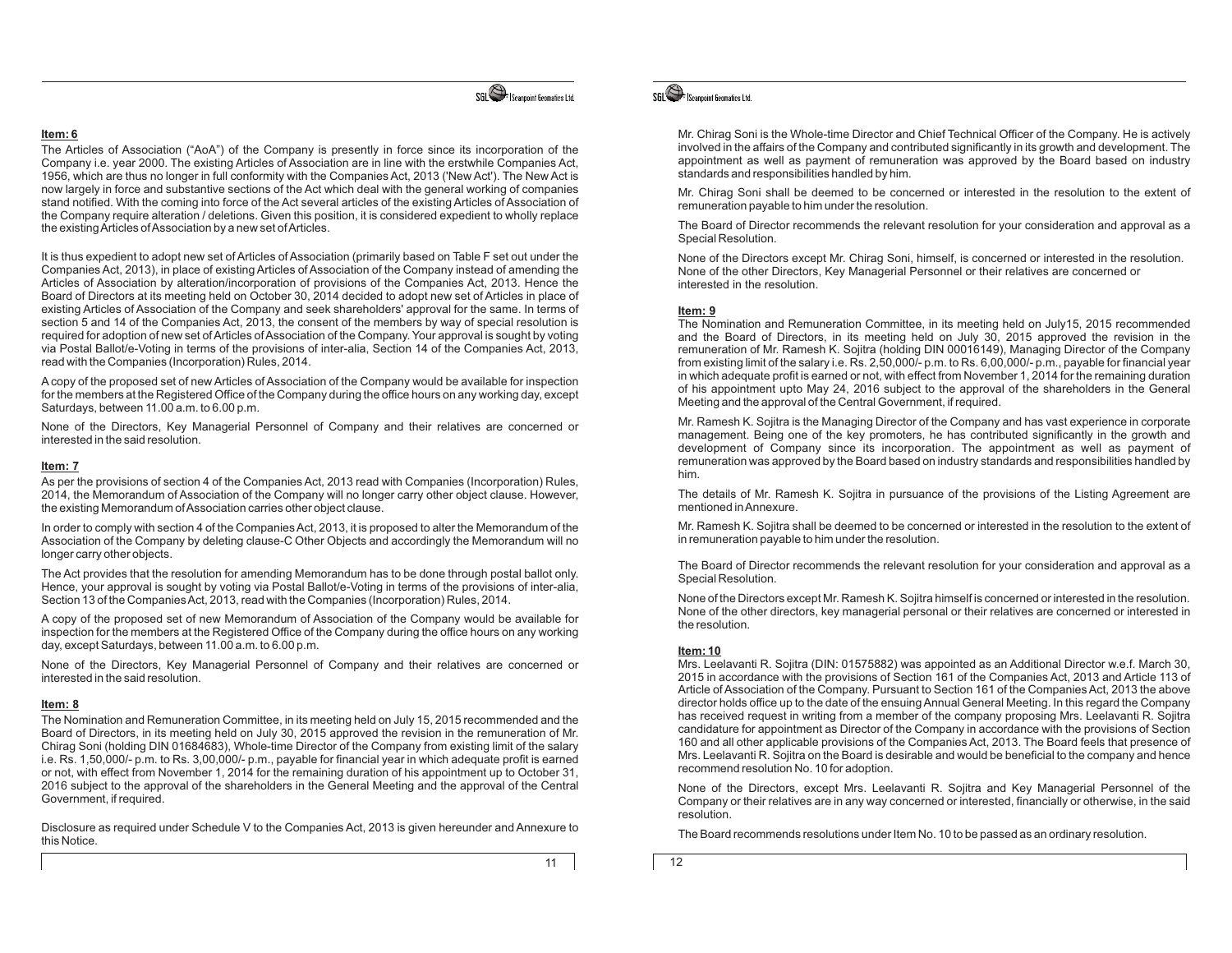$\operatorname{SGL} \bigoplus_\mathbb{R}$  | Scanpoint Geomatics Ltd.

**Director's Report**

#### **To :**

#### **The Members,**

#### **Scanpoint Geomatics Ltd. :**

Your Directors have pleasure in presenting the Twenty ThirdAnnual Report on the business and operations together with the Audited Accounts for the year ended on  $31<sup>st</sup>$  March, 2015. The performance of the Company for the year ended on  $31<sup>st</sup>$  March, 2015 is summarized below:

#### **FINANCIAL RESULTS/STATE OFAFFAIRS:**

The Financial Results of the Company for the year are as under:

|                                 | 2014-2015 | 2013-2014 (Rs.in lacs) |  |
|---------------------------------|-----------|------------------------|--|
| Turnover                        | 2026.06   | 3.407.10               |  |
| Net Profit from operation       | (110.34)  | 120.08                 |  |
| Net Profit/(Loss) after tax     | (82.49)   | 70.15                  |  |
| Surplus b/f. from previous year | 1002.37   | 932.23                 |  |
| Balance carried to B/Sheet      | 919.89    | 1.002.37               |  |

The financial year 2014-15 has not been <sup>a</sup> satisfactory year for the Company. The turnover of the Company for the year under review has been reduced by about 40 % than that of turnover of previous year. Company has incurred net operational loss of Rs. 110.34 Lacs against <sup>a</sup> profit of Rs. 120.08 Lacs of the previous financial year. The Company is anticipating favorable economic conditions in years to come and will get benefits of its efforts and investments.

#### **DIVIDEND**

The Company sees favorable market conditions and growth prospects in years to come. Due to absence of profit, the management is unable to recommend any dividend during the current financial year.

#### **SUBSIDIARY COMPANY**

The Company does not have any subsidiary.

#### **FIXED DEPOSITS**

 The Company neither accepted nor invited deposit from the public falling within the ambit of Section 73 of the Companies Act, 2013 and The Companies (Acceptance of Deposits) Rules, 2014.

#### **SHARE CAPITAL**

The paid up Equity Share Capital as on March 31, 2015 was Rs. 5,38,08,000/-. During the year under review, the Company has not issued any shares with differential voting rights nor granted stock options nor sweat equity nor issued any convertible instrument.

#### **ENERGY CONSERVATION, TECHNOLOGY ABSORPTION AND FOREIGN EXCHANGE EARNINGS AND OUTGO**

 The information on conservation of energy, technology absorption and foreign exchange earnings and outgo stipulated under Section 134(3)(m) of the Companies Act, 2013 read with Rule, 8 of The Companies (Accounts) Rules, 2014, is annexed herewith as "Annexure - I".

#### **AUDITORS**

 **Statutory Auditors :** The Statutory Auditors of the Company, M/s Manoj Acharya & Associates, Chartered Accountants, Ahmedabad, was appointed as the Statutory Auditors of the Company at the previous AGM i.e. in the  $22<sup>nd</sup>$  AGM of the Company to hold the office from conclusion of that meeting until the conclusion of the 25<sup>th</sup> AGM of the Company subject to ratification by the members by way of ordinary resolution at every AGM.

Your Directors therefore request you to ratify the appointment of the Auditors to hold the office up to the conclusion of 25<sup>th</sup> AGM.

SGL<sup>9</sup> | Seanpoint Geomatics Ltd.

**Secretarial Auditors :** Pursuant to the provisions of Section 204 of the Companies Act, 2013 and the Companies (Appointment and Remuneration of Managerial Personnel) Rules, 2014, the Company has appointed M/s Harish P. Jain & Associates, Practicing Company Secretaries, Ahmedabad to undertake the SecretarialAudit of the Company. The Report of the SecretarialAudit is annexed herewith asAnnexure - II".

#### **EXTRACT OF ANNUAL RETURN**

The extract of theAnnual Return in Form No. MGT – 9 shall form part of the Board's report in 'Annexure-III'**.**

#### **DIRECTORS**

 With <sup>a</sup> view to broad base the Board and to increase its efficiency, the Board has appointed Mr. Rajendra R. Chaudhari (DIN: 06963717) and Mrs. Leelavanti Sojitra (DIN: 01575882) as an Additional Directors on the Board of the Company to hold the office of Director up to the date of ensuingAGM of the Company.

During the year, Mr. Arup Ranjan Dasgupta (DIN: 01776902) has resigned from the position of director of the Company after his valuable service of more than 7 years. Further, the office of Mr. Raaja Jain (DIN: 01628562) was vacated in terms of section 167 of the CompaniesAct, 2013 with effect from May, 30, 2015.

Pursuant to the provisions of the section 152 (6) of the CompaniesAct, 2013, the office of Mr. Chirag Soni is liable to liable for rotation.

Brief profile of the said director proposed to be re-appointed, nature of his expertise in specific functional areas and names of the companies in which he hold directorship, memberships of Committees of the Boards, his shareholding in the Company as stipulated under Clause 49 of Listing Agreement are given in the Report on Corporate Governance forming part of the Annual Report.

#### **PARTICULARS OF EMPLOYEES AND RELATED DISCLOSURES**

There was no employee drawing remuneration in excess of limits prescribed under section 197(12) of the Companies Act, 2013 read with Rule 5(2) and 5(3) of the Companies (Appointment and Remuneration of Managerial Personnel) Rules, 2014.

#### **INDUSTRIAL RELATIONS**

The industrial relations have remained cordial and harmonious during the year.

#### **DIRECTORS' RESPONSIBILITY STATEMENT**

To the best of their knowledge and belief and according to the information and explanations obtained by them, your Directors make the following statements in terms of Section 134(3) (c) of the Companies Act, 2013:

- a. that in the preparation of the annual financial statements for the year ended  $31<sup>st</sup>$  March, 2015, the applicable accounting standards have been followed along with proper explanation relating to material departures, if any;
- b. that such accounting policies as mentioned in the Notes to the Financial Statements have been selected and applied consistently and judgement and estimates have been made that are reasonable and prudent so as to give <sup>a</sup> true and fair view of the state of affairs of the Company as 31<sup><sup>st</sup> March, 2015 and of the profit of the Company for the year ended on that date;</sup>
- c. that proper and sufficient care has been taken for the maintenance of adequate accounting records in accordance with the provisions of the Companies Act, 2013 for safeguarding the assets of the Company and for preventing and detecting fraud and other irregularities;
- d. that the annual financial statements have been prepared on <sup>a</sup> going concern basis
- e. that proper internal financial controls were in place and that the financial controls were adequate and were operating effectively.
- f. that systems to ensure compliance with the provisions of all applicable laws were in place and were adequate and operating effectively.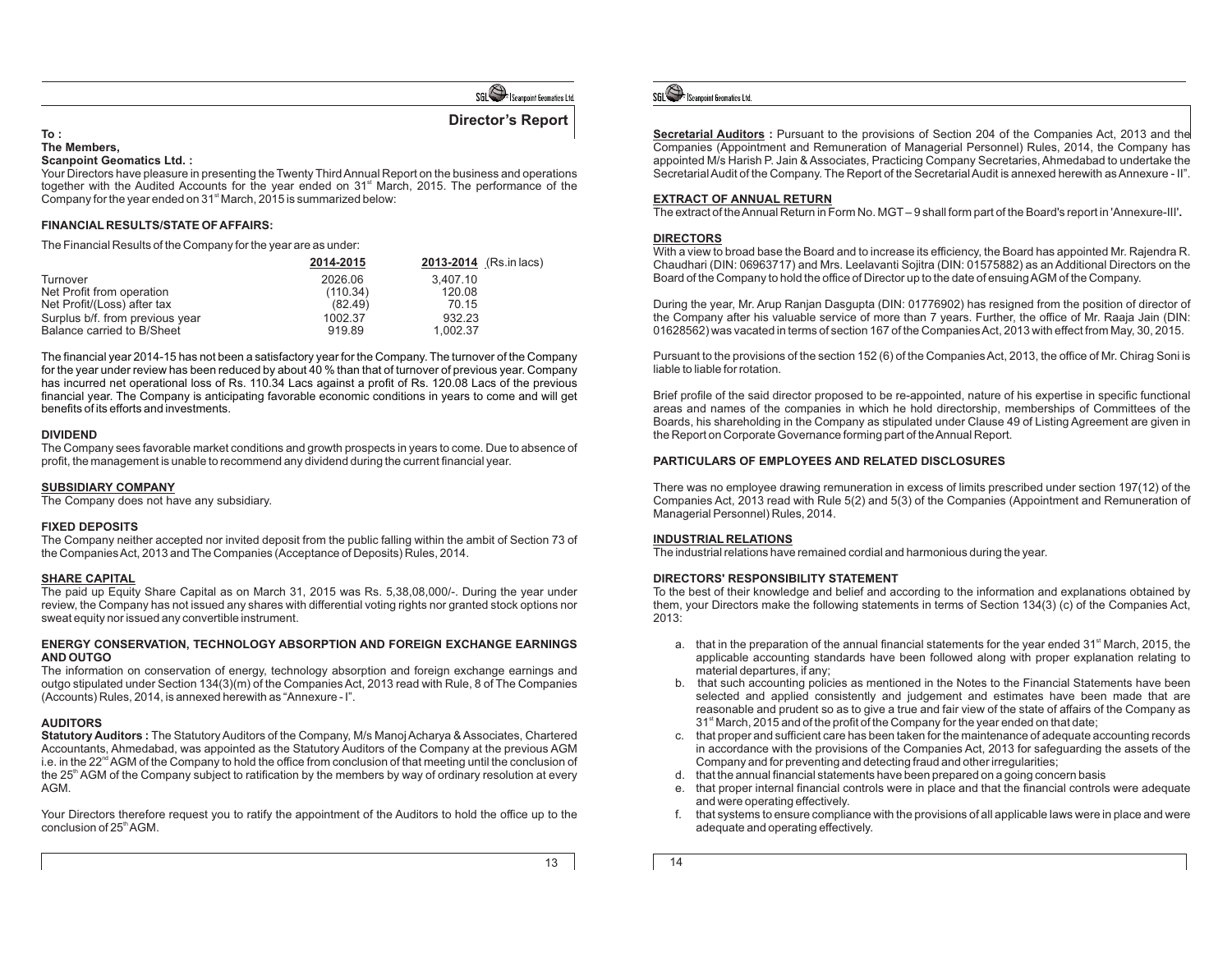

#### **CORPORATE GOVERNANCE**

As stipulated in Clause 49 of the Listing Agreement with the Stock Exchange, <sup>a</sup> separate report on "Corporate Governance" as well as "Management Discussion and Analysis" confirming compliance is set out in the Annexure IV forming part of this report. A certificate from the Practicing Company Secretary regarding compliance with Corporate Governance Norms stipulated in clause 49 of Listing Agreement is annexed to the Report on Corporate Governance.

#### **NUMBER OF MEETING HELD DURING THE YEAR**

 The Details of All meeting of Board of Directors and Committee meeting had taken place during the year and their details along with their attendance, is given in point no. 2 (i) & (ii) of Report of the Corporate Governance.

#### **EVALUATION OF BOARD**

 Pursuant to the provisions of the Companies Act, 2013, the Board has carried out an annual performance evaluation of its own performance, the directors individually as well as the evaluation of the working of its Audit, Nomination & Remuneration and other Committees. The manner in which the evaluation has been carried out has been explained in the Corporate Governance Report.

#### **INTERNAL CONTROL SYSTEM**

 The Company has in place adequate internal financial controls with reference to Financial Statements. During the year no reportable material weakness in the design or operation were observed.

The internal audit covers <sup>a</sup> wide variety of operational matters and ensures compliance with specific standard with regards to availability and suitability of policies and procedures.

#### **RISK MANAGEMENT POLICY**

During the year, yours Directors has duly developed and implemented a Risk Management Policy for the Company. More details on the risk and concern factors are given in the Management Discussion & Analysis Report.

#### **OBLIGATION OF COMPANY UNDER THE SEXUAL HARASSMENT OF WOMEN AT WORKPLACE(PREVENTION, PROHIBITIONAND REDRESSAL)ACT, 2013**

With reference to the provisions of 'The Sexual Harassment of Women at the Workplace (Prevention, Prohibition and Redressal) Act, 2013 ["the Act"] and Rules framed there under, the Company has already implemented at the Board Meeting held on May 30, 2015 an appropriate policy for its employees for prevention of sexual harassment, which inter alia, sensitized all the employees of the redressal mechanism and the protection offered by the Company.

#### **CONTRACTS AND ARRANGEMENTS WITH RELATED PARTIES**

Your Board endeavors that all contracts / arrangements / transactions entered by the Company during the financial year with related parties are in the ordinary course of business and on an arm's length basis only. During the year under review the Company had not entered into any contract/ arrangement/transaction with related parties which could be considered material in accordance with the policy of the Company on materiality of related party transactions.

Your Directors draw attention of the members to Notes to the financial statement which sets out relatedparty disclosures.

#### **LOANS, GUARANTEES OR INVESTMENTS UNDER SECTION 186 OF THE COMPANIESACT, 2013**

During the year, the company has not given any loans or guarantees or provided any security; however, the Company has invested the funds of the Company in other Body corporate in accordance with the provisions of section 186 of the Companies Act, 2013.

SGL<sup>S</sup> Seanpoint Geomatics Ltd.

#### **CORPORATE SOCIAL RESPONSIBILITY (CSR)**

The disclosures as per Rule 9 of Companies (Corporate Social Responsibility Policy) Rules, 2014 are not applicable to the Company.

#### **AUDITORS REPORT**

The Auditors' Report on the accounts of the Company for the financial year ended 31<sup>st</sup> March, 2015 is selfexplanatory and does not call for any further explanations or comments that may be treated as adequate compliance of provisions of the CompaniesAct, 2013.

#### **VIGIL MECHANISM**

 The provisions of section 177 (9) and (10) of the Companies Act, 2013 mandate every listed Company to establish vigil mechanism for directors and employees to report genuine concern in such manner as may be prescribed. We are pleased to report that your Company had formulated such mechanism. The Company has adopted Whistle Blower Policy as per clause 49 of the listing agreement. The Company had, pursuant to the provisions of the corporate governance voluntary guidelines, 2009 read with clause 49 of the listing agreement, framed and already adopted the Whistle Blower Policy. The provisions of the said policy, provided for adequate safeguards against the victimization of persons who use such mechanism and make provisions for direct access to the Chairperson of theAudit Committee in appropriate or exceptional cases.

The Board of Directors of the Company has at their meeting held on 30<sup>th</sup> May, 2015, approved revised Vigil Mechanism / Whistle Blower Policy to enhance the level of transparency and corporate governance.

Any director or employee of the Company, who observes any Unethical Behavior or Improper Practices or Wrongful conduct and / or financial or non financial mal practices or non compliance with legal requirements concerning the Company, is free to report to the specified officer in the mode as provided in the policy.

#### **ACKNOWLEDGMENT**

The Board of Director express their sincere thanks and wishes to place on record its deep appreciation for the continued support, confidence and co-operation that the company has received from SAC-ISRO, ANTRIX, customers, suppliers, investors, bankers, government agencies and other associates. Your Directors also place on record their deep appreciation of the employees for the valued and continuous support at all levels for their services and commitment during the year.

Place:Ahmedabad

Date: 30<sup>th</sup> July, 2015 **Date: 30<sup>th</sup> July, 2015 On behalf of the Board of Directors** 

**Registered Office: Ramesh K. Sojitra** 9, Mahakant Complex, Opp. V S Hospital, **Chairman & Managing Director** Ashram Road, Ahmedabad – 380006.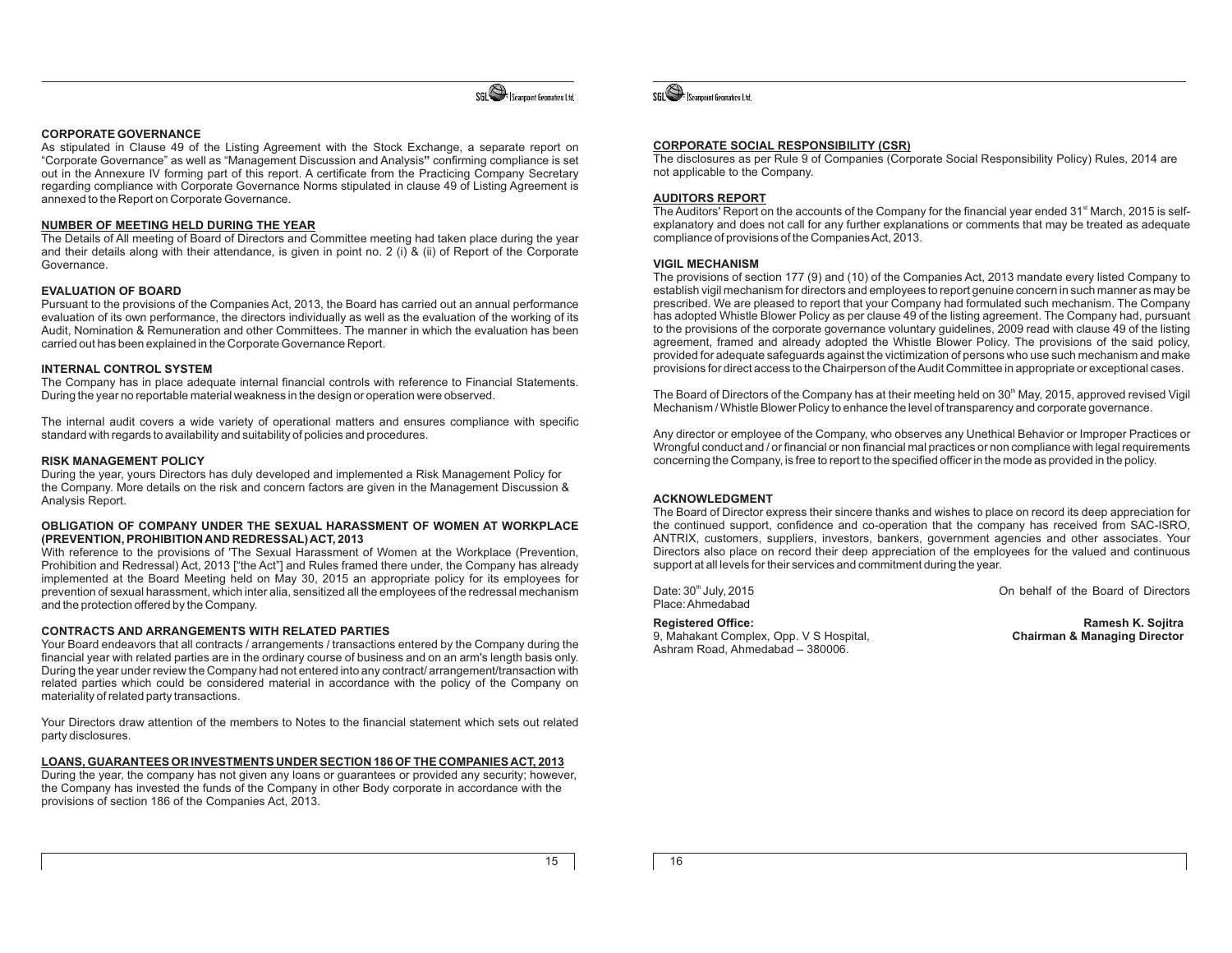## SGL Seanpoint Geomatics Ltd.

#### **Annexure to the Director' Report**

**Annexure - I**

Information as per Section 134(3) (m) of the Companies Act, 2013 and forming part of the Directors Report for the year ended on  $31<sup>st</sup>$  March, 2015.

#### **A. CONSERVATION OF ENERGY:**

#### **(a) Energy Conservation Measures :**

The Company has adopted system of shutting down all electronics machineries and peripherals when they are not in use to avoid unnecessary wastage of energy.

Impact of (a) above for reduction of energy consumption and consequent impact on cost **of production of goods :**

Our total energy cost is even less than one percent of our total turnover.

- Total energy consumption and energy consumption per unit of production, as per Form **'A' is not applicable in case of your company.**
- **B. TECHNOLOGYABSORPTION:**

Technology absorption as per Form "B" is not applicable in case of your Company.

#### **C. FOREIGN EXCHANGE EARNINGSAND OUTGO:**

|                                                           | 2014-2015 | 2013-2014                                                                                                   |  |
|-----------------------------------------------------------|-----------|-------------------------------------------------------------------------------------------------------------|--|
|                                                           | (Rs.)     | (Rs.)                                                                                                       |  |
| Foreign Exchange earnings                                 |           | 39.345.000/-                                                                                                |  |
| Foreign Exchange outgo                                    |           | 62.377/-                                                                                                    |  |
| Place :<br>Ahmedabad<br>Date: 30 <sup>th</sup> July, 2014 |           | For and on Behalf of the Board of Directors<br>Ramesh K. Sojitra<br><b>Chairman &amp; Managing Director</b> |  |

#### **Annexure-II**

#### **SECRETARIAL AUDIT REPORTFORM NO. MR-3**

For The Financial Year Ended 31<sup>st</sup> March, 2015/Pursuant to section 204(1) of the Companies Act, 2013 and rule No.9 of the Companies (Appointment and Remuneration Personnel) Rules, 2014]

#### To,

The Members,

Scanpoint Geomatics Limited

We have conducted the secretarial audit of the compliance of applicable statutory provisions and the adherence to good corporate practices by Scanpoint Geomatics Limited (hereinafter called "the company"). SecretarialAudit was conducted in <sup>a</sup> manner that provided us <sup>a</sup> reasonable basis for evaluating the corporate conducts/statutory compliances and expressing my opinion thereon.

Based on our verification of Company's books, papers, minute books, forms and returns filed and other records maintained by the company and also the information provided by the Company, its officers, agents and authorized representatives during the conduct of secretarial audit, we hereby report that in our opinion, the company has, during the audit period covering the financial year ended on  $31<sup>st</sup>$  March, 2015 complied with the statutory provisions listed hereunder and also that the Company has proper Board-processes and compliance-mechanism in place to the extent, in the manner and subject to the reporting made hereinafter: We have examined the books, papers, minute books, forms and returns filed and other records maintained by the Company for the financial year ended on  $31<sup>st</sup>$  March, 2015 according to the provisions of:

- (i) The CompaniesAct, 2013 (theAct) and the rules made thereunder;
- (ii) The Securities Contracts (Regulation)Act, 1956 ('SCRA') and the rules made thereunder;
- (iii) The DepositoriesAct, 1996 and the Regulations and Bye-laws framed thereunder;

17

## SGL<sup>9</sup> | Seanpoint Geomatics Ltd.

- (iv) Foreign Exchange Management Act, 1999 and the rules and regulations made thereunder to the extent of Foreign Direct Investment, Overseas Direct Investment and External Commercial Borrowings;
- (v) The following Regulations and Guidelines prescribed under the Securities and Exchange Board of IndiaAct, 1992 ('SEBIAct'):-
	- (a) The Securities and Exchange Board of India (Substantial Acquisition of Shares and Takeovers) Regulations, 2011;
	- (b) The Securities and Exchange Board of India (Prohibition of Insider Trading) Regulations, 1992;
	- (c) The Securities and Exchange Board of India (Issue of Capital and Disclosure Requirements) Regulations, 2009;
	- The Securities and Exchange Board of India (Employee Stock Option Scheme and Employee Stock Purchase Scheme) Guidelines, 1999;
	- (e) The Securities and Exchange Board of India (Issue and Listing of Debt Securities) Regulations, 2008;
	- (f) The Securities and Exchange Board of India (Registrars to an Issue and Share Transfer Agents) Regulations, 1993 regarding the Companies Act and dealing with client;
	- (g) The Securities and Exchange Board of India (Delisting of Equity Shares) Regulations, 2009; and
	- (h) The Securities and Exchange Board of India (Buyback of Securities) Regulations, 1998;
	- (i) Other applicable laws, including the following:
		- The Payment of GratuityAct, 1972
		- $\ddot{\phantom{0}}$ The Employees' Provident Fund ans Misc. ProvisionsAct, 1952
		- $\bullet$ Employees' State Insurance act, 1948
		- $\bullet$ The Maternity BenefitAct, 1961
		- -The Minimum WagesAct, 1948
		- $\bullet$ The payment of BonusAct, 1965
		- $\bullet$ The Payment of WagesAct, 1936
		- -Industrial DisputesAct, 1947
		- -The Contract Labour (Regulation and Abolition) Act, 1970
		- The Child Labour Prohobition and Regulation Act 1986
		- -The Industrial Employment (Standing Orders) Act, 1946
		- $\bullet$ The Employees Compensation Act, 1923
		- -TheApprenticesAct, 1961
		- $\bullet$ Equal RemunerationAct, 1976
		- The Employment Exchange (Compulsory Notification of Vacancies) Act, 1956

We have also examined compliance with the applicable clauses of the following:

- (i) Secretarial Standards issued by The Institute of Company Secretaries of India to the extent applicable under the CompaniesAct, 2013.
- (ii) The Listing Agreements entered into by the Company with Bombay Stock Exchange Limited; During the period under review the company has complied with the provisions of the Act, Rules, Regulations, Guidelines, Standards etc. mentioned above.

We further report that -

-

- (i) The Board of Directors of the Company is duly constituted with proper balance of Executive Directors, Non-Executive Directors and Independent Directors. The changes in the composition of the Board of Directors that took place during the period under review were carried out in compliance with the provisions of theAct.
- (ii) Adequate notice is given to all directors to schedule the Board Meetings, agenda and detailed notes on agenda were sent at least seven days in advance, and <sup>a</sup> system exists for seeking and obtaining further information and clarifications on the agenda items before the meeting and for meaningful participation at the meeting.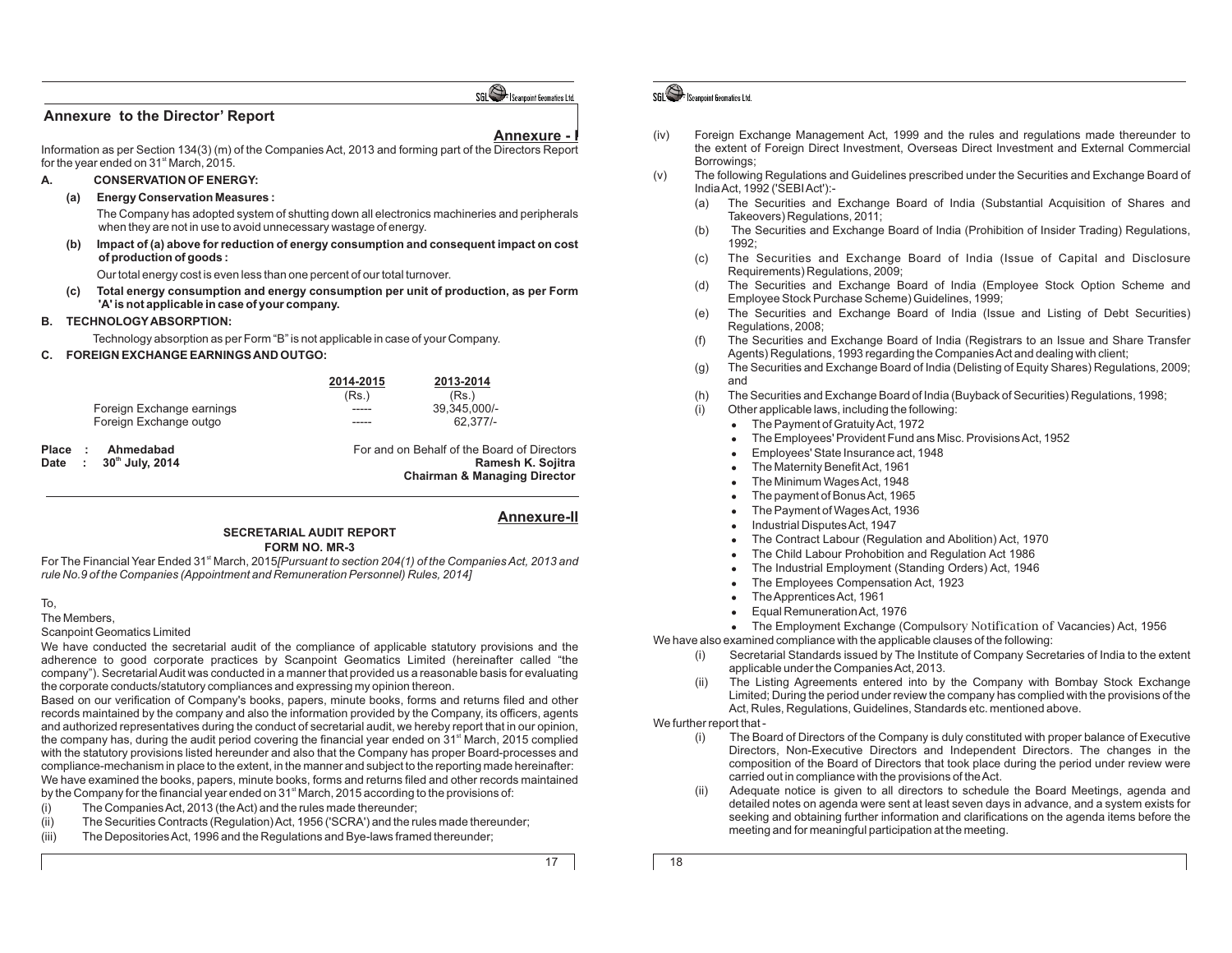SGL<sup>O</sup> | Scanpoint Geomatics Ltd.

(iii) Majority decision is carried through while the dissenting members' views are captured and recorded as part of the minutes.

We further report that there are adequate systems and processes in the company commensurate with the size and operations of the company to monitor and ensure compliance with applicable laws, rules, regulations and guidelines.

| Place: Ahmedabad                                                                                  | For Harish P. Jain & Associates       |
|---------------------------------------------------------------------------------------------------|---------------------------------------|
| Date: 07/06/2015                                                                                  | <b>Practising Company Secretaries</b> |
|                                                                                                   | Harish Jain, Proprietor               |
|                                                                                                   | FCS no. 4203                          |
|                                                                                                   | C.P. No. 4100                         |
|                                                                                                   |                                       |
|                                                                                                   | Annexure-III                          |
| Form No. MGT-9                                                                                    |                                       |
| Extract of annual return as on the financial year ended on 31 <sup>st</sup> March 2015            |                                       |
| [Pursuant to section 92(3) of the Companies Act, 2013 and rule 12(1) of the Companies (Management |                                       |
| and Administration) Rules, 2014]                                                                  |                                       |
| <b>REGISTRATION AND OTHER DETAILS:</b>                                                            |                                       |
|                                                                                                   |                                       |

|           | <b>CIN</b>                                                                                                | L22219GJ1992PLC017073                                                                                                                                                                                                                          |
|-----------|-----------------------------------------------------------------------------------------------------------|------------------------------------------------------------------------------------------------------------------------------------------------------------------------------------------------------------------------------------------------|
| ii        | <b>Registration Date</b>                                                                                  | 07/02/1992                                                                                                                                                                                                                                     |
| iii       | Name of the Company                                                                                       | <b>Scanpoint Geomatics Limited</b>                                                                                                                                                                                                             |
| iv        | Category / Sub-Category<br>of the Company                                                                 | Public Company by Shares                                                                                                                                                                                                                       |
| v         | Address of the registered<br>office and contact details                                                   | 9, Mahakant Complex, Opp. V. S. Hospital,<br>Ashram Road, Ahmedabad-380006<br>Gujarat, India. +9179 2657 5371                                                                                                                                  |
| vi<br>vii | Whether listed company<br>Name. Address and<br>Contact details of Registrar<br>and Transfer Agent, if any | Yes<br>Sharepro Services (India) Private Limited<br>416-420, 4 <sup>th</sup> Floor, Devnandan Mall,<br>Opp. Sanyash Ashram, Ashram Road,<br>Ahmedabad - 380006 (Gujarat).<br>Phone No. +9179 - 26582381 to 84<br>$+9179 - 26582385$<br>Fax no. |

#### **II. PRINCIPAL BUSINESS ACTIVITIES OF THE COMPANY**

All the business activities contributing 10 % or more of the total turnover of the company shall be stated:-

|      | Sr. No<br>Name and Description of main<br>products/services |                                                                                                                                       |                               | NIC Code of the<br>Product/Service  |                          | % to total turnover<br>of the Company |  |
|------|-------------------------------------------------------------|---------------------------------------------------------------------------------------------------------------------------------------|-------------------------------|-------------------------------------|--------------------------|---------------------------------------|--|
|      | 1                                                           | Geographical information<br>systems services                                                                                          | 1414                          |                                     | 100%                     |                                       |  |
| iii. | Particulars of Holding, Subsidiary and Associate Companies  |                                                                                                                                       |                               |                                     |                          |                                       |  |
|      | Sr. No                                                      | Name and address<br>of the Company                                                                                                    | CIN/GIN                       | Holding<br>Subsidiary/<br>Associate | $%$ of<br>Shares<br>Held | Applicable<br>Section                 |  |
|      | 1                                                           | Karnavati Infrastructure<br><b>Projects Limited</b><br>9. Mahakant Complex,<br>Opp. V. S. Hospital,<br>Ashram Road, Ahmedabad-380006. | U45201G<br>J1992PL<br>C017803 | Associate<br>Company                | 38.20%                   | Section<br>2(6)                       |  |
|      |                                                             |                                                                                                                                       |                               |                                     |                          | 19                                    |  |

## SGL<sup>9</sup> | Scanpoint Geomatics Ltd.

#### **iv SHAREHOLDING PATTERN (Equity Share capital Break up as % to total Equity)**

| Category of<br>Shareholders<br>A. Promoters                                                                                                           | Demat       | Physical | No. of Shares held at the beginning of the year<br>Total | % of<br>Total<br><b>Shares</b> | Demat        | Physical | No. of Shares held at the end of the year<br>Total | Shares | % of % Change<br>Total during the<br>year |
|-------------------------------------------------------------------------------------------------------------------------------------------------------|-------------|----------|----------------------------------------------------------|--------------------------------|--------------|----------|----------------------------------------------------|--------|-------------------------------------------|
| Indian<br>1.<br>a) Individual/HUF                                                                                                                     | 6867551     | 0        | 6867551                                                  | 25.53                          | 5275051      | 0        | 5275051                                            | 19.61  | $-5.92$                                   |
| b) Central Govt. or Sate Govt.<br>c) Bodies Corp.<br>d) Bank/FI                                                                                       | 11792200    | $\theta$ | 11792200                                                 | 43.83                          | 10277200     | 0        | 10277200                                           | 38.20  | $-5.63$                                   |
| e) Any other<br>SUB TOTAL:(A)(1)                                                                                                                      | 18659751    | 0        | 18659751                                                 | 69.35                          | 15552251     | 0        | 15552251                                           | 57.80  | $-11.55$                                  |
| Foreign<br>$\mathbf{2}$<br>a) NRI-Individuals<br>b) Other Individuals<br>Bodies Corp.<br>C)<br>d) Banks/FI<br>e) Any other<br>SUB TOTAL (A) (2) Total |             |          |                                                          |                                |              |          |                                                    |        |                                           |
| <b>Shareholding of Promoter</b><br>$(A)=(A)(1)+(A)(2)$                                                                                                | 18659751    | 0        | 18659751                                                 | 69.35                          | 15552251     | 0        | 15552251                                           | 57.80  | $-11.55$                                  |
| <b>B. Public Shareholding</b>                                                                                                                         |             |          |                                                          |                                |              |          |                                                    |        |                                           |
| <b>Institutions</b><br>1.<br>a) Mutual Funds<br>b) Banks/Fl                                                                                           | $\mathbf 0$ | 21200    | 21200                                                    | 0.08                           | 0            | 20700    | 20700                                              | 0.08   | 0                                         |
| c) Central / state govt.                                                                                                                              |             |          |                                                          |                                | $\mathbf{0}$ | 100      | 100                                                | 0      | $\mathbf{0}$                              |
| d) Venture Capital Fund<br>e) Insurance Companies                                                                                                     | $\mathbf 0$ | 27700    | 27700                                                    | 0.1                            | 0            | 27700    | 27700                                              | 0.1    | 0                                         |
| f) FIIS                                                                                                                                               |             |          |                                                          |                                |              |          |                                                    |        |                                           |
| g) Foreign Venture<br><b>Capital Funds</b>                                                                                                            |             |          |                                                          |                                |              |          |                                                    |        |                                           |
| h) Others (specify)<br>SUB TOTAL (B)(1):                                                                                                              | 0           | 48900    | 48900                                                    | 0.18                           | 0            | 48500    | 48500                                              | 0.18   | 0                                         |
| <b>Non Institutions</b><br>$\mathbf{2}$                                                                                                               |             |          |                                                          |                                |              |          |                                                    |        |                                           |
| a) Bodies corporate<br>i) Indian                                                                                                                      | 942081      | 107800   | 1049881                                                  | 3.90                           | 1218814      | 107800   | 1326614                                            | 4.93   | 1.0                                       |
| ii) Overseas<br>b) Individuals                                                                                                                        |             |          |                                                          |                                |              |          |                                                    |        |                                           |
| I) Individual shareholders                                                                                                                            |             |          |                                                          |                                |              |          |                                                    |        |                                           |
| holding nominal share<br>capital upto Rs.1 lakhs                                                                                                      | 3115666     | 1653400  | 4769066                                                  | 17.73                          | 2914204      | 1636400  | 4550604                                            | 16.91  | $-0.81$                                   |
| ii) Individual shareholders                                                                                                                           |             |          |                                                          |                                |              |          |                                                    |        |                                           |
| holding nominal share                                                                                                                                 | 1804948     | 216500   | 202144                                                   | 7.51                           | 4803279      | 216500   | 5019779                                            | 18.66  | $-11.14$                                  |
| capital excess of Rs.1 lacs<br>C. Others (specify)                                                                                                    |             |          |                                                          |                                |              |          |                                                    |        |                                           |
| <b>Clearing Members</b>                                                                                                                               | 6751        | 0        | 6751                                                     | 0.03                           | 81304        | 0        | 81304                                              | 0.30   | 0.28                                      |
| <b>NRI</b>                                                                                                                                            | 212702      | 107300   | 320002                                                   | 1.19                           | 211447       | 106300   | 317747                                             | 1.18   | 0.01                                      |
| NRI Non Rept                                                                                                                                          | 25201       | 3000     | 28201                                                    | 0.10                           | 4201         | 3000     | 7201                                               | 0.023  | $-0.08$                                   |
| SUB TOTAL (B)(2):                                                                                                                                     | 6107349     | 2088000  | 8195349                                                  | 30.46                          | 9233249      | 2070000  | 11303249                                           | 42.01  | $-11.55$                                  |
| <b>Total Public Shareholding</b><br>$(B)=(B)(1)+(B)(2)$                                                                                               | 6107349     | 2088000  | 8244249                                                  | 30.64                          | 9233249      | 2118500  | 11351749                                           | 42.19  | $-11.55$                                  |
| C. Shares held by Custodian for<br>GDRs & ADRs                                                                                                        | 0           | 0        | 0                                                        | 0                              | 0            | 0        | 0                                                  | 0      | 0                                         |
| Grand Total (A+B+C)                                                                                                                                   | 24767100    | 2136900  | 26904000                                                 | 100.00                         | 24785500     |          | 2118500 26904000                                   | 100.00 | 0                                         |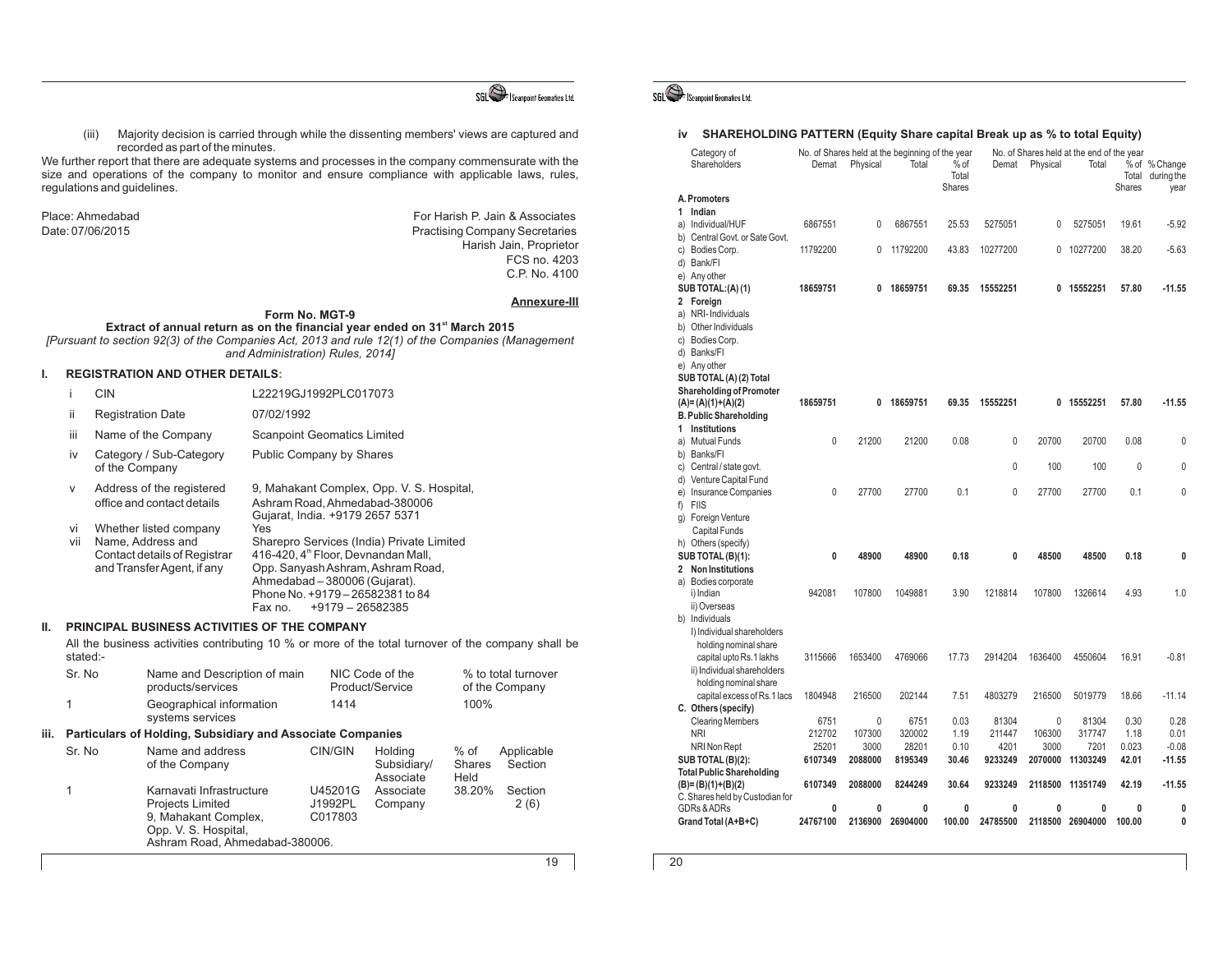## SGL<sup>S</sup> Scanpoint Geomatics Ltd.

# SGL<sup>SD</sup> Scanpoint Geomatics Ltd.

|  | V Shareholding Pattern of Top Ten Shareholders (other than Directors, Promoters and Holders of GDRs and ADRs): |  |  |
|--|----------------------------------------------------------------------------------------------------------------|--|--|
|  |                                                                                                                |  |  |

| <b>Share Holding</b><br>at beginning<br>1/4/2014end<br>31/3/2015 | No. of shares % of total<br>share<br>of the<br>of the year company | Date                                                                                                                                                                                                                                                                                               | Increase/<br>Decrease                                                                                                                                                      | Reason                                                                                                                                                                                                                                       | Cumulative<br>Shareholding                                                                                                                                                                           |                                                                                                                                                                    |
|------------------------------------------------------------------|--------------------------------------------------------------------|----------------------------------------------------------------------------------------------------------------------------------------------------------------------------------------------------------------------------------------------------------------------------------------------------|----------------------------------------------------------------------------------------------------------------------------------------------------------------------------|----------------------------------------------------------------------------------------------------------------------------------------------------------------------------------------------------------------------------------------------|------------------------------------------------------------------------------------------------------------------------------------------------------------------------------------------------------|--------------------------------------------------------------------------------------------------------------------------------------------------------------------|
|                                                                  |                                                                    |                                                                                                                                                                                                                                                                                                    |                                                                                                                                                                            |                                                                                                                                                                                                                                              | during the<br>year 1/4/2014<br>to 31/3/2015                                                                                                                                                          |                                                                                                                                                                    |
| 507643<br>507643                                                 | 1.89<br>1.89                                                       | 01/04/2014<br>31/03/2015                                                                                                                                                                                                                                                                           |                                                                                                                                                                            |                                                                                                                                                                                                                                              | 507643                                                                                                                                                                                               | 1.89                                                                                                                                                               |
| 400000<br>367498                                                 | 1.49<br>1.37                                                       | 01/04/2014<br>19/12/2014<br>31/12/2014<br>16/01/2015<br>30/01/2015<br>13/02/2015<br>31/03/2015                                                                                                                                                                                                     | $-14922$<br>$-14224$<br>$-100$<br>$-1000$<br>$-2256$                                                                                                                       | Transfer<br>Transfer<br>Transfer<br>Transfer<br>Transfer                                                                                                                                                                                     | 385078<br>370854<br>370754<br>369754<br>367498<br>367498                                                                                                                                             | 1.43<br>1.38<br>1.38<br>1.37<br>1.37<br>1.37                                                                                                                       |
| 336015<br>336015                                                 | 1.25<br>1.25                                                       | 01/04/2015<br>31/03/2015                                                                                                                                                                                                                                                                           |                                                                                                                                                                            | No Change During the Year<br>1.25                                                                                                                                                                                                            |                                                                                                                                                                                                      |                                                                                                                                                                    |
| 174790<br>74481                                                  | 0.65<br>0.28                                                       | 01/04/2014<br>30/09/2014<br>17/10/2014<br>31/10/2014<br>07/11/2014<br>14/11/2014<br>21/11/2014<br>05/12/2014<br>12/12/2014<br>31/03/2015                                                                                                                                                           | $-22806$<br>$-4917$<br>$-21065$<br>$-13042$<br>$-9583$<br>$-18001$<br>$-5330$<br>-5565                                                                                     | Transfer<br>Transfer<br>Transfer<br>Transfer<br>Transfer<br>Transfer<br>Transfer<br>Transfer                                                                                                                                                 | 151984<br>147067<br>126002<br>112960<br>103377<br>85376<br>80046<br>74481<br>74481                                                                                                                   | 0.56<br>0.55<br>0.47<br>0.42<br>0.38<br>0.32<br>0.30<br>0.28<br>0.28                                                                                               |
| 158000<br>158000                                                 | 0.590<br>0.59                                                      | 1/04/2014<br>31/03/2015                                                                                                                                                                                                                                                                            |                                                                                                                                                                            |                                                                                                                                                                                                                                              | 158000                                                                                                                                                                                               | 0.59                                                                                                                                                               |
| 125016                                                           | 0.46                                                               | 01/04/2014<br>06/06/2014<br>04/07/2014<br>11/07/2014<br>18/07/2014<br>25/07/2014<br>01/08/2014<br>15/08/2014<br>05/09/2014<br>12/09/2014<br>30/09/2014<br>31/10/2014<br>07/11/2014<br>14/11/2014<br>31/12/2014<br>02/01/2015<br>09/01/2015<br>16/01/2015<br>13/02/2015<br>27/02/2015<br>13/03/2015 | 1939<br>1349<br>3000<br>3000<br>3500<br>4160<br>2001<br>6824<br>2000<br>18200<br>1852<br>1950<br>38559<br>20320<br>$-10324$<br>$-27457$<br>-19297<br>2200<br>11121<br>2500 | Transfer<br>Transfer<br>Transfer<br>Transfer<br>Transfer<br>Transfer<br>Transfer<br>Transfer<br>Transfer<br>Transfer<br>Transfer<br>Transfer<br>Transfer<br>Transfer<br>Transfer<br>Transfer<br>Transfer<br>Transfer<br>Transfer<br>Transfer | 126955<br>128304<br>131304<br>134304<br>137804<br>141964<br>143965<br>150789<br>152789<br>170989<br>172841<br>174791<br>213350<br>233670<br>223346<br>195889<br>176592<br>178792<br>189913<br>192413 | 0.47<br>0.48<br>0.49<br>0.50<br>0.51<br>0.53<br>0.54<br>0.56<br>0.57<br>0.64<br>0.64<br>0.65<br>0.79<br>0.87<br>0.83<br>0.73<br>0.66<br>0.66<br>0.71<br>0.72<br>21 |
|                                                                  |                                                                    |                                                                                                                                                                                                                                                                                                    |                                                                                                                                                                            |                                                                                                                                                                                                                                              |                                                                                                                                                                                                      | 336015<br>No change during the year                                                                                                                                |

| 7<br>Mrs Rasmitaben F Patodiya<br>122475<br>0.46<br>01/04/2014<br>77525<br>27/02/2015<br>Transfer<br>200000<br>0.74<br>200000<br>200000<br>0.74<br>31/03/2015<br>Surekhaben M Patel<br>118267<br>0.44<br>01/04/2014<br>8<br>No change during the year<br>118267<br>0.44<br>31/03/2015<br>118267<br>100751<br>9<br>Jay Mukesh Patel<br>0.37<br>01/04/2014No change during the year<br>100751<br>0.37<br>100751<br>31/03/2015<br>0.06<br>01/04/2014<br>16559<br>Sharekhan Limited<br>10<br>04/04/2014<br>9000<br>Transfer<br>25559<br>Transfer<br>25509<br>25/04/2014<br>$-50$<br>999<br>02/05/2014<br>Transfer<br>26508<br>Transfer<br>09/05/2014<br>5927<br>32435<br>6800<br>39235<br>16/05/2014<br>Transfer<br>40236<br>23/05/2014<br>1001<br>Transfer<br>10191<br>Transfer<br>50427<br>30/05/2014<br>06/06/2014<br>4550<br>Transfer<br>54977<br>13/06/2014<br>$-150$<br>Transfer<br>54827<br>1500<br>Transfer<br>56327<br>20/06/2014<br>6450<br>30/06/2014<br><b>Transfer</b><br>62777<br>04/07/2014<br>6882<br>Transfer<br>69659<br>11299<br><b>Transfer</b><br>80958<br>11/07/2014<br>18/07/2014<br>3889<br>Transfer<br>84847<br>251<br>Transfer<br>25/07/2014<br>91098<br>1451<br>Transfer<br>92549<br>01/08/2014<br>$-92549$<br>Transfer<br>0-<br>08/08/2014<br>05/09/2014<br>5915<br><b>Transfer</b><br>5915<br>$-3815$<br>Transfer<br>2100<br>12/09/2014<br>28194<br>30294<br>30/09/2014<br><b>Transfer</b><br>10/10/2014<br>8600<br>Transfer<br>38894<br>7002<br>17/10/2014<br>Transfer<br>45896<br>6238<br>Transfer<br>52134<br>24/10/2014<br>2284<br>Transfer<br>31/10/2014<br>54418<br>07/11/2014<br>4757<br>Transfer<br>59175<br><b>Transfer</b><br>14/11/2014<br>8456<br>67631<br>21/11/2014<br>10879<br><b>Transfer</b><br>78510<br>28/11/2014<br>10250<br>Transfer<br>88760<br>05/12/2014<br>$-13100$<br>Transfer<br>75660<br>12/12/2014<br>33298<br>Transfer<br>108958<br>1618<br>19/12/2014<br>Transfer<br>110576<br>31/12/2014<br>110<br>Transfer<br>110686<br>09/01/2015<br>$-10$<br><b>Transfer</b><br>110676<br>5550<br>Transfer<br>16/01/2015<br>116226 |  | 220396 | 0.82 | 27/03/2015<br>31/03/2015<br>31/03/2015 | 28283<br>$-300$ | Transfer<br>Transfer | 220696<br>220396<br>220396 | 0.82<br>0.82<br>0.82                                                                                                                                                                                                                                                                                                         |
|--------------------------------------------------------------------------------------------------------------------------------------------------------------------------------------------------------------------------------------------------------------------------------------------------------------------------------------------------------------------------------------------------------------------------------------------------------------------------------------------------------------------------------------------------------------------------------------------------------------------------------------------------------------------------------------------------------------------------------------------------------------------------------------------------------------------------------------------------------------------------------------------------------------------------------------------------------------------------------------------------------------------------------------------------------------------------------------------------------------------------------------------------------------------------------------------------------------------------------------------------------------------------------------------------------------------------------------------------------------------------------------------------------------------------------------------------------------------------------------------------------------------------------------------------------------------------------------------------------------------------------------------------------------------------------------------------------------------------------------------------------------------------------------------------------------------------------------------------------------------------------------------------------------------------------------------------------------------------------------------------------------------------------------------------------------------------------|--|--------|------|----------------------------------------|-----------------|----------------------|----------------------------|------------------------------------------------------------------------------------------------------------------------------------------------------------------------------------------------------------------------------------------------------------------------------------------------------------------------------|
|                                                                                                                                                                                                                                                                                                                                                                                                                                                                                                                                                                                                                                                                                                                                                                                                                                                                                                                                                                                                                                                                                                                                                                                                                                                                                                                                                                                                                                                                                                                                                                                                                                                                                                                                                                                                                                                                                                                                                                                                                                                                                |  |        |      |                                        |                 |                      |                            |                                                                                                                                                                                                                                                                                                                              |
|                                                                                                                                                                                                                                                                                                                                                                                                                                                                                                                                                                                                                                                                                                                                                                                                                                                                                                                                                                                                                                                                                                                                                                                                                                                                                                                                                                                                                                                                                                                                                                                                                                                                                                                                                                                                                                                                                                                                                                                                                                                                                |  |        |      |                                        |                 |                      |                            | 0.74                                                                                                                                                                                                                                                                                                                         |
|                                                                                                                                                                                                                                                                                                                                                                                                                                                                                                                                                                                                                                                                                                                                                                                                                                                                                                                                                                                                                                                                                                                                                                                                                                                                                                                                                                                                                                                                                                                                                                                                                                                                                                                                                                                                                                                                                                                                                                                                                                                                                |  |        |      |                                        |                 |                      |                            | 0.44                                                                                                                                                                                                                                                                                                                         |
|                                                                                                                                                                                                                                                                                                                                                                                                                                                                                                                                                                                                                                                                                                                                                                                                                                                                                                                                                                                                                                                                                                                                                                                                                                                                                                                                                                                                                                                                                                                                                                                                                                                                                                                                                                                                                                                                                                                                                                                                                                                                                |  |        |      |                                        |                 |                      |                            | 0.37                                                                                                                                                                                                                                                                                                                         |
| 9702<br>125928<br>23/01/2015<br>Transfer<br>4772<br>Transfer<br>30/01/2015<br>130700<br>06/02/2015<br>2500<br>Transfer<br>133200<br>13/02/2015<br>5135<br>Transfer<br>138335<br>20/02/2015<br>5750<br>Transfer<br>144085<br>21400<br>27/02/2015<br>Transfer<br>165485<br>06/03/2015<br>7133<br>Transfer<br>172618                                                                                                                                                                                                                                                                                                                                                                                                                                                                                                                                                                                                                                                                                                                                                                                                                                                                                                                                                                                                                                                                                                                                                                                                                                                                                                                                                                                                                                                                                                                                                                                                                                                                                                                                                              |  |        |      |                                        |                 |                      |                            | 0.10<br>0.09<br>0.10<br>0.12<br>0.15<br>0.15<br>0.19<br>0.20<br>0.20<br>0.21<br>0.23<br>0.26<br>0.30<br>0.32<br>0.34<br>0.34<br>0.02<br>0.01<br>0.11<br>0.14<br>0.17<br>0.19<br>0.20<br>0.22<br>0.25<br>0.29<br>0.33<br>0.28<br>0.40<br>0.41<br>0.41<br>0.41<br>0.43<br>0.47<br>0.49<br>0.50<br>0.51<br>0.54<br>0.62<br>0.64 |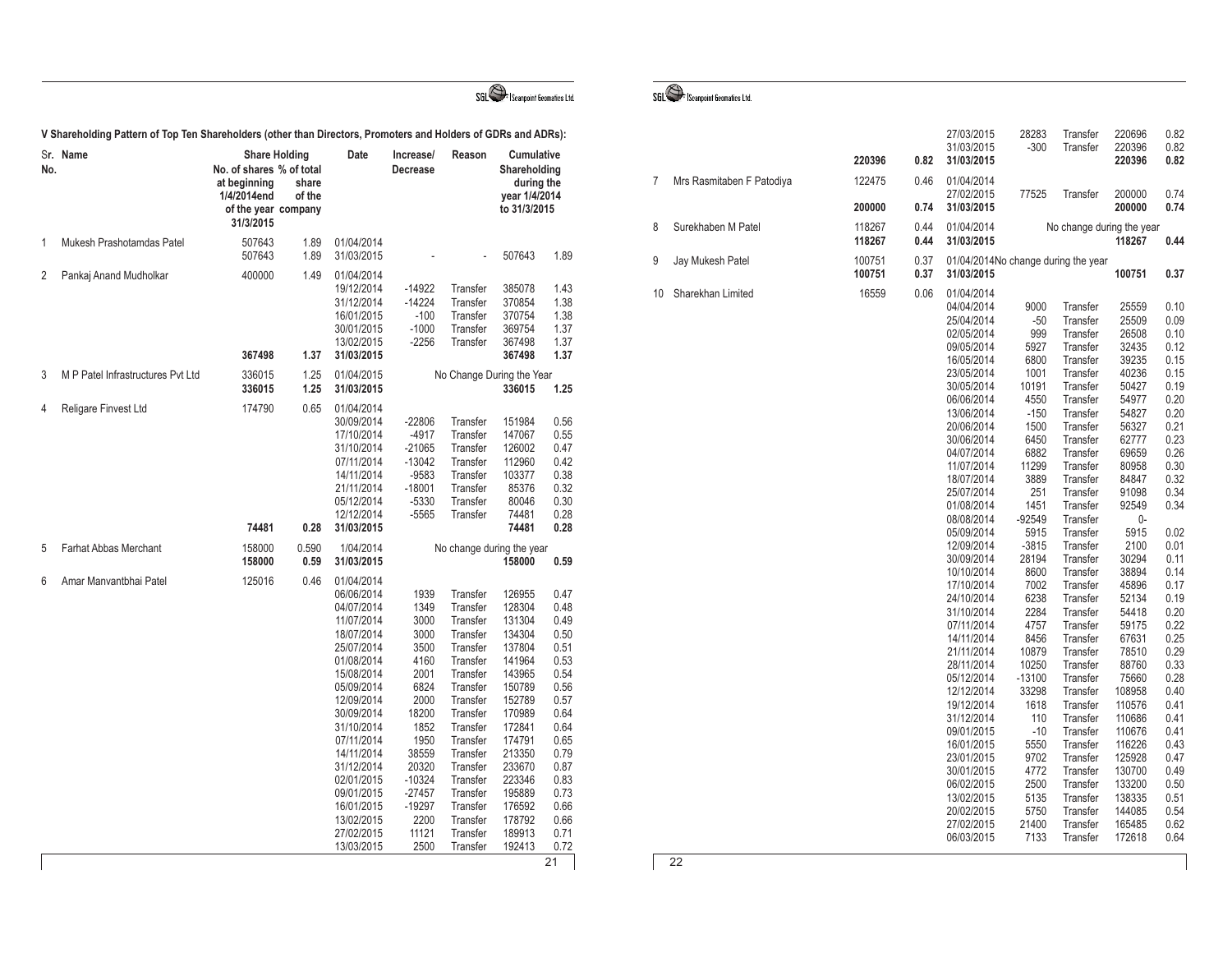## SGL<sup>O</sup> | Scanpoint Geomatics Ltd.

| 25135 | 0.10 | 31/03/2015<br>31/03/2015 | -180750       | Transfer             | 25135<br>25135   | 0.10<br>0.10 |
|-------|------|--------------------------|---------------|----------------------|------------------|--------------|
|       |      | 27/03/2015               | 4300          | Transfer             | 205885           | 0.77         |
|       |      | 13/03/2015<br>20/03/2015 | 9467<br>19500 | Transfer<br>Transfer | 182085<br>201585 | 0.68<br>0.75 |
|       |      |                          |               |                      |                  |              |

#### **VI. SHARE HOLDING OF PROMOTERS, DIRECTORS & KEY MANAGERIAL PERSONNEL:**

| No.            | Sr. Name                                     | <b>Share Holding</b><br>No. of shares % of total<br>at beginning<br>1/4/2014end<br>of the year company<br>31/3/2015 | share<br>of the | <b>Date</b>                                                                                                  | Increase/<br><b>Decrease</b>                                                          | Reason                                                                           | Cumulative<br>Shareholding<br>during the<br>year 1/4/2014<br>to 31/3/2015       |                                                                    |
|----------------|----------------------------------------------|---------------------------------------------------------------------------------------------------------------------|-----------------|--------------------------------------------------------------------------------------------------------------|---------------------------------------------------------------------------------------|----------------------------------------------------------------------------------|---------------------------------------------------------------------------------|--------------------------------------------------------------------|
| 1              | Karnavati Infrastructure<br>Projects Limited | 11792200<br>792200                                                                                                  | 43.83<br>2.94   | 01/04/2014<br>22/08/2014<br>24/10/2014<br>09/01/2015<br>31/03/2015                                           | $-2000000$<br>$-6000000$<br>$-3000000$                                                | Transfer<br>Transfer<br>Transfer                                                 | 9792200<br>3792200<br>792200<br>792200                                          | 36.40<br>14.10<br>2.94<br>2.94                                     |
| $\overline{2}$ | Rameshchandra K Sojitra                      | 5569460                                                                                                             | 20.70           | 01/04/2014                                                                                                   |                                                                                       |                                                                                  |                                                                                 |                                                                    |
|                | <b>HUF</b>                                   | 66960                                                                                                               | 0.25            | 30/06/2014<br>04/07/2014<br>08/08/2014<br>15/08/2014<br>09/01/2015<br>13/03/2015<br>20/03/2015<br>31/03/2015 | $-26700$<br>$-50800$<br>$-15000$<br>$-10000$<br>$-2500000$<br>$-2000000$<br>$-900000$ | Transfer<br>Transfer<br>Transfer<br>Transfer<br>Transfer<br>Transfer<br>Transfer | 5542760<br>5491960<br>5476960<br>5466960<br>2966960<br>966960<br>66960<br>66960 | 20.60<br>20.41<br>20.36<br>20.35<br>20.32<br>11.03<br>3.59<br>0.25 |
| 3              | Rameshchandra Sojitra                        | 312420<br>312420                                                                                                    | 1.16<br>1.16    | 01/04/2014<br>31/03/2015                                                                                     |                                                                                       | No change During the Year                                                        | 312420                                                                          | 1.16                                                               |
| 4              | Chiraq Jayantilal Soni                       | 30010<br>300101                                                                                                     | 11.11<br>1.11   | 01/04/2014<br>31/03/2015                                                                                     |                                                                                       | No change During the Year                                                        | 300101                                                                          | 1.11                                                               |
| 5              | Ladani Kantilal Vrajlal                      | 273800<br>273800                                                                                                    | 1.01<br>1.01    | 01/04/2014<br>31/03/2015                                                                                     |                                                                                       | No change During the Year                                                        | 273800                                                                          | 1.01                                                               |
| 6              | Vaacha Sojitra                               | 174880<br>174880                                                                                                    | 0.65<br>0.65    | 01/04/2014<br>31/03/2015                                                                                     |                                                                                       | No change During the Year                                                        | 174880                                                                          | 0.65                                                               |
| 7              | Vishwas Sojitra                              | 148030<br>148030                                                                                                    | 0.55<br>0.55    | 01/04/2014<br>31/03/2015                                                                                     |                                                                                       | No change During the Year                                                        | 148030                                                                          | 0.55                                                               |
| 8              | Leelavanti Sojitra                           | 88860<br>88860                                                                                                      | 0.33<br>0.33    | 01/04/2014<br>31/03/2015                                                                                     |                                                                                       | No change During the Year                                                        | 88860                                                                           | 0.33                                                               |

## SGL Seanpoint Geomatics Ltd.

#### **VII Indebtedness**

Indebtedness of the Company including interest outstanding/accrued but not due for payment

| Particulars<br>Loans excluding<br>deposits                                                                                            | Secured<br>Loans | Unsecured | Deposit<br>Indebtedness | Total     |
|---------------------------------------------------------------------------------------------------------------------------------------|------------------|-----------|-------------------------|-----------|
| Indebtedness at the beginning of the<br>financial year<br><b>Principal Amount</b><br>$\mathbf{D}$<br>Interest due but not paid<br>ii) | 99352817         |           |                         | 99352817  |
| Interest accrued but not due<br>iii)                                                                                                  |                  |           |                         |           |
| Total (i+ii+iii)                                                                                                                      | 99352817         |           |                         | 99352817  |
| Change in Indebtedness during the<br>financial year<br>Addition<br>Reduction                                                          | 6347473          |           |                         | 6347473   |
| Net Change                                                                                                                            | 6347473          |           |                         | 6347473   |
| Indebtedness at the end of the financial year<br><b>Principal Amount</b><br>$\mathbf{D}$                                              |                  |           |                         |           |
| Interest due but not paid<br>ii)<br>Interest accrued but not due<br>iii)                                                              | 93005344         | 64967766  |                         | 157973110 |
| Total (i+ii+iii)                                                                                                                      | 93005344         | 64967766  |                         | 157973110 |

#### **VII · Remuneration of Directors and Key Managerial Personnel**

A. Remuneration to Managing Director, Whole-time Directors and/or Manager:

Sr. No. Particulars of Remuneration Name of the Director

|                |                                                                                             | Mr. Ramesh K.<br>SojitraMr. | Chirag J. Soni  | Mr.Rajendra<br>Chaudhari          |           |
|----------------|---------------------------------------------------------------------------------------------|-----------------------------|-----------------|-----------------------------------|-----------|
|                |                                                                                             | Managing<br><b>Director</b> | <b>Director</b> | <b>Chief Executive</b><br>Officer |           |
| 1              | Gross salary                                                                                |                             |                 |                                   |           |
|                | Salary as per provisions<br>a)<br>contained in Section 17(1)<br>of the Income-tax Act, 1961 | 2,400,000                   | 1,200,000       | 1,935,000                         | 5,535,000 |
|                | b)<br>Value of perquisites under<br>Section 17(2) of the<br>Income-tax Act, 1961            | 66,681                      |                 |                                   | 66,681    |
|                | Profits in lieu of salary under<br>C)<br>Section 17(3) of the<br>Income-tax Act, 1961       |                             |                 |                                   |           |
| $\overline{2}$ | <b>Stock Option</b>                                                                         |                             |                 |                                   |           |
| 3              | <b>Sweat Equity</b>                                                                         |                             |                 |                                   |           |
| 4              | Commission<br>- as % of profit<br>$-$ other                                                 |                             |                 |                                   |           |
| 5              | <b>Others: Annual Incentive</b>                                                             |                             |                 |                                   |           |
| 6              | Total (A)                                                                                   | 2,466,681                   | 1,200,000       | 1,935,000                         | 5,601,681 |
| 7              | Ceiling as per the Act                                                                      |                             |                 |                                   |           |
| 24             |                                                                                             |                             |                 |                                   |           |

**Total Amount**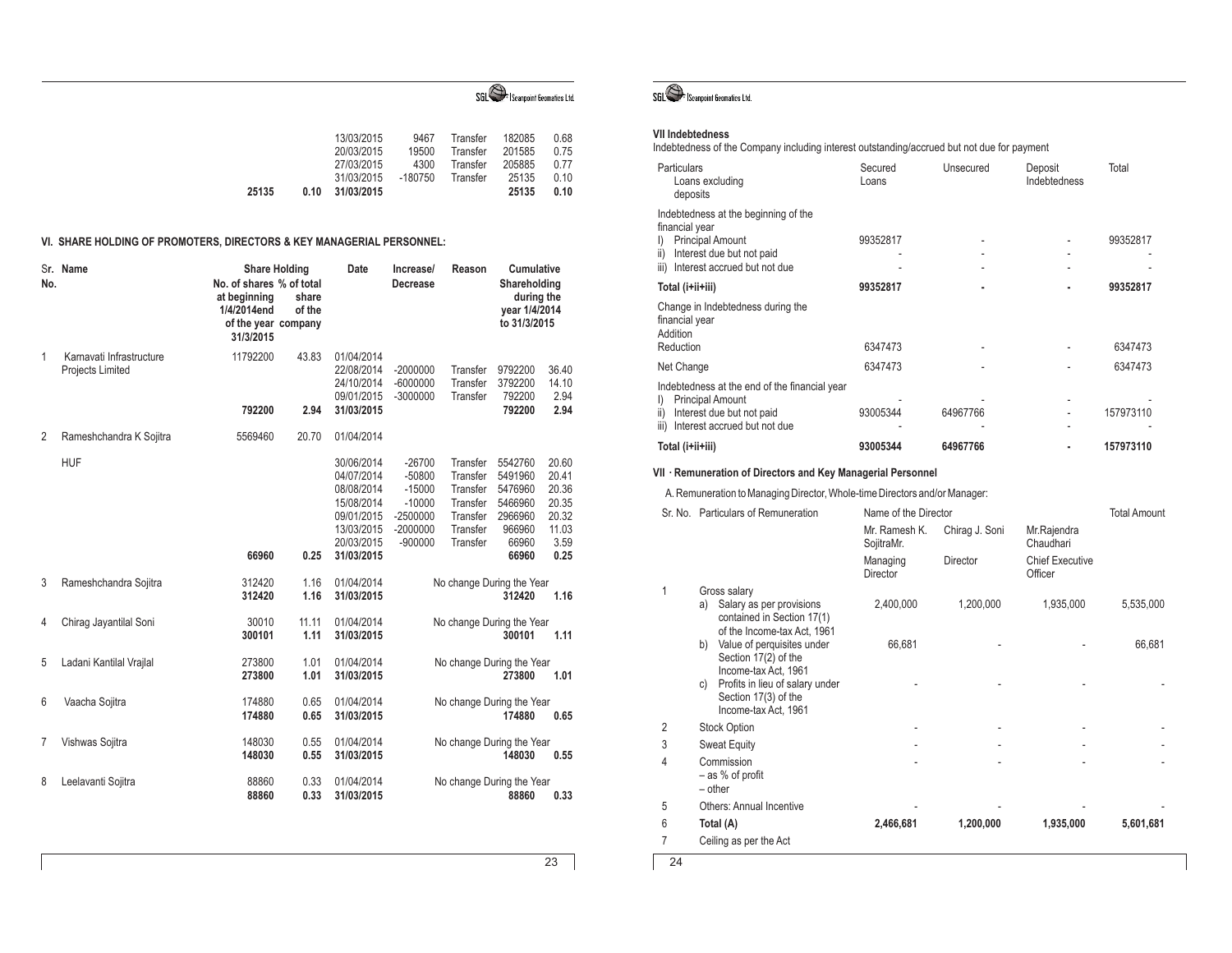## SGL<sup>3</sup> |Scanpoint Geomatics Ltd.

**Chairman & Managing Director**

#### **iX Penalties/Punishment/Compounding of Offences:**

| Type |                                   | Section<br>of the<br>Companies<br>Act                | <b>Brief</b><br>Description | Details of Penalty/<br>Punishment/<br>Compounding<br>fees imposed | [RD/NCLT/<br><b>COURTI</b> | Authorty<br>Appeal made,<br>if any  |  |  |
|------|-----------------------------------|------------------------------------------------------|-----------------------------|-------------------------------------------------------------------|----------------------------|-------------------------------------|--|--|
|      | A. COMPANY                        |                                                      |                             |                                                                   |                            |                                     |  |  |
|      | Penalty                           |                                                      |                             | No Penalties, Punishments or Compounding of Offences              |                            |                                     |  |  |
|      | Punishment                        |                                                      |                             |                                                                   |                            |                                     |  |  |
|      | Compounding                       |                                                      |                             |                                                                   |                            |                                     |  |  |
|      | <b>B. DIRECTOR</b>                |                                                      |                             |                                                                   |                            |                                     |  |  |
|      | Penalty                           | No Penalties, Punishments or Compounding of Offences |                             |                                                                   |                            |                                     |  |  |
|      | Punishment                        |                                                      |                             |                                                                   |                            |                                     |  |  |
|      | Compounding                       |                                                      |                             |                                                                   |                            |                                     |  |  |
|      | C. OTHER OFFICERS IN DEFAULT      |                                                      |                             |                                                                   |                            |                                     |  |  |
|      | Penalty                           |                                                      |                             | No Penalties, Punishments or Compounding of Offences              |                            |                                     |  |  |
|      | Punishment                        |                                                      |                             |                                                                   |                            |                                     |  |  |
|      | Compounding                       |                                                      |                             |                                                                   |                            |                                     |  |  |
|      |                                   |                                                      |                             |                                                                   |                            | On behalf of the Board of Directors |  |  |
|      | Date: 30 <sup>th</sup> July, 2015 |                                                      |                             |                                                                   |                            | Ramesh K. Soiitra                   |  |  |

Place: Ahmedabad

SGL<sup>9</sup> | Seanpoint Geomatics Ltd.

#### **CORPORATE GOVERNANCE REPORT**

#### **INTRODUCTION:-**

Corporate Governance is the system by which Companies are directed and controlled. It also includes Board's accountability to the Company and stakeholders, strategic vision and effective monitoring by the Board, protection and equitable treatment of all stakeholders as well as timely disclosure.

Corporate governance is <sup>a</sup> journey for constantly improving sustainable value creation and is an upward moving target. We have undertaken several initiatives towards maintaining the highest standards.

Corporate governance at Scanpoint Geomatics Limited is <sup>a</sup> value-based framework to manage our Company affairs in <sup>a</sup> fair and transparent manner. The Company believes in adopting and adhering to the best recognized Corporate Governance practices and continuously bench marking itself against each such practice. As <sup>a</sup> responsible corporation, we use this framework to maintain accountability in all our affairs, and employ democratic and open processes. We have evolved guidelines and best practices over the years to ensure timely and accurate disclosure of information regarding our financials, performance, leadership and governance of the Company.

Above all else, corporate governance must balance individual interest with corporate goals and operate within accepted norms of propriety, equity, fair, play and sense of justice.

The detailed report on implementation by the Company, of the Corporate Governance Code as enshrined in Clause 49 of the ListingAgreements with the Stock Exchanges, is set out below:

#### **1. COMPANY'S PHILOSOPHY ON CODE OF GOVERNANCE:-**

The Company views corporate governance in its widest sense, almost like trusteeship, integrity, transparency, accountability and compliance with laws which are the columns of good governance & are manufactured in the Company's business practices to ensure ethical and responsible leadership both at the Board and at the Management Level. The Company's philosophy on Corporate Governance is to enhance the long-term economic value of the Company and give sustainable return to its stakeholders i.e. the society at large by adopting best corporate practices in fair and transparent manner by aligning interest of the Company with that of its shareholders / other key stakeholders. Corporate Governance is not merely compliance and not simply creating checks and balances, it is an ongoing measure of superior delivery of Company's objects with <sup>a</sup> view to translate opportunities into reality. This, together with sustainable development policies followed by the Company, has enabled your Company to earn trust and goodwill of its investors, business partners, employees and the communities in which it operates.

The company places emphasis on integrity of internal control systems and accountability and total compliance with all statutory and/or regulatory requirements.

#### **2. BOARD OF DIRECTORS:-**

I) The Board of Directors of the Company has been constituted in manners which ensure the proper mix of Executive / on Executive and Independent / Non-Independent Directors to ensure proper governance and management.

The composition of Boards of Directors, their attendance at the Board Meetings during the year, at the last Annual General Meeting and the numbers of other Directorship including private limited companies are as follows:

| Sr.<br>No. | Director & Category*                                 | No. of Board<br>Meetings<br>Held | No of Board<br>Meetings<br>Attended | Attended<br>last<br>AGM | No. of other<br>Director<br>Ships |
|------------|------------------------------------------------------|----------------------------------|-------------------------------------|-------------------------|-----------------------------------|
|            | Shri Ramesh K. Sojitra<br>Managing Director - NI/EXE |                                  |                                     | <b>Yes</b>              | 2                                 |
| 2          | Shri Dinesh J. Shah - I/NE                           |                                  |                                     | No.                     |                                   |
| 3          | Shri Kanti V. Ladani - I/NE                          |                                  |                                     | Yes                     | 2                                 |
| 4          | Shri Chiraq J. Soni - NI/EXE                         |                                  |                                     | Yes                     |                                   |
| 5          | Smt. Leelavanti Sojitra-NI/NE                        |                                  |                                     | N.A.                    |                                   |
| 6          | Shri Arup Ranjsn Dasgupta- I/NE***                   | 7                                |                                     | No                      | 0                                 |
|            | Shri Raaja Jain- I/NE**                              |                                  |                                     | No.                     | 10                                |
| 8          | Shri Rajendra Chaudahri- NI/E***                     |                                  |                                     | N.A.                    | 0                                 |

26

**Annexure - IV**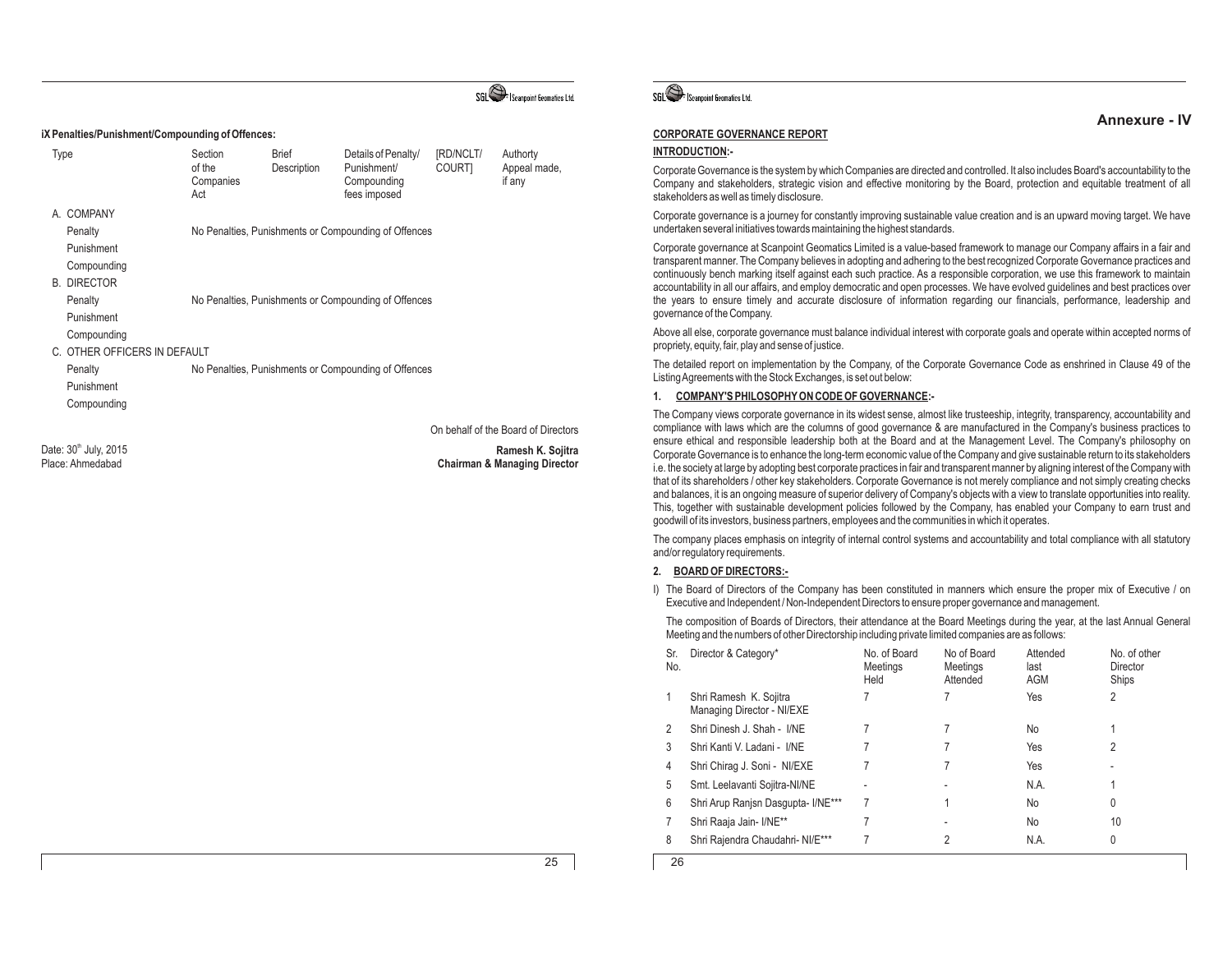## SGL<sup>9</sup> |Scanpoint Geomatics Ltd.

\* I – Independent, NI-Non Independent, NE – Non-Executive, EXE – Executive.

\*\* Vacation of Office of the Director with effect from  $30<sup>th</sup>$  May, 2015.

\*\*\*Relieved from Directorship - Shri Arup Ranjan Dasgupta - 25<sup>th</sup> March, 2015 and Shri Rajendra Chaudahri - 20<sup>th</sup> July, 2015

#### (ii) **Date & Numbers Of Board Meetings Held:**

During the year 2014-2015, Seven Board Meetings were held; they were on 30/05/2014, 30/06/2014, 30/07/2014, 01/10/2014, 30/10/2014, 30/01/2015, and 25/03/2015.

#### (iii) **Functioning of Board**

The Following information has been submitted to Board of Directors:

- Quarterly result of the Company including Operating Statements
- Minutes of meetings of Audit Committee and other Committees of the Board as also resolutions passed by circulations, if any.
- -The information on recruitment and remuneration of senior officials.
- -Details of any Joint Ventures, acquisition of company or Contract etc.
- -Internal audit findings (throughAudit Committee)
- -Non Compliance of any regulatory, statutory or listing requirements and shareholders services, delay in share transfers etc.
	- -Adopting and Implementing various statutory policies
	- -Taking necessary actions pursuant to the implementation of the policies
	- -Adoption of various statutory codes to govern specific matters like trading by insiders etc.
- (iv) The Company has adopted Codes of Ethical Conduct for (a) Directors and Senior Management personnel and (b) Executive Directors and Employee of the Company. The Managing Director of the Company has given <sup>a</sup> declaration to the effect that all the Directors and Senior Management personnel of the Company have given their affirmation of compliance with the Code. The Board of Directors in routinely provided with all the information's under the above referred heads, whenever applicable and materially significant. These are submitted and discussed either as <sup>a</sup> part of agenda papers or are on table in the course of the Board Meeting.

#### (v) **Appointment/Re-appointment of Directors:**

The information on Directors recommendation for appointment / re-appointment at the ensuing Annual General Meeting as required under section 152 of the CompaniesAct, 2013 and Clause 49 of the ListingAgreement is as under:

Mr. Chirag Soni aged 40 years has been <sup>a</sup> member of the Board of the Company since 31-07-2007. He retires by rotation in the ensuing Annual General Meeting and is eligible for re-appointment. He is <sup>a</sup> Chief Technical Officer of the Company and has got rich experience of 8 years in corporate sector and highly skilled in technical field.

He doesn't hold Directorship any other company. He is Member of Audit Committee and Stakeholders Grievance and Relationship Committee of the Company. Further, he holds 3,00,101 equity shares in the Company.

#### **3**. **AUDIT COMMITTEE:-**

#### **(I) Broad Terms of Reference:**

The Audit Committee reviews the matters falling in its terms of reference and addresses larger issues and examines those facts that could be of vital concerns to the Company. The terms of reference of theAudit Committee constituted by the Board in terms of Section 177 of the CompaniesAct, 2013 and the Corporate Governance Code as prescribed under revised Clause 49 of the Listing Agreement, broadly includes matters pertaining to adequacy of internal control systems, review of financial reporting process, discussion of financial results, interaction with auditors, appointment and remuneration of auditors, adequacy of disclosures and other relevant matters. In particular, these include:

- 1. recommending to the Board, appointment, reappointment and, if required, replacement or removal of the Statutory Auditor and fixation of audit fees.
- 2. over sighting of Company's financial reporting process and disclosure of its financial information to ensure that the financial statements are correct, credible and sufficient.

28

## SGL<sup>9</sup> | Seanpoint Geomatics Ltd.

- 3. approval of payments to StatutoryAuditors for any other services rendered by them.
- 4. reviewing with management, the annual financial statements before submission to the Board for approval with particulars reference to:
	- <sup>a</sup> matters required to be included in the Directors' Responsibility Statement and Board's Report in terms of Section 134(5) of the Companies Act, 2013.
	- b changes if any, in accounting policies and practices and reasons for the same.
	- <sup>c</sup> major accounting entries involving estimates based on the exercise of judgment by management.
	- d significant adjustments made in the financial statements arising out of audit findings.
	- <sup>e</sup> compliance with listing and other legal requirements relating to financial statements.
	- f disclosure of any related party transactions.
	- g qualifications in the draft audit report.
- 5 reviewing with the management, the quarterly financial statements before submission to the Board for approval.
- 6 reviewing with the Statutory and Internal Auditors, the adequacy of internal controls and steps to be taken for strengthening the areas of weaknesses in internal controls.
- 7 reviewing reporting structure, coverage and frequency of internal audit.
- 8 discussion with InternalAuditors of any significant findings and follow up thereon.
- 9 reviewing the findings of any internal investigations by the Internal Auditors into matters where there is suspected fraud or irregularity or <sup>a</sup> failure of internal control systems of <sup>a</sup> material nature and reporting the matter to the Board.
- 10 discussion with StatutoryAuditors before the audit commences, about the nature and scope of audit as well as post audit discussion to ascertain any area of concern.
- 11 to review the following information:
	- <sup>a</sup> management discussion and analysis of financial condition and results of operations,
	- b statement of significant related party transactions (as defined by the audit committee), submitted by management,
	- c management letters / letters of internal control weaknesses issued by the Statutory Auditors.
- 12 approval of the Annual Internal Audit Plan.
- 13 reviewing whistle Blower Mechanism.
- 14 carrying out any other function as required for routine compliances.

#### ii) **Composition of Audit Committee:**

The composition of the audit committee is as under:

| Sr. No. | Name of Members      | <b>Designation</b> | Category                           |
|---------|----------------------|--------------------|------------------------------------|
|         | Shri Dinesh J. Shah  | Chairman           | Non-Executive Director/Independent |
|         | Shri Chirag J. Soni  | Member             | <b>Executive Director</b>          |
|         | Shri Kantilal Ladani | Member             | Non-Executive Director/Independent |

All the members attended Audit Committee meetings which were held during the financial year 2014-15 on 20/05/2014, 30/07/2014, 30/10/2014, and 30/01/2015.

#### **4. NOMINATION AND REMUNERATION COMMITTEE:-**

**The Nomination & Remuneration Committee reviews the matters falling in its terms of reference & mainly includes:**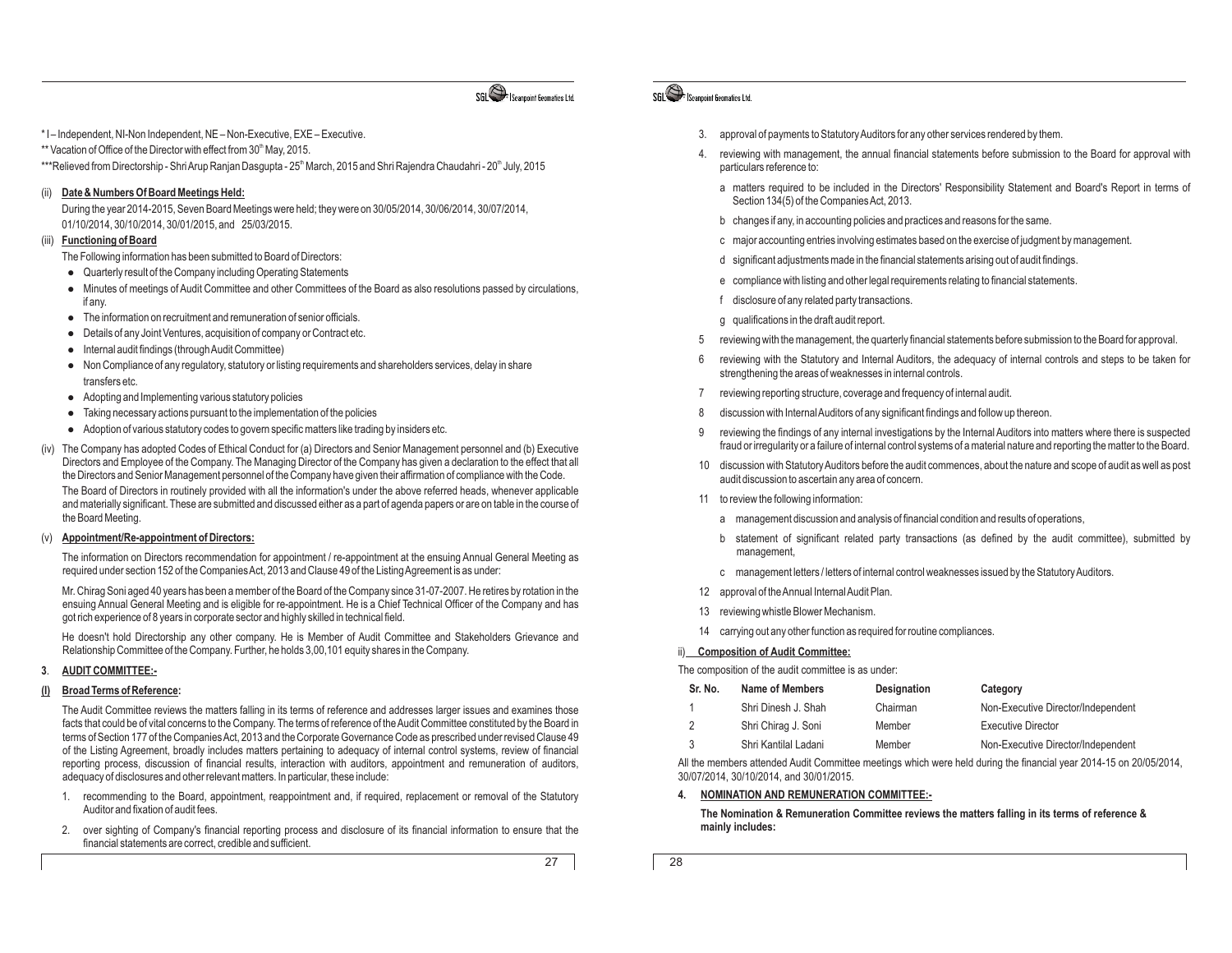SGL<sup>3</sup> |Scanpoint Geomatics Ltd.

- a) reviewing and deciding the policy on specific remuneration package of Executive Directors, KMP & other senior employees.
- b) deciding quantum of Commission of Non-executive Directors of the Company.

#### **Composition of Nomination and Remuneration Committee:**

As on March 31, 2015, the following Directors were members of the Nomination & Remuneration Committee:

| Sr. No | Name of Members        | <b>Designation</b> | Category                           |
|--------|------------------------|--------------------|------------------------------------|
|        | Shri Kanti V. Ladani   | Chairman           | Non-Executive Director/Independent |
| 2      | Shri Ramesh K. Sojitra | Member             | <b>Executive Director</b>          |
| 3      | Shri Dinesh J. Shah    | Member             | Non-Executive Director/Independent |

The remuneration policy is directed towards rewarding performance, based on review of achievements on <sup>a</sup> periodical basis. The remuneration policy is in consonance with the exiting industry practice.

The meetings of the remuneration committee were held son 30/05/2014 and 30/10/2014. All the members of the committee attended the meetings.

#### **Remuneration Policy:-**

The Company has adopted Nomination and Remuneration Policy on 30<sup>th</sup> May, 2015. The Company's remuneration policy is based on the principles of pay for growth. Keeping in view the above, the Remuneration Committee is vested with all the necessary powers and authorities to ensure appropriate disclosure on remuneration to the Executive Directors including details of fixed components and performance linked incentives.

As for the Non-executive Directors, their appointment on the Board is for the benefit of the Company due to their vast professional expertise in their individual capacity.

#### **Remuneration to Directors:-**

The details of remuneration and sitting fees paid or provided to each of the Directors during the year ended 31<sup>st</sup> March, 2015 are given below:

|     |                              |             | (Amt. in Rs.)       |
|-----|------------------------------|-------------|---------------------|
| Sn. | Name of Director             | Salary*     | <b>Sitting fees</b> |
| 1.  | Shri Ramesh K. Sojitra       | 24,66,681/- | <b>NIL</b>          |
| 2.  | Shri Chirag J. Soni          | 12,00,000/- | <b>NIL</b>          |
| 3.  | Shri Rajendra Chaudhari***   | 27,00,000/- | <b>NIL</b>          |
| 4.  | Shri Dinesh J. Shah          | <b>NIL</b>  | <b>NIL</b>          |
| 5.  | Shri Kanti V. Ladani         | NIL         | <b>NIL</b>          |
| 6.  | Smt. Leelavanti Sojitra      | NIL         | <b>NIL</b>          |
| 7.  | Shri Raaja P. Jain**         | <b>NIL</b>  | <b>NIL</b>          |
| 8.  | Shri Arup Ranjan Dasqupta*** | <b>NIL</b>  | <b>NIL</b>          |
|     |                              |             |                     |

\*Salary includes Basic Salary,Allowances, Perquisites (including monetary value of taxable perquisites), etc.

\*\* Vacation of Office of the Director with effect from  $30<sup>th</sup>$  May, 2015.

\*\*\*Relieved from Directorship - Shri Arup Ranjsn Dasgupta - 25<sup>th</sup> March, 2015

- Shri Rajendra Chaudahri - 20<sup>th</sup> July, 2015

The Non Executive Directors are not paid any remuneration.

No sitting fees paid to the Directors.

SGL<sup>O</sup> | Scanpoint Geomatics Ltd.

#### **Share of the company held by Non-Executive Directors:**

Shri Kanti V. Ladani holds 261300 shares. Shri Dinesh J. Shah (jointly) holds 52000 shares. Smt. Leelavanti Sojitra holds 88860 shares.

#### **5. Stakeholder Relationship Committee / Shareholders' / Investors' Grievance Committee:-**

The Company has been having <sup>a</sup> structured system of reviewing Shareholder's/Investors' complaints. The terms of reference role & powers of the Committee are as laid down under the listing agreement. A Committee of Directors designated as "Stakeholder Relationship Committee / Shareholders' / Investors' Grievance Committee" is constituted to review the status of investors' grievances and effective redressal of the complaints of the shareholders. The committee will also recommend steps to be taken for future improvement in the quality of service to the investors.

As on March 31, 2015, the followings were members of the Stakeholder Relationship Committee / Shareholders' / Investors' Grievance Committee:

| Sr. No. | Name of Members         | <b>Designation</b> | Category                                                          |
|---------|-------------------------|--------------------|-------------------------------------------------------------------|
| 1.      | Shri Kantilal V. Ladani | Chairman           | Independent & Non-Executive Director<br><b>Executive Director</b> |
| 2.      | Shri Chirag J. Soni     | Member             | <b>Executive Director</b>                                         |
| 3.      | Shri Dinesh J. Shah     | Member             | Independent & Non-Executive                                       |

During the year four meetings of the committee were held and during the year the Company has not received any complaints.

#### **6. GENERAL BODY MEETINGS:-**

Details of Location and time for the last threeAnnual General Meetings (AGM) of the Company are as under:

| Year      | Venue                                                                                | Date       | Time     |
|-----------|--------------------------------------------------------------------------------------|------------|----------|
| 2011-2012 | Scanpoint Geomatics Ltd.<br>"Scan House", B/h. Town Hall,<br>Ashram Road, Ahmedabad. | 12-07-2012 | 10-30 AM |
| 2012-13   | Same as above                                                                        | 30-09-2013 | 10-30 AM |
| 2013-14   | Same as above                                                                        | 30-09-2014 | 10-30 AM |

#### **EXTRAORDINARY GENERAL MEETING:-**

No Extra Ordinary General Meeting of the members of the company was held during last three year. However, on 15<sup>th</sup> October, 2014, the Company has passed the resolutions through postal ballot in accordance with the provisions of the CompaniesAct, 2013.

#### **7. DISCLOSURES:-**

There was no material transaction with related parties which were in conflict with the interests of the Company. transactions with related parties are disclosed in <sup>a</sup> legible manner elsewhere in thisAnnual Report.

There were no cases of non-compliance of any matter related to Capital Markets during the last three years.

There are no pecuniary relationships or transactions of Non-executive Directors vis-à-vis the Company as per Listing Agreement.

#### **MEANS OF COMMUNICATION**

The Company has published its Quarterly/Half yearly Financial Results in <sup>a</sup> daily news papers both English and in principle vernacular language of the district where the registered office of the Company is situated as per the listing agreement. Quarterly results are normally published in "Economics Times" Gujarati and English editions. The result was also submitted to Stock Exchanges as per Clause 41 of the Listing Agreement.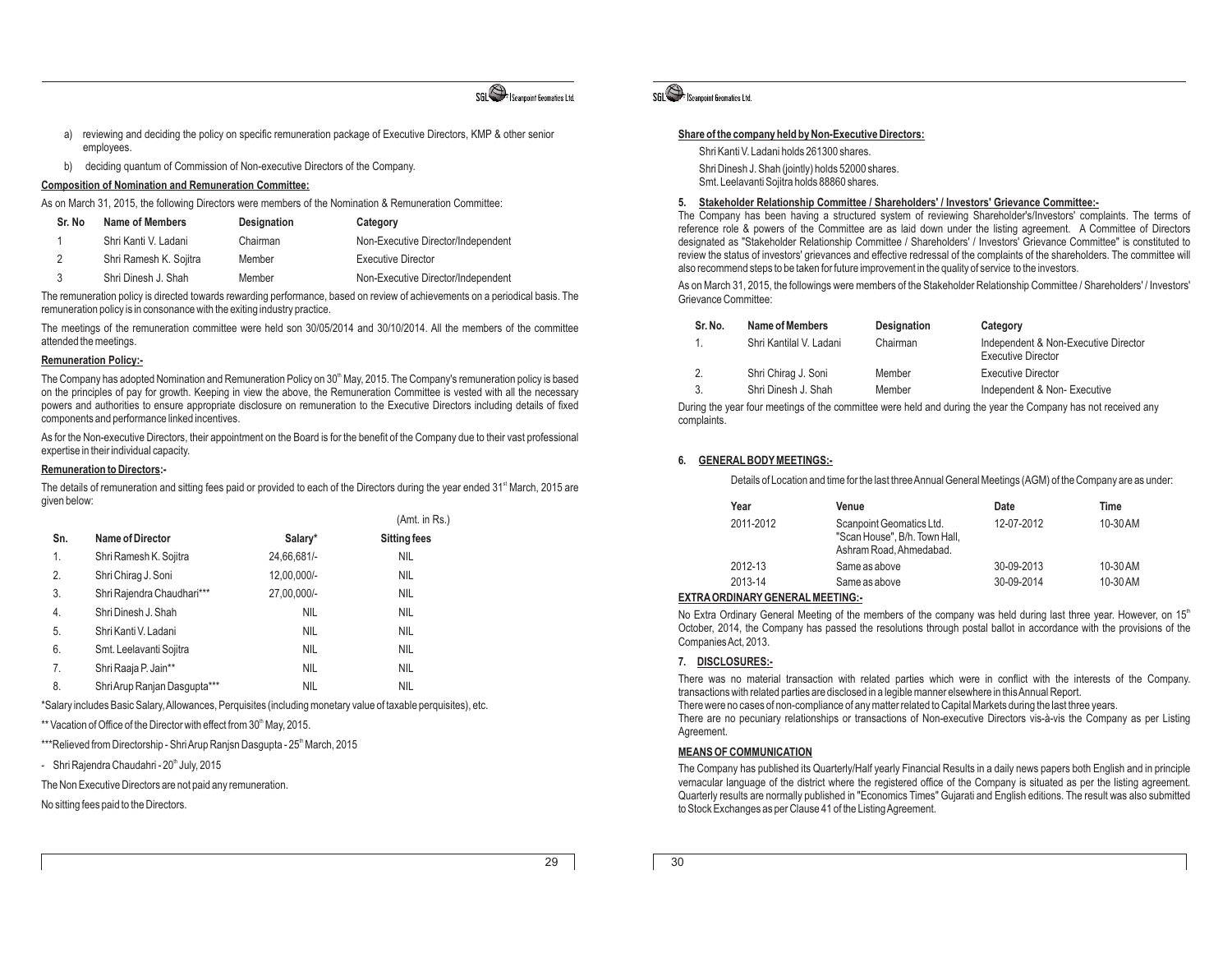$\textsf{SGL}\bigoplus_\textsf{e}|\textsf{Scanpoint}\textsf{Geomatics}\textsf{Ltd}.$ 

#### **8. GENERAL SHAREHOLDERS' INFORMATION:-**

| <b>Annual General Meeting</b><br>a) |
|-------------------------------------|
|-------------------------------------|

- -Date and Time :  $30<sup>th</sup>$  September, 2015 at 10.30 A.M.
- $\bullet$  Venue : At the Hotel Planet Land Mark
	- 139/1, Ambli- BopaL Road, Off. S G Highway, Nr. Ashok Vatika, Ahmedabad-380058. Gujarat, India.

#### **b) Financial Calendar (Tentative)**

Financial Reporting for the quarter ending on:<br>June 30, 2015 3rd/4th 3rd/4th week of July 2015

- $\bullet$
- -September 30, 2015 3rd/4th week of October 2015
- -December 31, 2015 3rd/4th week of January 2016<br>March 31, 2016 3rd/4th week of May 2016
- -3rd/4th week of May 2016
- $\bullet$ Annual General September, 2016
- $\bullet$ Meeting for the Year Ending March 31, 2016 (Next Year)
- **c) Book closure**: Form 23<sup>rd</sup> September, 2015 to 30<sup>th</sup> September, 2015 (Both days inclusive)
- **d) Dividend payment date:** NotApplicable as the company has not declared any dividend
- e) Stock Exchange where Equity Shares of the Company are Listed and Scrip Code for the Company's are **as followed:**
	- Bombay Stock Exchange Limited 526544
- **f) : Address for Correspondence for share/Debenture and related matters**
	- $\bullet$  Company's Secretarial Department at : Scanpoint Geomatics Limited 12,Abhishree Corporate Park, ISKCON-Ambli Road,Ahmedabad-380058 Website : scanpointgeomatics.com email : investor@scanpointgeomatics.com
	- Registrar & Share TransferAgents : Sharepro Services (India) Pvt. Ltd. 416-420, 4th Floor, Devnandan Mall, Opp. SanyashAshram,Ashram Road, Ahmedabad – 380006 (Gujarat). email: sharepro.ahmedabad@shareproservices.com
- **g) Procedure for Transfer of Shares Physical Mode:**

The process of transfer of Equity Shares in physical form is registered by the Company's Registrar and Share Transfer Agents Sharepro Services (India) Pvt. Ltd. If the instrument of share transfer and supporting documents were found to be in order, the transfer work has been completed within <sup>a</sup> period of 30 days from the date of receipt of such documents. As per SEBI guidelines, the Company offers the facility of transfer-cum-demat services to the transferees. The Equity Shares of the Company is to be traded compulsorily in demat mode.

#### **Dematerialized mode**

-

The Company had signed agreements with both the depositories namely NSDL and CDSL. The shareholders may therefore hold Company's shares in electronic mode. The company's ISIN No. for both the depositories is **INE967B01028.**

#### Details of Equity Shares of the Company in De-mat form as on 31/03/2015 are as under:

| <b>Particulars</b> | No. of Equity shares | % to Share Capital |
|--------------------|----------------------|--------------------|
| <b>NSDL</b>        | 18105569             | 67.30              |
| <b>CDSL</b>        | 6680031              | 24.83              |
| Physical           | 2118400              | 787                |
| Total              | 26904000             | 100.00             |

## SGL Seanpoint Geomatics Ltd.

The Company has not issued any GDR's/ADR's warrants or any other convertible instruments.

### **h) Distribution of shareholding as on 31 March, 2015 st No. of Equity No. of share % of share No. of % of Shares Share held Holder Holder Shares holding** Up to 500 7074 83.469 1450119 5.39 501-1000 673 7.94 583539 2.171001-2000 321 3.79 518320 1.932001-3000 112 1.32 294430 1.093001-4000 53 0.63 194564 0.724001-5000 66 0.78 329720 1.235001-10000 70 0.83 667617 2.4810001 &above 106 1.25 22865691 84.99**Total 8475 100 26904000 100**

#### **i) Categories of Shareholders as on 31st March 2015**

| Category                                               | No. of share Held | % of shareholding |
|--------------------------------------------------------|-------------------|-------------------|
| Promoters, Director, Group Companies & their Relatives | 15552251          | 57.81             |
| Mutual Fund, Insurance & Other Banks                   | 48500             | 0.18              |
| Private Bodies Corporate                               | 1326614           | 4.93              |
| NRIs/OCB's                                             | 324948            | 1.21              |
| Indian Public & others                                 | 9651687           | 35.87             |
| Total                                                  | 26904000          | 100.00            |
|                                                        |                   |                   |

#### j) **Stock Market Data:**

The Monthly High and Low quotations of share traded on the Bombay Stock Exchange is as follows.

| <b>Month</b>    | <b>BSE</b> |           |
|-----------------|------------|-----------|
|                 | High (Rs.) | Low (Rs.) |
| April, 2014     | 20.85      | 17.65     |
| May, 2014       | 28.50      | 19.00     |
| June, 2014      | 28.00      | 21.80     |
| July, 2014      | 24.00      | 20.55     |
| August, 2014    | 22.20      | 16.00     |
| September, 2014 | 33.75      | 17.55     |
| October, 2014   | 38.75      | 26.95     |
| November, 2014  | 41.00      | 32.50     |
| December, 2014  | 48.00      | 31.10     |
| January, 2015   | 37.40      | 29.00     |
| February, 2015  | 38.90      | 23.10     |
| March, 2015     | 25.45      | 15.10     |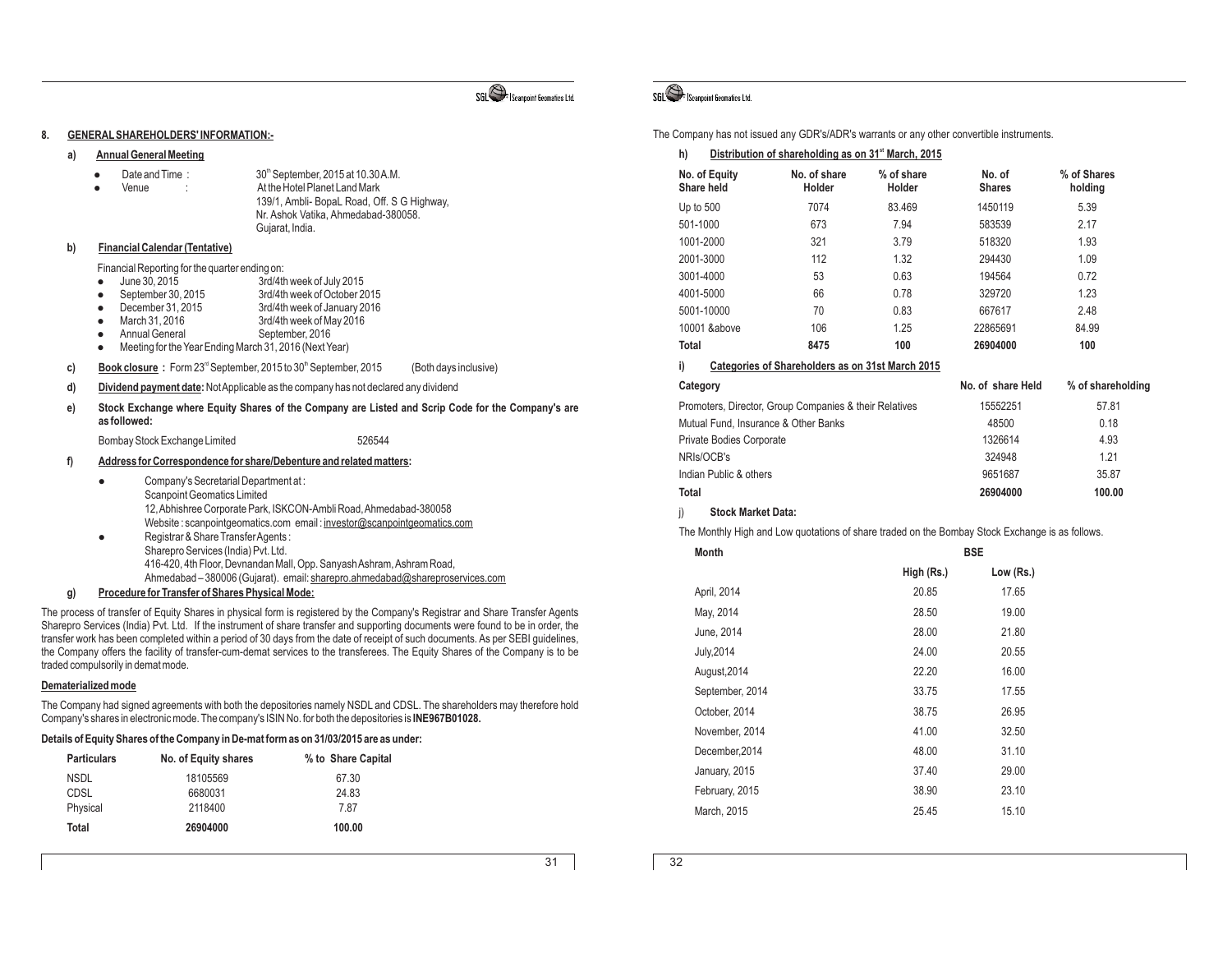SGL<sup>9</sup> | Seanpoint Geomatics Ltd.

#### **CORPORATE OFFICE LOCATION:**

**Scanpoint Geomatics Limited**

12, Abhishree Corporate Park, ISKCON-Ambli Road, Ahmedabad-380058, Gujarat, India.

#### **Declaration by the Managing Director under Clause 49 of the Listing Agreements regarding compliance with Code of Business Conduct and Ethics:**

The Board of Directors of the Company has adopted code of conduct; followed by all members of the Board and all senior Management personnel of the Company in compliance with the clause 49 of the listing Agreement with the Stock Exchanges.

This is to confirm that the Company has received a declaration of the compliance with the Code of Conduct as applicable to them from each member of the Board and Senior Management Personnel.

For Scanpoint Geomatics Limited

Plac : Ahmedabad Ramesh K. Sojitra<br>Date : 30<sup>th</sup> July 2015 Chairman & Managing Director

#### **CORPORATE GOVERNANCE COMPLIANCE CERTIFICATE**

CIN: L22219GJ1992PLC017073 Nominal Capital: Rs. 13,00,00,000/-

#### To, The Members of**Scanpoint Geomatics Limited**

In accordance with clause 49 of the Listing Agreement entered into by Scanpoint Geomatics Limited with the Stock Exchange, I have examined all the relevant records of the Company relating to its compliance of conditions of Corporate Governance as stipulated in revise d Clause 49 for the financial year ended on 31<sup>st</sup>, March, 2015.

The compliance of conditions of Corporate Governance is the responsibility of the Management. My examination was limited to procedures and implementation thereof, adopted by the Company, for ensuring the compliance of the conditions of Corporate Governance. It is neither an audit nor an expression of opinion on the financial statements of the Company.

In my opinion and to the best of my information and according to the explanations given to me and the representations made by the Management, I certify that the Company has complied with the mandatory conditions of Corporate Governance as stipulated in above mentioned listing agreement.

I further state that such compliance is neither an assurance as to the future viability of the Company nor efficiency or effectiveness with which the management has conducted the affairs of the Company.

For **Harish P. Jain & Associates**

**Date:** 7<sup>th</sup> June, 2015 Practicing Company Secretaries **Place:** Ahmedabad

> **Harish Jain**Proprietor Membership No. 4203 C.P. No. 4100

SGL<sup>O</sup> | Scanpoint Geomatics Ltd.

#### **MANAGEMENT DISCUSSION AND ANALYSIS**

#### **INDUSTRY STRUCTUREAND DEVELOPMENT:-**

Software and computing technology are transforming businesses in every industry around the world in <sup>a</sup> very profound and fundamental way. Advances in hardware technologies and the continued reduction in the unit cost of hardware, the explosion of network bandwidth, advanced software technologies and technology-enabled services are fuelling the rapid digitization of business processes and information. Traditional business models are being disrupted in every industry, with digital and softwarebased business models.

The combination of high-performing and ubiquitous real-time computing, massive data streams, economic bandwidth, hyperconnectedness and intelligent software is creating new business opportunities for the world's leading corporations.

The Company continues with the Agreement entered into between, for promotion and marketing of IGiS technology with Antrix Corporation Ltd., the commercial arm of ISRO, Department of Space, Government of India.

#### **PERFORMANCE SNAPSHOT:-**

In line with "Make in India" campaign of Government of India, your company has also contributed in the field of GIS & software technology, in consortium with ISRO. The company has successfully launched IGiS version 2.0 in the month ofApril, 2015. It was <sup>a</sup> especial event and honour as the new technology launch was done by Chairman of ISRO, Mr. A S Kirankumar. IGiS 2.0 is the advanced version having capability to process images from RISAT Satellite, the technology will be used for processing images acquired even during the rainy season and during the cloudy conditions. Further, Your company has prepared an Urban verticle of IGiS, which is implemented for Surat Municipal Corporation.Aweb portal is lauched by Hon. Chief Minister Smt.Anandiben Patel in the month of January, 2015 for the benefit of citizens. The company has also successfully entered into maintainance of software application for NLRMP (National Land Records Modernisation Programme) projects, which is based on IGiS technology. The company has initially prepared IGiS-LIS (Land Information System) which is already being used by various districts of Gujarat state. Your company has strategic planing to enter into <sup>a</sup> new technical avenue for agriculture field, GIS Technology for agriculture by Digital Crop Mapping, using High Resolution Satellite Imagery & IGiS Technology. Its resultant effects will be <sup>a</sup> direct benefits to the farmers and many more stakeholders.

#### **FUTURE OUTLOOK:-**

Your Company has pin now on strong footing to achieve its long term goals and the management is very excited to perform well in the years to come, it can now focus on opportunities in the global market and is geared up to exploring business prospects in foreign markets to expand the business of the company and to grasp opportunities available in global market.

The main business of the company is to provide IGiS technology in the domain of Geomatics to several business areas. Geomatics is now being used in various segments including Environment, Healthcare, Forestry, Emergency Response, Land Information, Transportation, Resource Exploration, Agriculture, Telecommunication, Urban Planning & Infrastructure, Defense & Security, and Power & Gas Utilities.

#### **RISKS & CONCERNS:-**

34

As it is normal and prevalent for any business, the Company also is likely to face competition from existing companies. There can be risks inherent in meeting unforeseen situations, not common in the industry.

Your Company is fully aware of these challenges and is geared to meet them. Your Company also recognizes the risks associated with business and takes adequate measures to address the associated risks and concerns.

Rising up to the new challenges will only be possible when we scale-up the value chain and put in efforts toward providing more and more satisfaction to the clients.

**Risk**: The growth of the Company is correlated to high performing individuals and overall skill development of the employees.

**Mitigation**: The Company focuses on enhancing the skills of its people through <sup>a</sup> standardised curriculum as well as on developing talent among its employees in marketing and technology through various leadership programs.

**Risk**: Disruption in sources of funding could adversely affect the liquidity and financial position of the Company.

**Mitigation**: The Company meets its funding requirements from diverse sources, including shareholder funding, securitized receivables, secured and unsecured loans and several other credit facilities.

**Risk**: Non-repayment by borrowers might disrupt the cash flows.

**Mitigation**: The Company actively manages its credit exposures with regular assessment across its customer profile. All the diverse product portfolios are strictly monitored to ensure minimal delinquency levels. Chick

**Risk**: Exposure to interest rate risks might result in increased cost of lending to customers.

**Mitigation**: The Company prudently assesses the fund mix to reduce dependency on any one source of funding. **Risk**: Regulatory implications might dent the smooth operational functioning of the Company.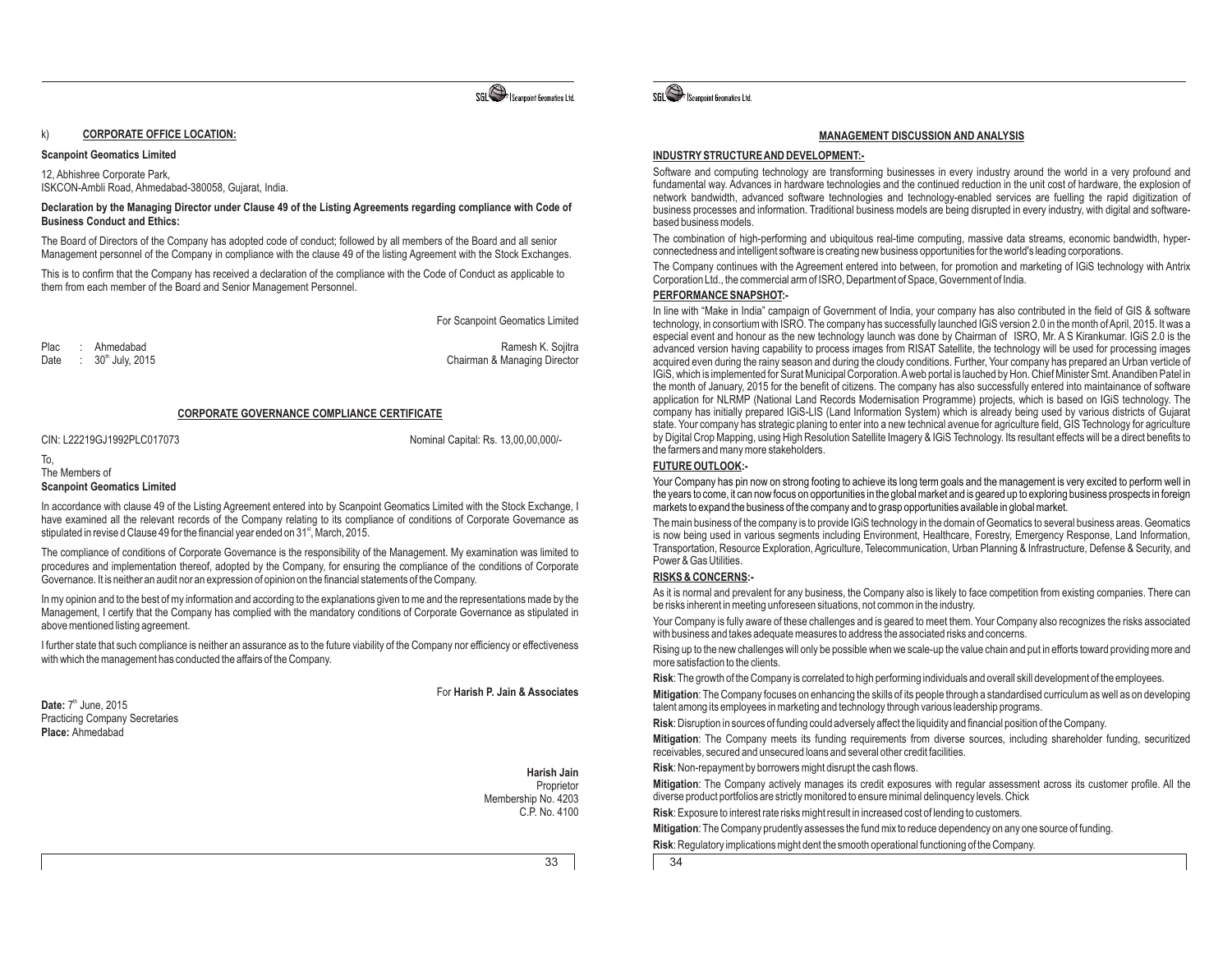

SGL<sup>9</sup> | Seanpoint Geomatics Ltd.

**INDEPENDENT AUDITORSREPORT**

**TO**

**THE MEMBERS OFScanpoint Geomatics Limited**

#### **Report on the Financial Statements**

We have audited the accompanying financial statements of Scanpoint Geomatics Ltd. which comprise the Balance Sheet as at 31 March 2015, the Statement of Profit and Loss and the Cash Flow Statement for the year then ended, and <sup>a</sup> summary of significant accounting policies and other explanatory information.

#### **Management's Responsibility for the Financial Statements**

The Company's Board of Directors is responsible for the matters stated in Section 134(5) of the Companies Act, 2013 ("the Act") with respect to the preparation of these financial statements that give <sup>a</sup> true and fair view of the financial position, financial performance and cash flows of the Company in accordance with the accounting principles generally accepted in India, including theAccounting Standards specified under Section 133 of the Act, read with Rule 7 of the Companies (Accounts) Rules, 2014. This responsibility also includes maintenance of adequate accounting records in accordance with the provisions of the Act for safeguarding the assets of the Company and for preventing and detecting frauds and other irregularities; selection and application of appropriate accounting policies; making judgments and estimates that are reasonable and prudent; and design, implementation and maintenance of adequate internal financial controls, that were operating effectively for ensuring the accuracy and completeness of the accounting records, relevant to the preparation and presentation of the financial statements that give <sup>a</sup> true and fair view and are free from material misstatement, whether due to fraud or error.

#### **Auditor's Responsibility**

Our responsibility is to express an opinion on these financial statements based on our audit. We have taken into account the provisions of the Act, the accounting and auditing standards and matters which are required to be included in the audit report under the provisions of the Act and the Rules made there under. We conducted our audit in accordance with the Standards on Auditing specified under Section 143(10) of the Act. Those Standards require that we comply with ethical requirements and plan and perform the audit to obtain reasonable assurance about whether the financial statements are free from materialmisstatement.

An audit involves performing procedures to obtain audit evidence about the amounts and the disclosures in the financial statements. The procedures selected depend on the auditor's judgment, including the assessment of the risks of material misstatement of the financial statements, whether due to fraud or error. In making those risk assessments, the auditor considers internal financial control relevant to the Company's preparation of the financial statements that give <sup>a</sup> true and fair view in order to design audit procedures that are appropriate in the circumstances, but not for the purpose of expressing an opinion on whether the Company has in place an adequate internal financial controls system over financial reporting and the operating effectiveness of such controls. An audit also includes evaluating the appropriateness of the accounting policies used and the reasonableness of the accounting estimates made by the Company's Directors, as well as evaluating the overall presentation of the financial statements.

We believe that the audit evidence we have obtained is sufficient and appropriate to provide <sup>a</sup> basis for our audit opinion.

#### **Opinion**

In our opinion and to the best of our information and according to the explanations given to us, the aforesaid financial statements give the information required by theAct in the manner so required and give <sup>a</sup> true and fair view in conformity with the accounting principles generally accepted in India, of the state of affairs of the Company as at 31st March, 2015, and its profit and its cash flows for the year ended on that date.

**Mitigation**: The Company has in place <sup>a</sup> robust Corporate Governance framework and ensures that all the regulatory checks are successfully complied with at all times.

The Company has laid down <sup>a</sup> well-defined risk management mechanism covering the risk mapping and trend analysis, risk exposure, potential impact and risk mitigation process. A detailed exercise is being carried out to identify, evaluate, manage and monitoring of both business and non-business risks. The Board periodically reviews the risk and suggests steps to be taken to control and mitigate the same through <sup>a</sup> properly defined framework.

In line with the new regulatory requirements, the Company has formally framed <sup>a</sup> Risk Management Policy to identify and assess the key risk areas, to monitor and report compliance and effectiveness of the policy and procedure.

#### **INTERNAL CONTROL SYSTEMSANDADEQUACY:-**

The Company has put in place an adequate internal control system to safeguard all assets and to ensure operational excellence. The system also meticulously records all transaction details and ensures regulatory compliance.

The Internal Audit Function is an independent function and is carried out by <sup>a</sup> team of in house officers of the Company. The Company has proper and adequate system of internal controls to provide reasonable assurance that transactions are authorized, recorded and reported correctly and to ensure compliance with policies and statutes. The internal control system provides for well documented policies, guidelines, authorizations and approval procedures. The Company has an Audit Committee that regularly reviews the reports submitted by the Internal Auditors. Easy Accounting System in Data Processing implementation has been done across board of the Company. All the workings are now being done through Easy Accounting System. Employees of the Company are now well versed with EasyAccounting System.

The Internal Audit Department also assesses opportunities for improvement in business process, systems and controls, provides recommendations & designs to add value to the organization and follows up on the implementation of corrective actions and improvements in business process after being reviewed by the Audit Committee.

#### **HUMAN RESOURCES:-**

The Company ensures to provide environment for continuous innovation and improvement by rewarding the employees for the dedicated efforts made by them in achieving Company's goal. We believe whatever we achieved from where we started our journey long back is the result of the efforts of our personnel. So, we consistently aim to provide <sup>a</sup> sustainable environment for learning right from the stage of recruitment to retention.

To accomplish the same, we have drawn up <sup>a</sup> long-term strategy to nurture human potential within organization by retaining and grooming them and by attracting requisite talent from outside to focus on filling gaps across all levels of the organization.

We continuously strive to attract and retain the best talent from the local markets; clearly define their roles and responsibilities; include them into robust performance management systems; create an inspiring and rewarding work environment; engage them into an inclusive work place; impart training and create development opportunities for increasing employee knowledge and efficiency to make them future ready and to create career opportunities.

Further, your Company is an equal opportunity employer and is committed to ensure that the work environment at all its locations is conducive to fair, safe and harmonious relations between employees. It strongly believes in maintaining the dignity of all its employees, irrespective of their gender or seniority. Discrimination and harassment of any type is strictly prohibited. The Company ensures that no employee is disadvantaged by way of gender discrimination. To keep abreast with changing environment and new skills, the employees are being provided regular training in their respective fields of work. Your Company believes in investing in people development and process improvements, aligned with Company's visions and values.

#### **CAVEAT:-**

This section of the Annual Report has been included in adherence to the spirit enunciated in the Code of Corporate Governance approved by the Securities and Exchange Board of India. Shareholders and Readers are cautioned that in the case of data and information are external to the Company, though the same are based on sources believed to be reliable, no representation is made on its accuracy or comprehensiveness. Further, though utmost care has been taken to ensure that the opinions expressed by the management herein contain its perceptions on most of the important trends having <sup>a</sup> material impact on the Company's operations, no representation is made that the following presents an exhaustive coverage on and of all issues related to the same. The opinions expressed by the management may contain certain forward-looking statements in the current scenario, which is extremely dynamic, and increasingly fraught with risk and uncertainties. Actual results, performances, achievements or sequence of events may be materially different from the views expressed herein. Readers are hence cautioned not to place undue reliance on these statements, and are advised to conduct their own investigation and analysis of the information contained or referred to in this section before taking any action with regard to their own specific objectives. Further, the discussion following herein reflects the perceptions on major issues as on date and the opinions expressed here are subject to change without notice. The Company undertakes no obligation to publicly update or revise any of the opinions or forward-looking statements expressed in this report, consequent to new information, future events, <sup>o</sup> <sup>r</sup> otherwise.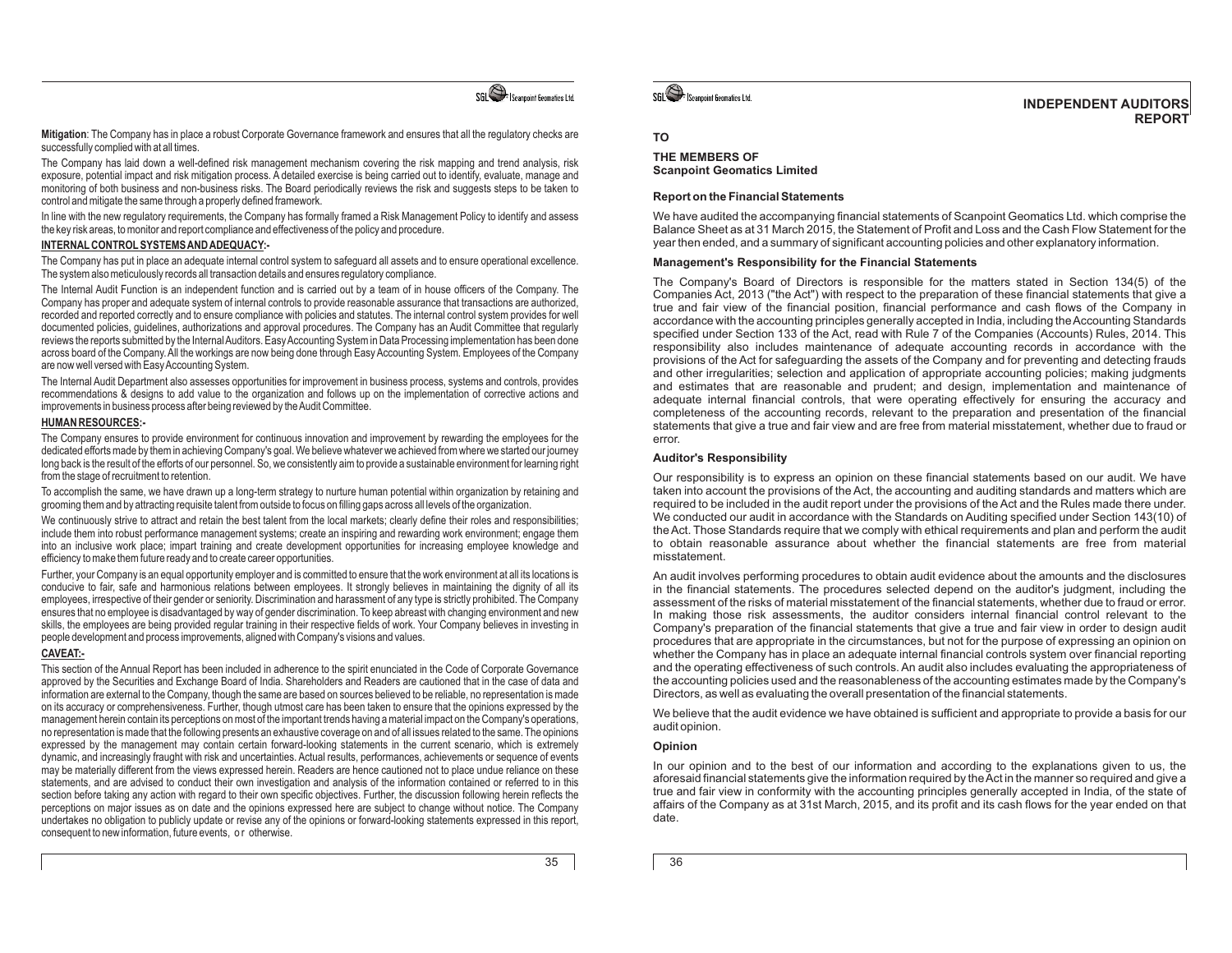

#### **Report on Other Legal and Regulatory Requirements**

As required by Section 143 (3) of theAct, we report that:

- a) We have sought and obtained all the information and explanations which to the best of our knowledge and belief were necessary for the purposes of our audit.
- b) In our opinion, proper books of account as required by law have been kept by the Company so far as it appears from our examination of those books.
- c) The Balance Sheet, the Statement of Profit and Loss, and the Cash Flow Statement dealt with by this Report are in agreement with the books of account.
- d) In our opinion, the aforesaid financial statements comply with the Accounting Standards specified under Section 133 of theAct, read with Rule 7 of the Companies (Accounts) Rules, 2014.
- e) On the basis of the written representations received from the directors as on 31st March, 2015 taken on record by the Board of Directors, none of the directors is disqualified as on 31st March, 2015 from being appointed as <sup>a</sup> director in terms of Section 164 (2) of theAct.
- f) With respect to the other matters to be included in the Auditor's Report in accordance with Rule 11 of the Companies (Audit and Auditors) Rules, 2014, in our opinion and to the best of our information and according to the explanations given to us:
	- i) There were no pending litigations which would impact the financial position of the company.
	- ii) The company did not have any material foreseeable losses on long term contracts including derivative contracts.
	- ii) There were no amounts which were required to be transferred to the Investor Education and Protection fund by the company.

**Place: Ahmedabad**

**For Manoj Acharya & Associates Chartered AccountantsManoj Acharya d** Partner and Partner and Partner **Date : 30 May, 2015 Mem. No. 45714 th Firm Reg. No. 114984W** SGL Seanpoint Geomatics Ltd.

#### **ANNEXURE TO THEINDEPENDENT AUDITORS REPORT**

**(Referred to in our report of even date to the members of <b>Scanpoint Geomatics Limited** on the financial statements for the year ended March 31, 2015)

On the basis of such checks as we considered appropriate and according to the information and explanations given to us during the course of audit, we state that:

#### **i FIXED ASSETS:**

- a) The Company has maintained proper records showing full particulars, including quantitative details and situation of fixed assets.
- b) According to information and explanation given to us, during the year, the management conducted physical verification of certain fixed assets in accordance with its policy of physical verification in <sup>a</sup> phased manner. In our opinion, such frequency is reasonable having regard to the size of the Company and the nature of its fixed assets. As explained to us, the discrepancies noticed on physical verification as compared to book records maintained, were not material and have been properly dealt with in the books of account.

#### **ii INVENTORIES:**

- a) As explained to us, the management has conducted physical verification of stocks of raw materials, finished goods and stores and spares at reasonable intervals during the year.
- b) In our opinion, and according to the information and explanations given to us, the procedures during the year for physical verification of inventory, followed by the management are reasonable and adequate in relation to the size of the Company and nature of its business.
- c) On the basis of our examination of inventory records, we are of the opinion that the Company has maintained proper records of inventory. Discrepancies noticed on physical verification of inventory as compared to the book records were not material and these have been properly dealt with in the books of account.

#### **iii LOANS:**

According to the information and explanations given to us, during the year the Company has not granted unsecured loan to companies, firm or other parties covered in the register maintained under section 189 of companiesAct, 2013.

#### **iv INTERNAL CONTROL PROCEDURES:**

In our opinion and according to information and explanation given to us, during the year under report, there are adequate internal control procedures commensurate with the size of the Company and the nature of its business for the purchase of inventory, fixed assets and for the sale of goods and services. Further, on the basis of our examination of books and records of the Company, and according to the information and explanations given to us, we have neither come across nor have been informed of any continuing failure to correct major weaknesses in the aforesaid internal control procedures.

#### **v PUBLIC DEPOSITS:**

In our opinion and according to the information and explanations given to us, the Company has not accepted any deposits from the public, to which the directives issued by the Reserve Bank of India and the provisions of Section 73 and 76 or any other provisions of the Companies Act, 2013 or the rules framed there under apply.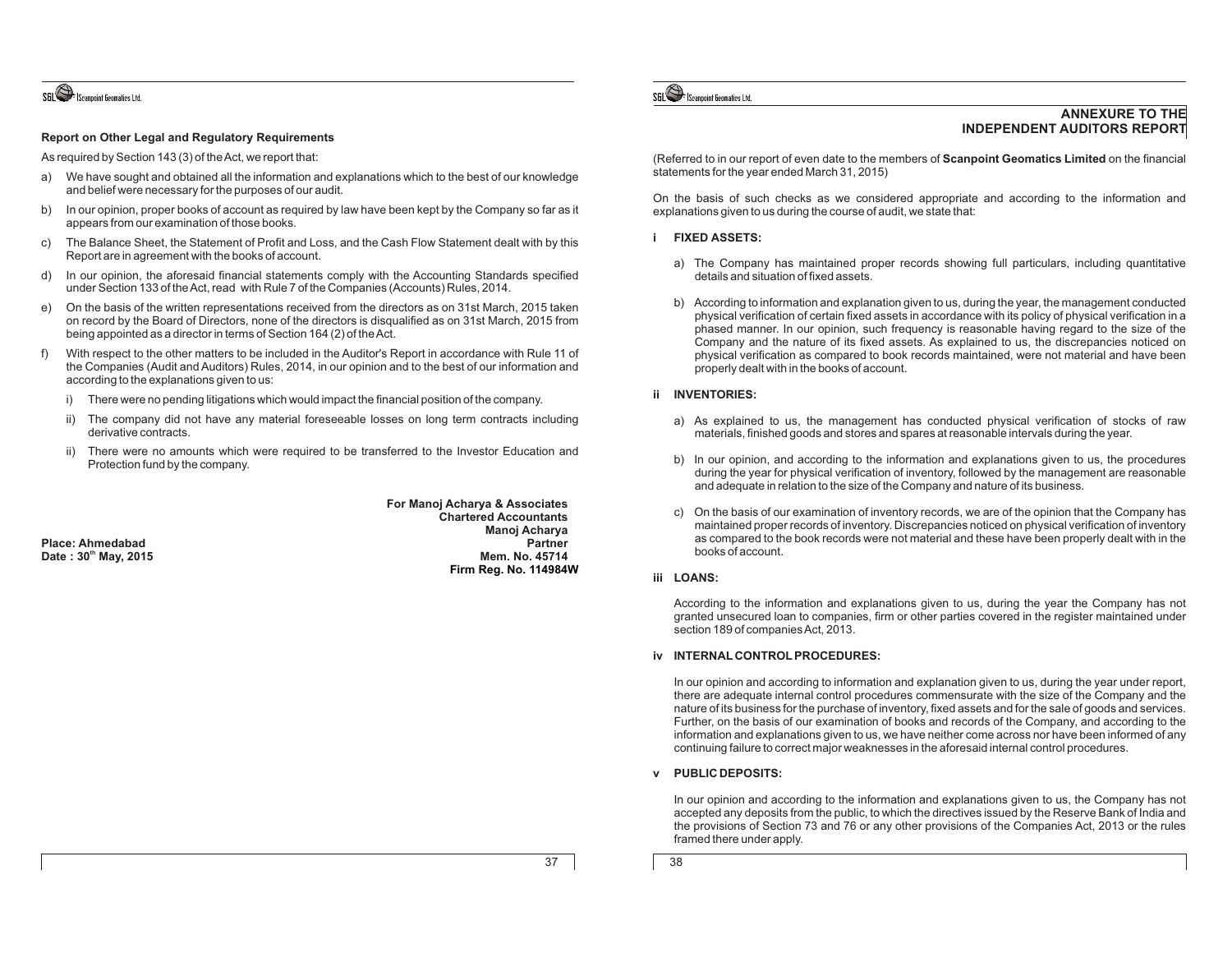SGL<sup>S</sup> Seanpoint Geomatics Ltd

#### **vi COST RECORDS:**

As informed to us the Central Government had not prescribed maintenance of the cost records under Sub Section (1) of Section 148 of the Companies Act, 2013 in respect to the activities carried out by the company.

#### **vii STATUTORY DUES:**

- a) The company is generally regular in depositing with appropriate authorities undisputed statutory dues including Provident Fund, Employee's State Insurance, Income–tax, Sales tax, service tax and other material Statutory Dues applicable to it. There were no arrears as at 31st March, 2015, for <sup>a</sup> period of more than six months from the date they became payable.
- b) According to the records of the Company, no dues of sales tax, income- tax, customs, excise duty, cess which have not been deposited on account of disputes.
- c) In our opinion and according to the information and explanations given to us company was not required to transfer of any amount to investor education and protection fund in accordance with the relevant provisions of the CompaniesAct.

#### **vii ACCUMULATED LOSSES:**

In our opinion there are no accumulated losses of the company as on 31/03/2015. The company has not incurred cash losses during the financial year 2014-2015 covered by our audit and in the immediately preceeding financial year.

#### **ix REPAYMENT OF DUES OF FINANCIAL INSTITUTIONS:**

According to the information and explanations given to us, the Company has not committed default in repayment of dues to banks and financial institutions. The Company has not borrowed any funds by way of issue of debentures.

#### **x GUARANTEE:**

**Place : Ahmedabad**

According to the information and explanations given to us, the Company has not given any guarantees for loans taken by others from banks or financial institutions.

#### **xi UTILIZATION OF TERM LOAN FUND:**

The company had obtained term loans during the previous years and in our opinion, the term loan has been applied for the purpose for which they were raised.

#### **xii FRAUD ON OR BY THE COMPANY:**

To the best of our knowledge and according to the information and explanations given to us, there have been no cases of fraud on or by the Company noticed or reported during the year under report.

**For Manoj Acharya & Associates Chartered AccountantsManoj Acharya d** Partner and Partner and Partner **Date : 30th May, 2015 45714 Firm Reg. No. 114984W**

#### **Balance Sheet as at 31st March, 2015**

**Statement of Assets & Liabilities**

| <b>PARTICULARS</b>                                              | <b>Notes</b>                 | As at<br>31-03-2015<br><b>Rupees</b> | As aT<br>31-03-2014<br><b>Rupees</b> |
|-----------------------------------------------------------------|------------------------------|--------------------------------------|--------------------------------------|
| <b>EQUITY AND LIABILITIES</b>                                   |                              |                                      |                                      |
| <b>Shareholders' Funds</b>                                      |                              |                                      |                                      |
| (a) Share Capital                                               | $\overline{\mathbf{c}}$<br>3 | 53,808,000                           | 53,808,000                           |
| (b) Reserve and Surplus                                         |                              | 113,327,902<br>167,135,902           | 121,576,745<br>175,384,745           |
|                                                                 |                              |                                      |                                      |
| <b>Non-Current Liabilities</b>                                  |                              |                                      |                                      |
| (a) Long term borrowing                                         | 4                            | 7,512,737                            | 9,681,831                            |
| (b) Deferred Tax liabilities (Net)                              | 5                            | 958,546                              | 958,546                              |
| (c) Long term Provision                                         | 6                            | 3,863,375                            | 4,075,605                            |
|                                                                 |                              | 12,334,658                           | 14,715,982                           |
|                                                                 |                              |                                      |                                      |
| <b>Current Liabilities</b>                                      |                              |                                      |                                      |
| (a) Short term borrowing                                        | $\overline{7}$               | 150,460,374                          | 89,670,986                           |
| (b) Trade payables                                              | 8                            | 33,824,364                           | 5,410,085                            |
| (c) Other current liabilities                                   | 9                            | 11,553,659                           | 15,006,690                           |
| (d) Short term provision                                        | 10                           |                                      | 5,216,898                            |
|                                                                 |                              | 195,838,397                          | 115,304,659                          |
|                                                                 |                              | 375,308,957                          | 305,405,386                          |
| <b>ASSETS</b>                                                   |                              |                                      |                                      |
| <b>Non-Current Assets</b>                                       |                              |                                      |                                      |
| (a) Fixed Assets                                                | 11                           |                                      |                                      |
| (i) Tangible assets                                             |                              | 114,909,065                          | 117,336,170                          |
| (ii) Intangible assets                                          |                              | 3,631,355                            | 3,631,355                            |
| (b) Non current investments<br>(c) Long-term loans and advances | 12<br>13                     | 18,600,000<br>11,099,865             | 7,096,803                            |
|                                                                 |                              | 148,240,285                          | 128,064,328                          |
| <b>Current assets</b>                                           |                              |                                      |                                      |
| (a) Inventories                                                 | 14                           | 43,804,279                           | 12,191,714                           |
| (b) Trad Receivables                                            | 15                           | 175,931,303                          | 157,598,300                          |
| (c) Cash and cash Equivalents                                   | 16                           | 5,352,944                            | 2,570,166                            |
| (d) Short term loans and advance                                | 17                           | 1,980,146                            | 4,980,878                            |
|                                                                 |                              | 227,068,672                          | 177,341,058                          |
|                                                                 |                              | 375,308,957                          | 305,405,386                          |
| Cianificant accounting policies and poten to accounte           | $\overline{A}$               |                                      |                                      |

Significant accounting policies and notes to accounts 1

The accompanying notes are an integral part of the financial statements

| As per our report of even date<br>For, Manoj Acharya & Associates<br><b>Chartered Accountant</b> |                                             |                             | For and on behalf of the Board of Directors of<br><b>Scanpoint Geomatics Limited</b> |
|--------------------------------------------------------------------------------------------------|---------------------------------------------|-----------------------------|--------------------------------------------------------------------------------------|
| Manoj Acharya<br>Partner<br>Ahmedabad, 30th May, 2015                                            | <b>Akshesh S. Dave</b><br>Company Secretary | Kanti V. Ladani<br>Director | Ramesh K. Sojitra<br>Chairman & Managing Director<br>Ahmedabad, 30th May, 2015       |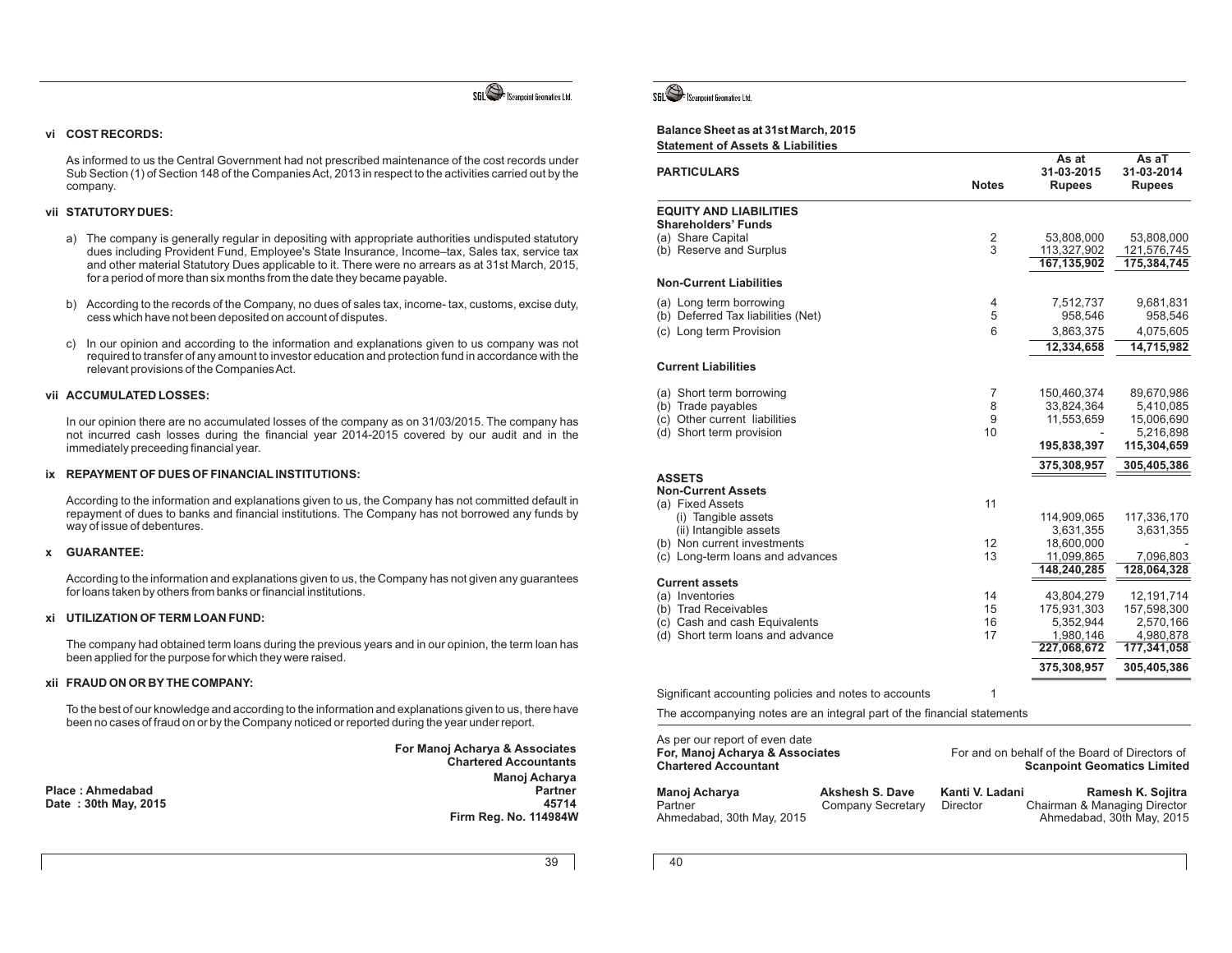| SGL <sup>9</sup>   Scanpoint Geomatics Ltd.<br>Statement of Profit and Loss for the period ended 31st March, 2015     |                             |                                                                                      |                                      |  |
|-----------------------------------------------------------------------------------------------------------------------|-----------------------------|--------------------------------------------------------------------------------------|--------------------------------------|--|
| <b>PARTICULARS</b>                                                                                                    | <b>Notes</b>                | As at<br>31-03-2015<br><b>Rupees</b>                                                 | As at<br>31-03-2014<br><b>Rupees</b> |  |
| <b>Revenue from Operations:</b><br>I.                                                                                 | 18                          |                                                                                      |                                      |  |
| Sales of products                                                                                                     |                             | 182,498,393                                                                          | 274,099,658                          |  |
| Sale of Services                                                                                                      |                             | 20,107,612                                                                           | 27,265,185                           |  |
| <b>Export Sale of Services</b>                                                                                        |                             |                                                                                      | 39,345,000                           |  |
| Less: Excise Duty                                                                                                     |                             | 202,606,005                                                                          | 340,709,843                          |  |
| <b>II</b> Other Income                                                                                                | 19                          | 180,607                                                                              | 4,030,093                            |  |
| III Total Revenue (I+II)                                                                                              |                             | 202,786,612                                                                          | 344,739,936                          |  |
| <b>IV Expenses</b>                                                                                                    |                             |                                                                                      |                                      |  |
| Cost of Materials Consumed                                                                                            | 20                          | 189,232,661                                                                          | 265,060,475                          |  |
| Increase in inventories of finished goods, work in                                                                    |                             |                                                                                      |                                      |  |
| progress and Stock-in-trade                                                                                           | 21                          | (31,612,565)                                                                         | 20,726,418                           |  |
| Employee benefits expense                                                                                             | 22                          | 21,815,231                                                                           | 23,351,065                           |  |
| <b>Finance Cost</b>                                                                                                   | 23                          | 14,676,960                                                                           | 8,852,366                            |  |
| Depreciation and amortization expense                                                                                 | 11                          | 5,019,305                                                                            | 4,403,365                            |  |
| Other expense                                                                                                         | 24                          | 14,688,529                                                                           | 10,328,376                           |  |
| <b>Total Expense</b>                                                                                                  |                             | 213,820,121                                                                          | 332,722,065                          |  |
|                                                                                                                       |                             |                                                                                      |                                      |  |
| V Profit before exceptional and extraordinary                                                                         |                             |                                                                                      |                                      |  |
| Items and tax (III-IV)                                                                                                |                             | (11,033,509)                                                                         | 12,017,871                           |  |
| VI Exceptional Items Excess (short) Provision                                                                         |                             | (2,784,666)                                                                          | 9,373                                |  |
| VII Profit before extraordinary items and tax (V-VI)                                                                  |                             | (8, 248, 843)                                                                        | 12,008,498                           |  |
| <b>VIII Extraordinary items</b>                                                                                       |                             |                                                                                      |                                      |  |
| IX Profit before tax (VII-VIII)                                                                                       |                             | (8, 248, 843)                                                                        | 12,008,498                           |  |
| X Tax expense                                                                                                         |                             |                                                                                      |                                      |  |
| (1) Current Tax                                                                                                       |                             |                                                                                      | 2,402,631                            |  |
| (2) Deferred tax income (Net)                                                                                         |                             |                                                                                      | 2,591,174                            |  |
| XI Profit/(Loss) for the period from continuing operations(IX-X)                                                      |                             | (8, 248, 843)                                                                        | 7,014,693                            |  |
| XII Profit/(Loss) for the period from discontinuing operations                                                        |                             |                                                                                      |                                      |  |
| XIII Tax Expense of discontinuing operations<br>XIV Profit/(Loss) from discontinuing operations (after tax) (XI-XIII) |                             |                                                                                      |                                      |  |
| XV Profit(Loss) for the period (XI-XIV)                                                                               |                             | (8, 248, 843)                                                                        | 7,014,693                            |  |
| XVI Earnings per equity share                                                                                         |                             |                                                                                      |                                      |  |
| (1) Basic                                                                                                             |                             | (0.31)                                                                               | 0.26                                 |  |
| (2) Diluted                                                                                                           |                             | (0.31)                                                                               | 0.26                                 |  |
| Significant accounting Policies and notes to accounts                                                                 |                             |                                                                                      |                                      |  |
| The Accompanying notes are an integral part of the Financial statements<br>As per our attached report of even date    |                             |                                                                                      |                                      |  |
| For, Manoj Acharya & Associates<br><b>Chartered Accountant</b>                                                        |                             | For and on behalf of the Board of Directors of<br><b>Scanpoint Geomatics Limited</b> |                                      |  |
| Akshesh S. Dave<br>Manoj Acharya<br>Partner<br>Company Secretary<br>Ahmedabad, 30th May, 2015                         | Kanti V. Ladani<br>Director | Chairman & Managing Director<br>Ahmedabad, 30th May, 2015                            | Ramesh K. Sojitra                    |  |
|                                                                                                                       |                             |                                                                                      |                                      |  |

## SGL<sup>S</sup> | Seanpoint Geomatics Ltd.

| <b>PARTICULARS</b>                                            | 31st March 2015 | <b>31st March 2014</b> |
|---------------------------------------------------------------|-----------------|------------------------|
| A. Cash Flow from Operating Activities                        |                 |                        |
| Net Profit/(Loss) before Tax and Extra ordinary items         | (8, 248, 843)   | 12,008,498             |
| <b>Adjustments for Add:</b>                                   |                 |                        |
| Depreciation                                                  | 5,019,305       | 4,403,365              |
| <b>Interest Paid</b>                                          | 14,676,960      | 8,852,366              |
| Less:                                                         |                 |                        |
| <b>Interest Received</b>                                      | 132.549         | 131.272                |
| <b>Operating Profit/(Less) before working Capital Changes</b> | 11,314,873      | 25,132,957             |
| Adjustments for:                                              |                 |                        |
| Inventories                                                   | (31,612,565)    | 20,726,418             |
| <b>Trade Receivable</b>                                       | (18, 333, 003)  | (74, 241, 570)         |
| Short term Loan and Advances                                  | 3,000,732       | (228, 749)             |
| Long Term provision                                           | (212, 230)      | 613,506                |
| Long Term borrowing                                           | (2, 169, 094)   | (1,628,367)            |
| Short Term borrowing                                          | 60,789,388      | 43,495,175             |
| <b>Trade Payables</b>                                         | 28,414,279      | (2,654,569)            |
| Other Current liabilities                                     | (3,453,031)     | (2,018,007)            |
| Other Current Provision                                       | (5,216,898)     |                        |
| <b>Cash Generated from Operation</b>                          | 42,522,451      | 9,196,794              |
| <b>Prior Period Expenses</b>                                  |                 |                        |
| <b>Cash Flow after Extraordinary items</b>                    | 42,522,451      | 9,196,794              |
| <b>B.</b> Cash Flow from Investing Activities                 |                 |                        |
| Long-term Loans and Advances                                  | (4,003,062)     | (1,736,040)            |
| Sale of Assets                                                |                 | 4,693,758              |
| Less:                                                         |                 |                        |
| <b>Purchases of Fixed Assets</b>                              | 2,592,200       | 1,761,830              |
| Purchases of long term investment                             | 18,600,000      |                        |
| <b>Net Cash used in Investing Activities</b>                  | (25, 195, 262)  | 1,195,888              |
| C. Cash Flow from Financing Activities                        |                 |                        |
| <b>Interest Received</b>                                      | 132,549         | 131,272                |
| Less: Interest paid and written back                          | 14,676,960      | 8,852,366              |
| <b>Net Cash used in Financing Activities</b>                  | (14, 544, 411)  | (8,721,094)            |
| Net Increase in Cash and Cash Equivalents                     | 2,782,778       | 1,671,588              |
| Cash and Cash Equivalent as at 31-3-2014                      | 2,570,166       | 898,578                |
| Cash and Cash Equivalent as at 31-3-2015                      | 5,352,944       | 2,570,166              |

**Notes :**

1. The above cash flow statement has been prepared by using the indirect method as per Accounting Standard - 3 "Cash flow statement" issued by the Institute of CharteredAccountants of India.

2. Previous year's figure has been regrouped/rearranged wherever necessary to conform to current year's classification.

As per our attached report of even date

| For, Manoj Acharya & Associates<br><b>Chartered Accountant</b> |                                      |                             | For and on behalf of the Board of Directors of<br><b>Scanpoint Geomatics Limited</b> |
|----------------------------------------------------------------|--------------------------------------|-----------------------------|--------------------------------------------------------------------------------------|
| Manoj Acharya<br>Partner<br>Ahmedabad, 30th May, 2015          | Akshesh S. Dave<br>Company Secretary | Kanti V. Ladani<br>Director | Ramesh K. Sojitra<br>Chairman & Managing Director<br>Ahmedabad, 30th May, 2015       |
| 42                                                             |                                      |                             |                                                                                      |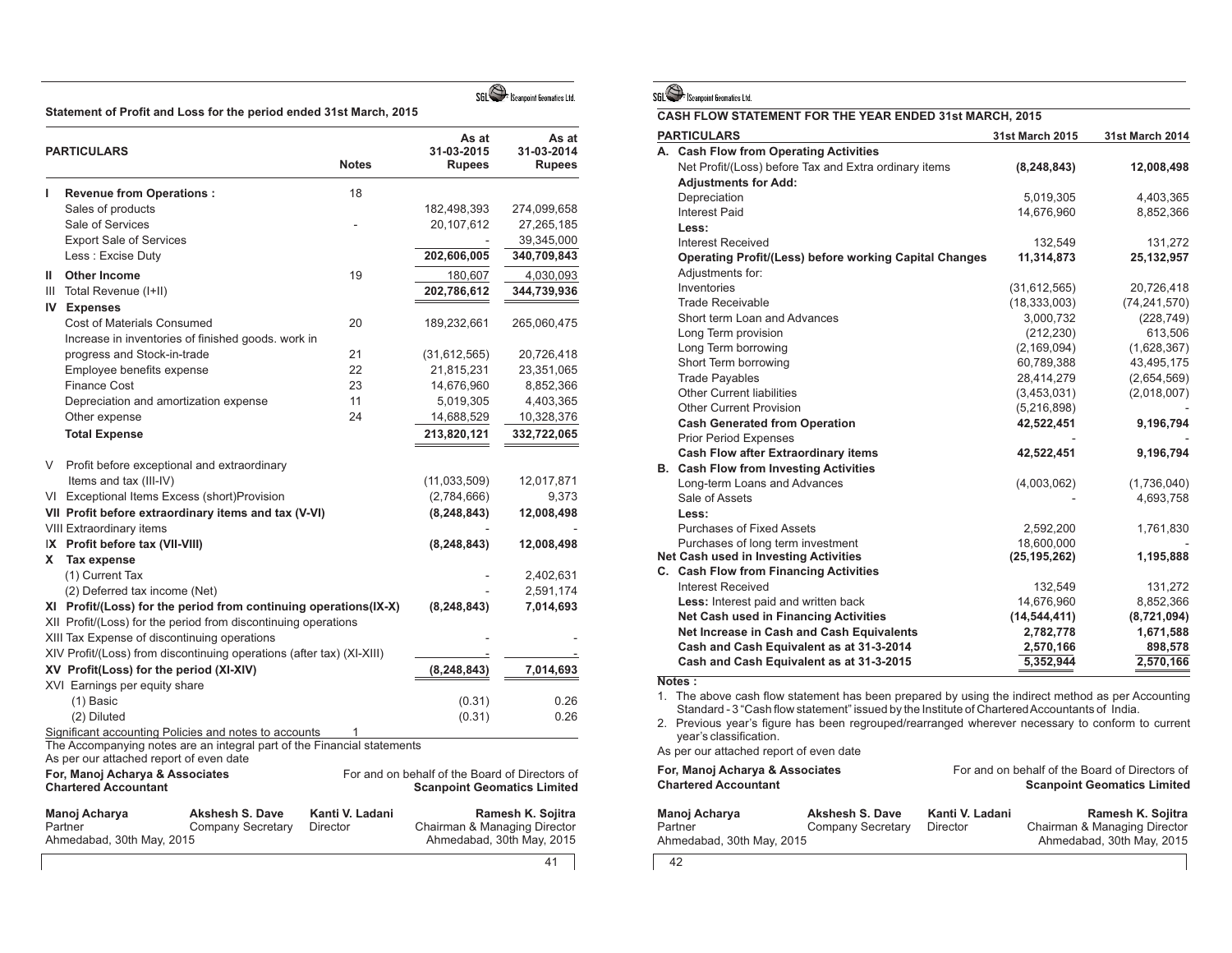

#### **NOTES TO FINANCIAL STATEMENT FOR THE YEAR ENDED 31 MARCH 2014 ST**

#### **1. Statement on SignificantAccounting Policies**

#### **i Corporate Information**

The Scanpoint Geomatics limited is <sup>a</sup> public company incorporated under the provisions of the CompaniesAct, 2013. Its shares are listed on Bombay Stock Exchange. The Company Is engaged in the business of GIS based software development and sales

#### **ii Basis of Preparation of Financial Statements**

The financial statements of the Company have been prepared in accordance with the Generally Accepted Accounting Principles in India (Indian GAAP) to comply with the Accounting Standards specified under Section 133 of the Companies Act, 2013, read with Rule 7 of the Companies (Accounts) Rules, 2014 and the relevant provisions of the Companies Act, 2013 ("the 2013 Act") / Companies Act, 1956 ("the 1956 Act"), as applicable. The financial statements have been prepared on accrual basis under the historical cost convention. The accounting policies adopted in the preparation of the financial statements are consistent with those followed in the previous year except for change in the accounting policy for depreciation.

All assets and liabilities are classified as current or non-current as per the company's normal operating cycle and other criteria set out in Schedule III to the Companies Act, 2013. Based on the nature of products and the time between the acquisition of assets for processing and their realisation in cash and cash equivalents, the company has ascertained its operating cycle as 12 months for the purpose of current – non-current classification of assets and liabilities.

#### **iii Use of Estimates**

The preparation of financial statements in accordance with the generally accepted accounting principles requires the management to make estimates and assumptions that affect the reported amounts of assets and liabilities as at the Balance Sheet date and the results of operations during the reporting period. The actual results could differ from these estimates.Any revision to such accounting estimates is recognised in the accounting period in which such revision takes place.

#### **iv FixedAssets**

Fixed assets are stated at cost of acquisition, including any attributable cost for bringing the asset to its working condition for its intended use, less accumulated depreciation and impairment loss.

Depreciation on Fixed Assets is provided based on straight line method on the useful life of the asset and as per the rates prescribed under Schedule II to the CompaniesAct, 2013.

#### **<sup>v</sup> Depreciation**

Depreciation on fixed assets is provided on straight-line method at the rates and in the manner specified in Schedule XIV to the Companies Act, 2013. Depreciation on additions / deductions to fixed assets is being provided on pro-rata basis from / to the date of acquisition / disposal.

#### **vi Investments**

Long-term Investments made by the Company are stated at cost and provision for diminution in the value of long term investments is made only if such <sup>a</sup> decline is other than temporary.

#### **vii Inventories**

Inventories are valued at cost or net realisable value, whichever is lower. Cost of Inventory comprises of Cost of Purchase, Cost of Conversion and other Costs incurred to bring them to their respective present location and condition. Costs of Raw Materials and Packing Materials are determined on FIFO basis.

#### **viii Revenue Recognition**

Sales are recognised when the significant risks and rewards of ownership in the goods are transferred to the customer and are recognised net of trade discounts, rebates, sales tax and excise duty.

Provision is made for the non-sellable returns of goods from the customers estimated on the basis of historical data of such returns. Such provision for non sellable sales returns is reduced from sales for the year.

Service income is accounted as and when services are rendered and are net of service tax.

#### **ix Foreign Currency Transactions**

Foreign currency transactions are recorded at the exchange rates prevailing on the date of the transaction. Gains and losses arising out of subsequent fluctuations are accounted for on actual payment or realisation. Monetary items denominated in foreign currency as at the Balance Sheet date are converted at the exchange rates prevailing on that date. Exchange differences are recognised in the Statement of Profit and Loss.

#### **<sup>x</sup> Employee Retirement Benefits**

Short term employee benefits are recognised as an expense at the undiscounted amount in the Statement of Profit and Loss of the year in which the related service is rendered.

The contributions remitted to government administered Provident and Pension Fund on behalf of its employees in accordance with the relevant statute are charged to the Statement of Profit and Loss as and when due. The Company has no further obligations for future Provident/ Pension fund benefits other than its monthly contributions.

Post employment and other long term employee benefits are recognised as an expense in the Statement of Profit and Loss for the year in which the employee has rendered services. The expenses are recognised at the present value of the amount payable determined using actuarial valuation techniques.

#### **xi Taxation**

Provision for Deferred tax assets and liabilities arising on account of timing difference and which are capable of reversal in subsequent periods, are recognized using the tax rates and tax laws that have been enacted or substantively enacted as on the Balance Sheet date.

Deferred Tax Assets in respect of unabsorbed depreciation and carried forward of losses are recognized if, in the opinion of the management, there is virtual certainty that there will be sufficient future income available to realize such losses

#### **xii Amortisation of Goodwill**

With effect from the year 1996-97, the Company has discontinued the practice of writing off 10% of the amount of Goodwill annually.

#### **xiii Cash Flow Statements**

Cash-flow statements are prepared in accordance with the "Indirect Method" as explained in the Accounting Standard (AS) 3 - Cash Flow Statements.

#### **xiv Earnings per share ('EPS')**

Basic EPS is computed using the weighted average number of equity shares outstanding during the year. Diluted EPS is computed using the weighted average number of equity and dilutive equity equivalent shares outstanding during the year except where the results would be anti dilutive. The number of equity shares is adjusted for any share splits and bonus shares issued effected prior to the approval of the financial statements by the Board of Directors.

#### **xv Contingencies and provisions**

The Company creates <sup>a</sup> provision when there is present obligation as <sup>a</sup> result of <sup>a</sup> past event that probably requires an outflow of resources and <sup>a</sup> reliable estimate can be made of the amount of the obligation. A disclosure for <sup>a</sup> contingent liability is made when there is <sup>a</sup> possible obligation or <sup>a</sup> present obligation that may, but probably will not, require an outflow of resources. When there is <sup>a</sup> possible obligation or <sup>a</sup> present obligation in respect of which the likelihood of outflow of resources is remote, no provision or disclosure is made.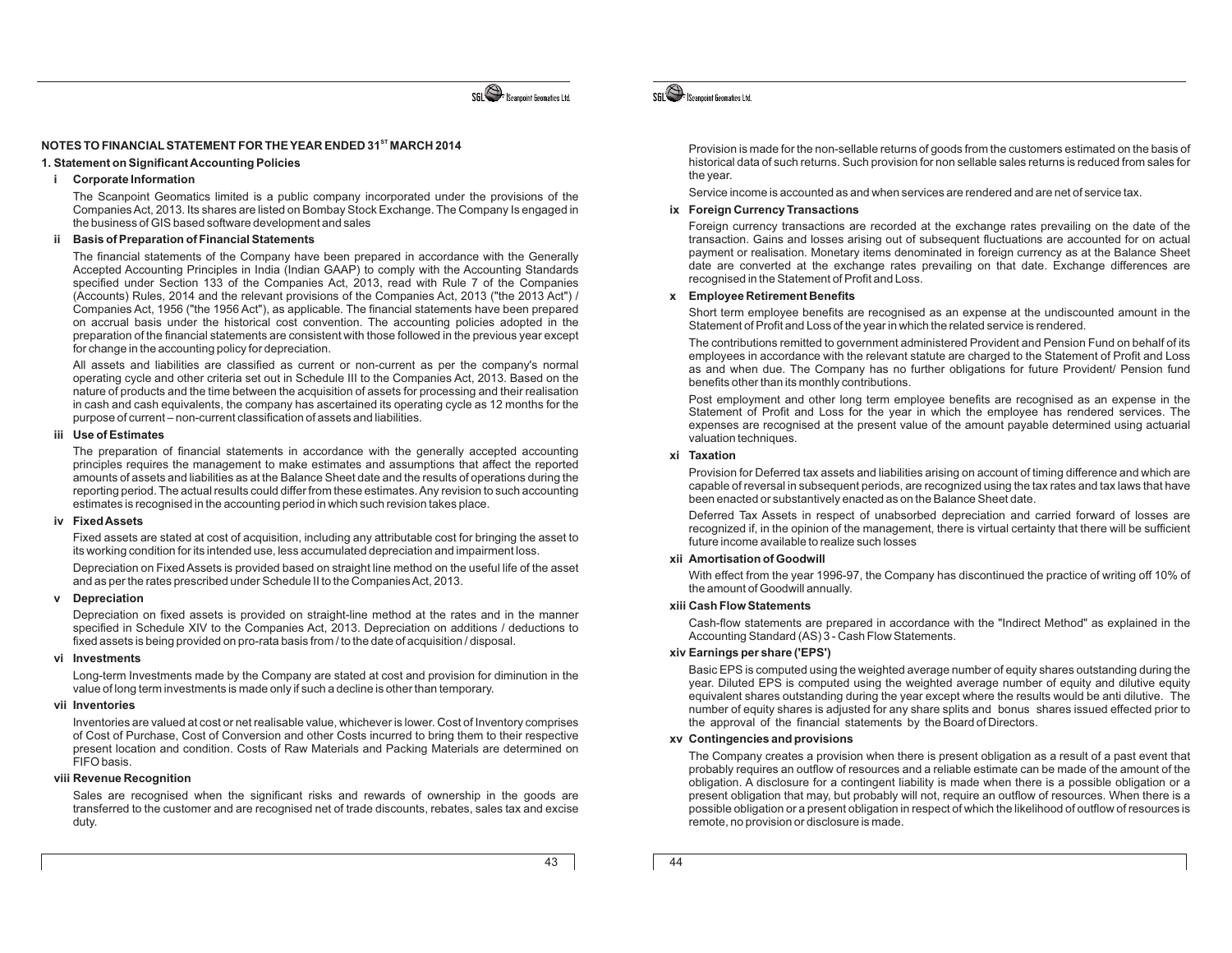|                                                      |               |           |                                      | Seanpoint Geomatics Ltd.             |
|------------------------------------------------------|---------------|-----------|--------------------------------------|--------------------------------------|
| <b>NOTES FORMING PART OF ACCOUNTS</b>                |               |           |                                      |                                      |
| <b>PARTICULARS</b>                                   |               |           | As at<br>31-03-2015<br><b>Rupees</b> | As at<br>31-03-2014<br><b>Rupees</b> |
| <b>NOTE 2: SHARE CAPITAL</b>                         |               |           |                                      |                                      |
| <b>Authorised</b>                                    |               |           |                                      |                                      |
| 65000000 Equity Share of Rs. 2/- each                |               |           | 130,000,000                          | 130,000,000                          |
| issued subscribed and paid up                        |               |           |                                      |                                      |
| 26904000 Equity shares of Rs. 2/- each fully paid up |               |           | 53,808,000                           | 53,808,000                           |
|                                                      |               |           | 53,808,000                           | 53,808,000                           |
| <b>Reconciliation of Share</b>                       | <b>Number</b> | Amt (Rs.) | <b>Number</b>                        | Amt (Rs.)                            |
| Share Outstanding at the beginning of the year       | 26904000      |           | 53,808,000 26904000                  | 53.808.000                           |
| Add: share issued During the year                    |               |           |                                      |                                      |
| Add: Rights/Bonus Shares issued                      |               |           |                                      |                                      |
| Total                                                | 26904000      |           | 53,808,000 26904000                  | 53,808,000                           |
| Less Buy back of Shares                              |               |           |                                      |                                      |
| Less Reduction in Capital                            |               |           |                                      |                                      |
| Share Outstanding at the end of the year             | 26904000      |           | 53,808,000 26904000                  | 53,808,000                           |

#### **Terms and rights attached to equity shares**

I) The company has only one class of equity shares having the par value of Rs 2/- per share Each holder of equity share is entitied to one vote per share.

## **List of Share holders having 5% or more share (In Nos)**

| Name of Shareholders                   | Number % of<br>Shares Holding held |        | Number % of<br>share Holding held |        |
|----------------------------------------|------------------------------------|--------|-----------------------------------|--------|
| Rameshchandra K Sojitra HUF            | 3976960                            | 14.78% | 5569460                           | 20.70% |
| Karnavati Infrastructure Projects Ltd. | 10277200                           | 38.20% | 11792200                          | 43.83% |

## **NOTE 3**

### **Reserves and Surplus**

| <b>General Reserves</b>                                              |               |             |              |
|----------------------------------------------------------------------|---------------|-------------|--------------|
| <b>Opening Balance</b><br>Add: Transfer from Profit and Loss Account | 1,163,292     | 1,163,292   | Lo<br>- Uns  |
| Less: Appropriations                                                 |               |             | Loan         |
| Balance at the end of the year                                       | 1,163,292     | 1,163,292   | From         |
|                                                                      |               |             | From         |
| <b>Capital Reserve</b>                                               |               |             | <b>Total</b> |
| Opening Balance                                                      | 20.176.019    | 20.176.019  |              |
| Add: Transfer from Profit and Loss Account                           |               |             | <b>NOTE</b>  |
| Less: Appropriations                                                 |               |             | Trade        |
| Balance at the end of the year                                       | 20,176,019    | 20,176,019  | For G        |
| <b>Profit and Loss Account</b>                                       |               |             |              |
| Opening Balance                                                      | 100.237.434   | 93.222.741  | For E        |
| Add: Profit During The Year                                          | (8, 248, 843) | 7.014.693   | (Refe        |
| Balance at the end of the year                                       | 91,988,591    | 100,237,434 | For A        |
| <b>Total</b>                                                         | 113.327.902   | 121.576.745 | Tota         |
|                                                                      |               | 45          | 46           |
|                                                                      |               |             |              |

## SGL Seanpoint Geomatics Ltd.

#### **NOTES FORMING PART OF ACCOUNTS**

| <b>PARTICULARS</b>                                                                                                                                                                                                                                                                                                                      | As at<br>31-03-2015<br><b>Rupees</b> | As at<br>31-03-2014<br><b>Rupees</b> |
|-----------------------------------------------------------------------------------------------------------------------------------------------------------------------------------------------------------------------------------------------------------------------------------------------------------------------------------------|--------------------------------------|--------------------------------------|
| <b>NOTE 4</b>                                                                                                                                                                                                                                                                                                                           |                                      |                                      |
| <b>Long Term Borrowing</b>                                                                                                                                                                                                                                                                                                              |                                      |                                      |
| -Secured<br>Term Loan with Bank of India                                                                                                                                                                                                                                                                                                | 7,512,737                            | 9,681,831                            |
| a) Secured by way of Hypothecation of Plant and Machinery to be<br>purchased out of term loan and Collateral security of extension<br>of mortgage of commercial building at "Scan House", Plot No.<br>559/2/2, TPS N 3/5, Behind Town Hall Ellisbridge, Ahmedabad.<br>b) Term loan is repayable in 54 monthly EMI of Rs. 231,482/- each |                                      |                                      |
| Total                                                                                                                                                                                                                                                                                                                                   | 7,512,737                            | 9,681,831                            |
| <b>NOTE 5</b>                                                                                                                                                                                                                                                                                                                           |                                      |                                      |
| <b>Non Current Liability</b>                                                                                                                                                                                                                                                                                                            |                                      |                                      |
| Deferred Tax Liability                                                                                                                                                                                                                                                                                                                  | 958,546                              | 958,546                              |
| <b>Total</b>                                                                                                                                                                                                                                                                                                                            | 958,546                              | 958,546                              |
| <b>NOTE 6</b>                                                                                                                                                                                                                                                                                                                           |                                      |                                      |
| <b>Long Term Provisions</b>                                                                                                                                                                                                                                                                                                             |                                      |                                      |
| <b>Provision for Employee Benefits Gratuity (Unfunded)</b>                                                                                                                                                                                                                                                                              | 3,819,370                            | 3,819,370                            |
| Leave Encasement (Unfunded)                                                                                                                                                                                                                                                                                                             | 44,005                               | 256,235                              |
| <b>Total</b>                                                                                                                                                                                                                                                                                                                            | 3,863,375                            | 4,075,605                            |
| <b>NOTE 7</b><br><b>Short term Borrowing</b><br>-Secured                                                                                                                                                                                                                                                                                |                                      |                                      |
| 1. Working Capital Borrowing from Bank                                                                                                                                                                                                                                                                                                  |                                      |                                      |
| a. Over Draft Limit with Bank of India                                                                                                                                                                                                                                                                                                  | 18,499,462                           | 18,495,574                           |
| b. Cash Credit with Bank of India<br>Secured by way of Hypothecation of Books debts and Collateral<br>security of extension of mortgage of commercial building at "Scan<br>House", Plot NO. 559/2/2, TPS N 3/5, Behind Town Hall, Ahmedabad.                                                                                            | 66,131,626                           | 69,859,320                           |
| Loan from HDFC Bank (Secured by way of Hypothecation of Innova Motor car)<br>- Unsecured                                                                                                                                                                                                                                                | 861,520                              | 1,316,092                            |
| Loan repayable on demand                                                                                                                                                                                                                                                                                                                |                                      |                                      |
| From others related party - Company<br>From others related party - Director                                                                                                                                                                                                                                                             | 40,575,000<br>24,392,766             |                                      |
| Total                                                                                                                                                                                                                                                                                                                                   | 150,460,374                          | 89,670,986                           |
|                                                                                                                                                                                                                                                                                                                                         |                                      |                                      |
| <b>NOTE 8</b>                                                                                                                                                                                                                                                                                                                           |                                      |                                      |
| <b>Trade Payables</b><br>For Goods                                                                                                                                                                                                                                                                                                      | 14,031,113                           | 5,410,085                            |
| For Expenses                                                                                                                                                                                                                                                                                                                            | 7,293,251                            |                                      |
| (Refer Note No. 30 for MSM Enterprise)<br>For Advances from customer                                                                                                                                                                                                                                                                    | 12,500,000                           |                                      |
| Total                                                                                                                                                                                                                                                                                                                                   | 33,824,364                           | 5,410,085                            |
| 46                                                                                                                                                                                                                                                                                                                                      |                                      |                                      |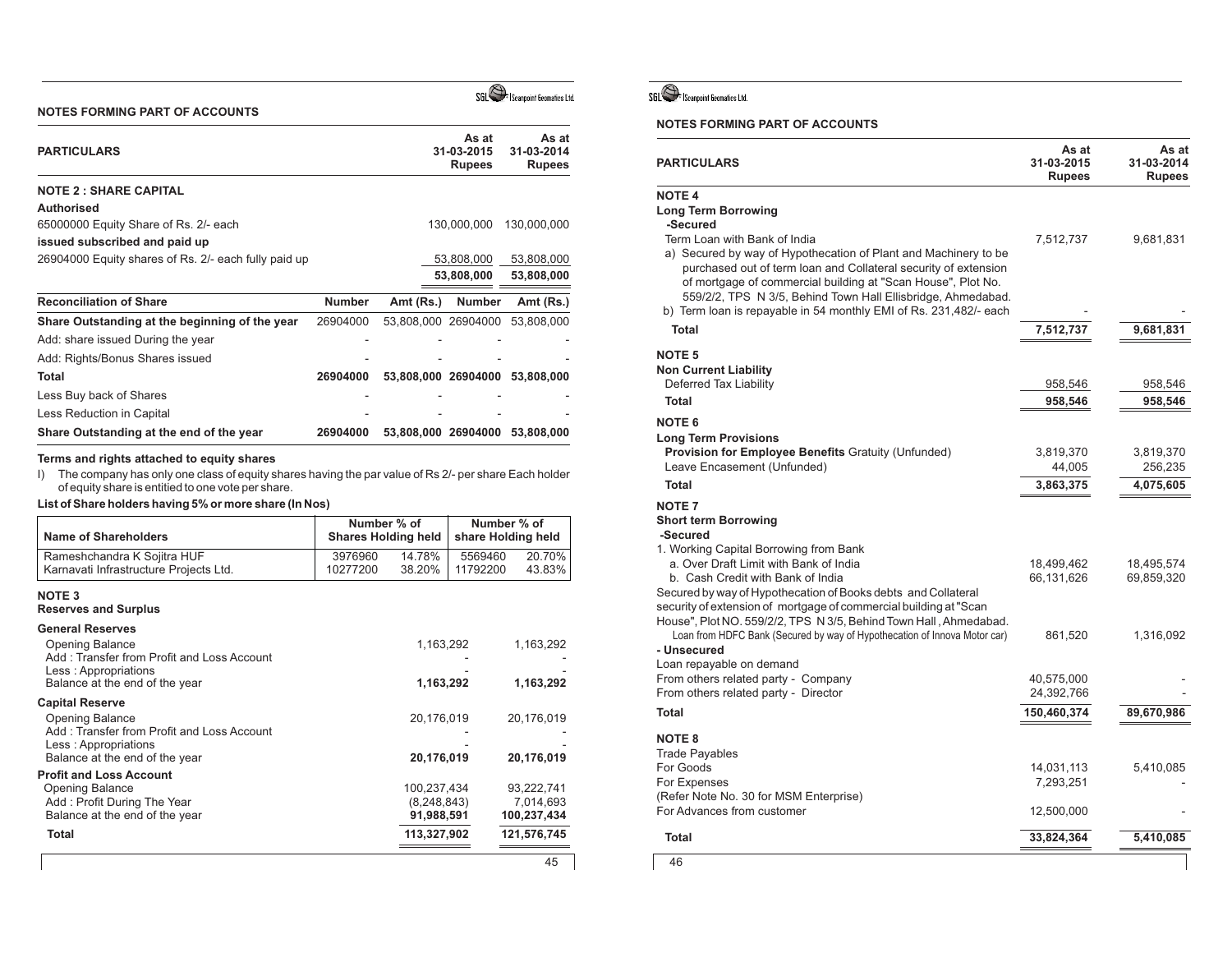| NOTE 11 FIXED ASSETS                                               |                             |                                                            |                                 |                                            |                                            |                                           |                   |                                          |                               |                     |
|--------------------------------------------------------------------|-----------------------------|------------------------------------------------------------|---------------------------------|--------------------------------------------|--------------------------------------------|-------------------------------------------|-------------------|------------------------------------------|-------------------------------|---------------------|
|                                                                    |                             |                                                            | Gross Block                     |                                            |                                            |                                           | Depreciation      |                                          |                               | Net Block           |
| Description of Assets                                              | Cost<br>01-04-2014<br>As on | Additions<br>during<br>the year                            | Adjudtion<br>during<br>the year | As at<br>31-03-2015<br>Total Cost          | As at<br>01-04-2014<br><b>Depreciation</b> | During<br>Addition<br>the year            | Dep.i             | $31 - 03 - 2015$<br>Depre as at<br>Total | As at<br>31-03-2015           | As at<br>31-03-2014 |
| Tangible Assets:                                                   |                             |                                                            |                                 |                                            |                                            |                                           |                   |                                          |                               |                     |
| LAND                                                               |                             |                                                            |                                 |                                            |                                            |                                           |                   |                                          |                               |                     |
| Free Hold                                                          | 70,884,000                  |                                                            |                                 | 70,884,000                                 |                                            |                                           |                   |                                          | 70,884,000                    | 70,884,000          |
| BUILDING                                                           | 24,721,488                  | 534,929                                                    |                                 | 25,256,417                                 | 13, 198, 624                               | 788,639                                   |                   | 13,987,263                               | 11,269,154                    | 11,522,864          |
| PLANT & EQUIPMENT                                                  | 23,385,882                  |                                                            |                                 | 23,385,882                                 | 3,597,708                                  | ,480,326                                  |                   | 5,078,034                                | 18,307,848                    | 19,788,174          |
| FURNITURE & FIXTURES                                               | 10,720,103                  | 678,236                                                    |                                 | 11,398,339                                 | 2,295,558                                  | 1,038,609                                 |                   | 3,334,167                                | 8,064,172                     | 8,424,545           |
| VEHICLES                                                           | 2,847,361                   |                                                            |                                 | 2,847,361                                  | 1,076,236                                  | 354,021                                   |                   | 1,430,257                                | 1,417,104                     | 1,771,125           |
| OFFICE EQUIPMENT                                                   | 742,365                     | 402,173                                                    |                                 | 1,144,538                                  | 373,975                                    | 311,335                                   |                   | 685,310                                  | 459,228                       | 368,390             |
| BORE WELL                                                          | 129,581                     |                                                            |                                 | 129,581                                    | 82,589                                     | 46,992                                    |                   | 129,581                                  |                               | 46,992              |
| COMPUTER & PERIPHERAL                                              | 5,432,443                   | 9,524                                                      |                                 | 5,441,967                                  | 3,814,287                                  | 653,670                                   |                   | 4,467,957                                | 974,010                       | 1,618,156           |
| Electric Installation                                              | 3,580,277                   | 967,338                                                    |                                 | 4,547,615                                  | 668,353                                    | 345,713                                   |                   | 1,014,066                                | 3,533,549                     | 2,911,924           |
| Total Tangible Assets(A)                                           | 142,443,500                 | 2,592,200                                                  |                                 | 145,035,700                                | 25,107,330                                 | 5,019,305                                 |                   | 30, 126, 635                             | 114,909,065                   | 117,336,170         |
| ntangible Assets                                                   |                             |                                                            |                                 |                                            |                                            |                                           |                   |                                          |                               |                     |
| 1 GOODWILL                                                         | 3,631,355                   |                                                            |                                 | 3,631,355                                  |                                            |                                           |                   |                                          | 3,631,355                     | 3,631,355           |
| Total Intangible Assets (B)                                        | 3,631,355                   |                                                            |                                 | 3,631,355                                  |                                            |                                           |                   |                                          | 3,631,355                     | 3,631,355           |
| Grand Total (A)+(B)                                                | 46,074,855                  | 2.592.200                                                  |                                 | 148,667,055                                | 25,107,330                                 | 5,019,305                                 |                   | 30,126,635                               | 118,540,420                   | 120,967,525         |
| Previous year                                                      | 57,735,985                  | 1,761,830                                                  | 13,422,960                      | 146,074,855                                | 29,433,167                                 | 4,403,365                                 | 8,729,202         | 25,107,330                               | 20,967,525                    | 128,302,818         |
| 47                                                                 |                             |                                                            |                                 |                                            |                                            |                                           |                   |                                          |                               |                     |
| NOT<br>Ca<br>Ca<br>Ca<br>Bal<br>In<br>In<br>Tot<br>$\overline{48}$ | Tot                         | NOT<br>Over<br>Good<br>Dout<br>Belo<br>Good<br>Dout<br>Amo | NOT<br>Work<br>Tot              | NOT<br>Unse<br>Capi<br>Stam<br>Secu<br>Tot | Tota                                       | 3100<br>Num<br>Tota<br>Agg<br>Agg<br>No o | <b>NOT</b><br>Num | <b>NOT</b><br>Prov<br>Prov<br>Tot        | Inter<br>Othe<br>Por S<br>Tot | <b>NOT</b>          |

# SGL Scanpoint Geomatics Ltd.

**NOTES FORMING PART OF ACCOUNTS**

|                                                             |                                                              | As at<br>31-03-2015<br><b>Rupees</b> | As at<br>31-03-2014<br><b>Rupees</b> |
|-------------------------------------------------------------|--------------------------------------------------------------|--------------------------------------|--------------------------------------|
| <b>NOTE 9 : OTHER CURRENT LIABILITIES</b>                   |                                                              |                                      |                                      |
| Interest Accrued and Due on Borrowing                       |                                                              |                                      |                                      |
| <b>Other Payables</b>                                       |                                                              | 4,092,170                            | 3,399,765                            |
| For Statutory Dues                                          |                                                              | 7,461,489                            | 11,606,925                           |
| <b>Total</b>                                                |                                                              | 11,553,659                           | 15,006,690                           |
| <b>NOTE 10: SHORT TERM PROVISIONS</b>                       |                                                              |                                      |                                      |
| Provision for taxation - MAT                                |                                                              |                                      | 2,814,267                            |
| Provision for Income tax                                    |                                                              |                                      | 2,402,631                            |
| Total                                                       |                                                              |                                      | 5,216,898                            |
| <b>NOTE 12 : NON CURRENT INVESTMENT</b>                     |                                                              |                                      |                                      |
| Number<br>Face value                                        | Trade Investment                                             |                                      |                                      |
| Per Unit                                                    | (Long term)                                                  |                                      |                                      |
| $10/-$<br>310000<br>Number                                  | 18,600,000.00<br>Face value per unit Non-Trade Investment in | 18,600,000                           |                                      |
| <b>Total Non-Current Investment</b>                         |                                                              | 18,600,000                           |                                      |
| Aggregate amount of quoted investment cost                  |                                                              |                                      |                                      |
| Aggregate amount of unquoted investment cost                |                                                              | 18,600,000                           |                                      |
| No of Shares 310000 face value Rs. 10/- per shares          |                                                              |                                      |                                      |
| Total                                                       |                                                              | 18,600,000                           |                                      |
| <b>NOTE 13 : LONG TERM LOANS AND ADVANCES</b>               |                                                              |                                      |                                      |
| <b>Unsecured Considered Good</b>                            |                                                              |                                      |                                      |
| <b>Capital Advances</b>                                     |                                                              | 3,400,000                            | 3,400,000                            |
| Stamp Duty Advance                                          |                                                              | 3,400,000                            |                                      |
| <b>Security Deposits</b>                                    |                                                              | 4,299,865                            | 3,696,803                            |
| <b>Total</b>                                                |                                                              | 11,099,865                           | 7,096,803                            |
| <b>NOTE 14 : INVENTORIES</b>                                |                                                              |                                      |                                      |
| Work in Process & Stock-in Trade                            |                                                              | 43,804,279                           | 12,191,714                           |
| <b>Total</b>                                                |                                                              | 43,804,279                           | 12,191,714                           |
| <b>NOTE 15: TRADE RECEIVABLES</b>                           |                                                              |                                      |                                      |
| <b>Over Six Months</b>                                      |                                                              |                                      |                                      |
| Good (net of debit and credit balances)                     |                                                              | 108,843,698                          | 73,954,764                           |
| Doubtful<br><b>Below Six Months</b>                         |                                                              |                                      |                                      |
| Good                                                        |                                                              | 67,087,605                           | 83,643,536                           |
| Doubtful                                                    |                                                              |                                      |                                      |
| Amount Due From related party Rs. 89.60 Lacs                |                                                              |                                      |                                      |
| <b>Total</b>                                                |                                                              | 175,931,303                          | 157,598,300                          |
| <b>NOTE 16 : CASH AND BANK BALANCES</b>                     |                                                              |                                      |                                      |
| Cash and Cash Equivalents                                   |                                                              |                                      |                                      |
| Cash On Hand                                                |                                                              | 1,584,145                            | 1,166,938                            |
| <b>Balance with banks</b>                                   |                                                              |                                      |                                      |
| - In Current Accounts                                       |                                                              | 2,410,372                            | 179,353                              |
| - In Fixed Deposit Account Pledged as Margin Money<br>Total |                                                              | 1,358,427<br>5,352,944               | 1,223,875<br>2,570,166               |
|                                                             |                                                              |                                      |                                      |

SGL<sup>S</sup> |Scanpoint Geomatics Ltd.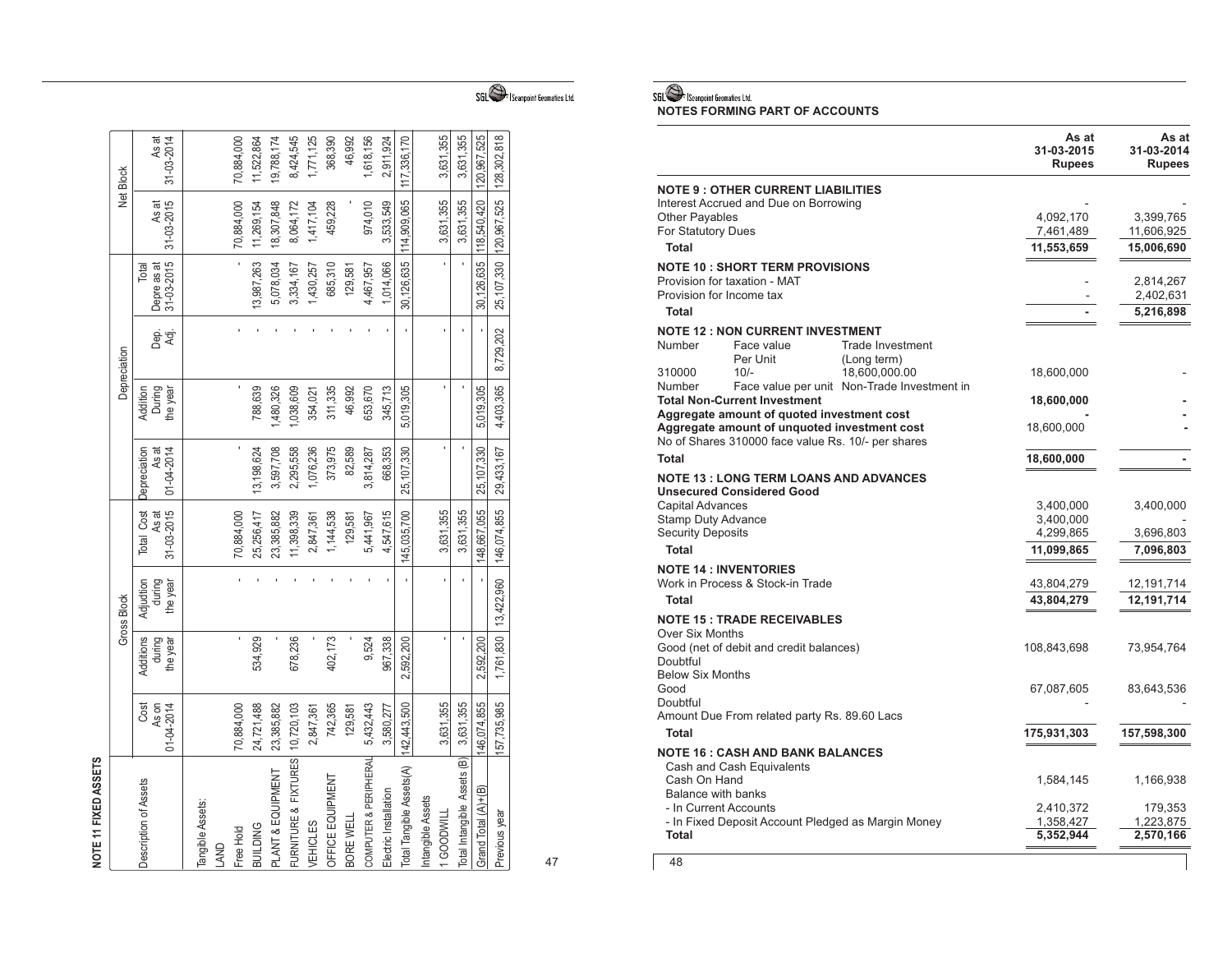| <b>NOTE 17 : SHORT TERM LOANS AND ADVANCES</b><br>Unsecured and Considered good Loan and Advance to Related Party<br><b>Other</b> | As at<br>31-03-2015<br><b>Rupees</b> | As at<br>31-03-2014<br><b>Rupees</b> |
|-----------------------------------------------------------------------------------------------------------------------------------|--------------------------------------|--------------------------------------|
|                                                                                                                                   |                                      |                                      |
|                                                                                                                                   |                                      |                                      |
|                                                                                                                                   |                                      |                                      |
|                                                                                                                                   |                                      |                                      |
| <b>Prepaid Expenses</b><br>Advance Staff and Other                                                                                | 151,173                              | 140,264                              |
| Income-tax Refund                                                                                                                 | 482,000                              | 828,864                              |
| TDS 2012-13                                                                                                                       | 1,346,973                            | 2,730,250                            |
| Advance to suppliers                                                                                                              |                                      | 1,281,500                            |
| Total                                                                                                                             | 1,980,146                            | 4,980,878                            |
| <b>NOTE 18: REVENUE FROM OPERATIONS</b>                                                                                           |                                      |                                      |
| Indigenous sales                                                                                                                  |                                      |                                      |
| Sale of Products                                                                                                                  | 182,498,393                          | 274,099,658                          |
| <b>Services Sales</b>                                                                                                             | 20,107,612                           | 27,265,185                           |
| <b>Export Sales</b>                                                                                                               |                                      |                                      |
| Sale of Products                                                                                                                  |                                      |                                      |
| <b>Services Sales</b>                                                                                                             |                                      | 39,345,000                           |
| <b>Other operating Revenues</b>                                                                                                   |                                      |                                      |
| <b>Total</b>                                                                                                                      | 202,606,005                          | 340,709,843                          |
| <b>NOTE 19: OTHER INCOME</b>                                                                                                      |                                      |                                      |
| Interest                                                                                                                          | 132,539                              | 131,272                              |
| Other non-operating income                                                                                                        | 48,068                               | 3,898,821                            |
| Total                                                                                                                             | 180,607                              | 4,030,093                            |
| <b>NOTE 20 : COST OF RAW MATERIAL CONSUMED</b>                                                                                    |                                      |                                      |
| Raw Materials' Consumption                                                                                                        |                                      |                                      |
| Inventory at the beginning of the year                                                                                            |                                      |                                      |
| Add: Purchases during the year                                                                                                    | 189,232,661                          | 265,060,475                          |
| Less: Inventory at the beginning end of the year                                                                                  |                                      |                                      |
| <b>Cost of Raw material consumed</b>                                                                                              | 189,232,661                          | 265,060,475                          |
| <b>NOTE 21: CHANGES IN INVENTORIES OF FINISHED GOODS.</b><br><b>WORK IN PROGRESS AND STOCK IN TRADE</b>                           |                                      |                                      |
| Inventory at the end of the year                                                                                                  | 43,804,279                           | 12,191,714                           |
| <b>Less:</b> Inventory at the beginning of the year                                                                               | 12,191,714                           | 32,918,132                           |
| Change in inventories of finished goods (Increase)                                                                                | (31,612,565)                         | 20,726,418                           |
| <b>NOTE 22 : EMPLOYEE BENEFITS EXPENSES</b>                                                                                       |                                      |                                      |
| Salaries, Wages, Bonus etc.                                                                                                       | 21,477,338                           | 22,394,200                           |
| Contribution to PF, ESI and Other Statutory funds                                                                                 | 116,585                              | 196,320                              |
| Workmen and staff Welfare Expenses                                                                                                | 221,308                              | 328,272                              |
| Provision of Gratuity                                                                                                             |                                      | 432,273                              |
| <b>Total</b>                                                                                                                      | 21,815,231                           | 23,351,065                           |
|                                                                                                                                   |                                      |                                      |

# SGL Scanpoint Geomatics Ltd.

#### **NOTES FORMING PART OF ACCOUNTS**

|                                                      |         | As at<br>31-03-2015<br><b>Rupees</b> | As at<br>31-03-2014<br><b>Rupees</b> |  |
|------------------------------------------------------|---------|--------------------------------------|--------------------------------------|--|
| <b>NOTE 23 : FINANCE COSTS</b>                       |         |                                      |                                      |  |
| <b>Interest Expense</b>                              |         |                                      |                                      |  |
| Interest on Bank Loan                                |         | 14,370,391                           | 8,621,051                            |  |
| Interest on HDFC Car Loan                            |         | 111,258                              | 34,693                               |  |
| Interest on Unsecured Loans                          |         | 91,500                               | 75,750                               |  |
| <b>Other Borrowing Costs</b>                         |         |                                      |                                      |  |
| Interest to other                                    |         | 103,811                              | 95,463                               |  |
| Interest on AMC                                      |         |                                      | 25,409                               |  |
| <b>Total</b>                                         |         | 14,676,960                           | 8,852,366                            |  |
| <b>NOTE 24 : OTHER EXPENSES</b>                      |         |                                      |                                      |  |
| <b>Store and Spares</b>                              |         | 11,025                               | 59,098                               |  |
| Power and Fuels                                      |         |                                      |                                      |  |
| Repairs To - Machinery                               | 87,000  |                                      | 46,664                               |  |
| - Others                                             | 407,001 | 494,001                              | 220,823<br>267,487                   |  |
| Rent                                                 |         |                                      |                                      |  |
| Insurance                                            |         | 71,907                               | 52,797                               |  |
| Electricity                                          |         | 664,208                              | 801,791                              |  |
| Job work charges                                     |         |                                      | 2,410                                |  |
| <b>Audit Fee</b>                                     |         | 260,000                              | 200,000                              |  |
| Legal & Professional fees                            |         | 3,640,538                            | 2,307,223                            |  |
| <b>General Charges</b>                               |         | 234,061                              | 144,090                              |  |
| Printing, Stationery, Postage and Telephone Expenses |         | 990,243                              | 663,106                              |  |
| <b>Traveling and Conveyance Expenses</b>             |         | 2,050,874                            | 1,716,289                            |  |
| Foreign Traveling exp.<br>Donation                   |         | 982,272                              | 286,988                              |  |
| Rent, Rates and Taxes                                |         | 1,878,883                            | 894,905                              |  |
| <b>Advertisement Expenses</b>                        |         | 42,059                               | 43,690                               |  |
| <b>Computer Expenses</b>                             |         | 111,288                              | 52,156                               |  |
| Seminar and Exhibition Expenses                      |         | 10,050                               | 165,000                              |  |
| Royalty Expenses - SAC/ISRO                          |         |                                      | 308,025                              |  |
| <b>Membership Association Fees</b>                   |         | 57,527                               | 61,414                               |  |
| <b>Office Expenses</b>                               |         | 148,424                              | 105,657                              |  |
| Listing Fees                                         |         | 144,282                              | 57,788                               |  |
| Loss on Sale of Assets                               |         |                                      | 585,758                              |  |
| <b>Business Promotion Expenses</b>                   |         | 80,430                               | 147,430                              |  |
| Staff Recruitment Exp.                               |         | 84,932                               | 103,013                              |  |
| Int. on late payment of TDS                          |         | 320,159                              | 225,647                              |  |
| Int. on late payment of VAT                          |         | 1,319                                | 82,091                               |  |
| <b>VAT Penalty Charges</b>                           |         |                                      | 18,700                               |  |
| Int. on late payment of Prof. tax                    |         | 10,466                               | 21,382                               |  |
| Service tax late payment int.                        |         | 2,108,717                            |                                      |  |
| Brokerage & Commi.                                   |         | 42,000                               |                                      |  |
| <b>Bank Charges</b>                                  |         | 248,864                              | 322,904                              |  |
| <b>Bank Guarantee Charges</b>                        |         |                                      | 631,537                              |  |
| Total                                                |         | 14,688,529                           | 10,328,376                           |  |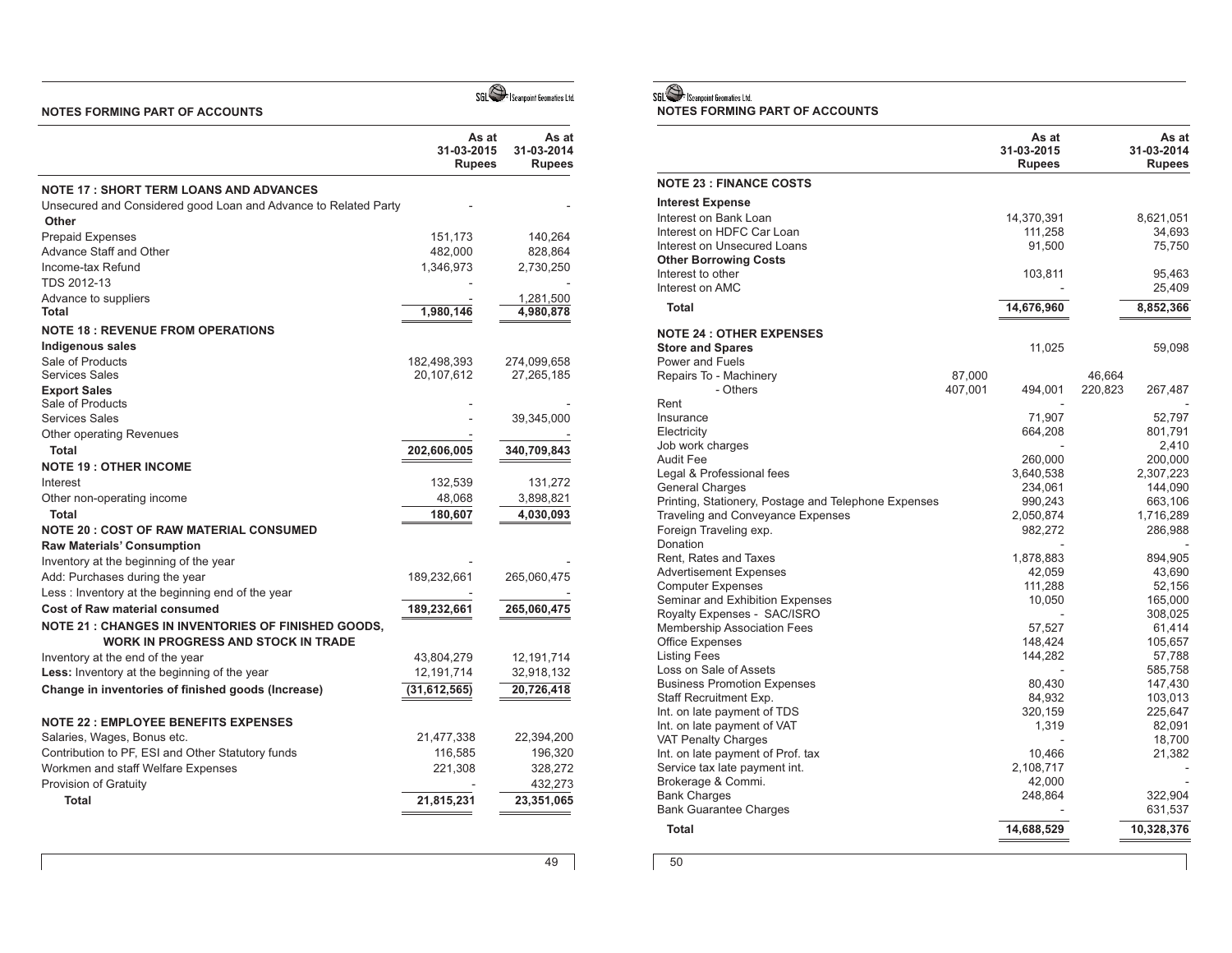## $\textsf{SGL}\bigoplus_\textsf{e}[\textsf{Scanpoint}\textsf{Geomatics}\textsf{Ltd}]$

#### 25 Earning per share (EPS) computed in accordance with Accounting Standard 20 are as under

| <b>Particular</b>                                                                           | Year ended<br>on 31-03-2015 | Year ended<br>on 31-03-2014 |
|---------------------------------------------------------------------------------------------|-----------------------------|-----------------------------|
| Net profit after tax as per profit & Loss Account                                           | (8,248,843)                 | 7,014,693                   |
| Net profit after tax available to equity share holders                                      | (8,248,843)                 | 7,014,693                   |
| Weight average number of equity share (In No.)                                              | 26904000                    | 26904000                    |
| Basic earnings per share of Rs. 2/- each (in Rs.)                                           | (0.31)                      | 0.26                        |
| Diluted earnings per share of Rs 2/- each (in Rs.)                                          | (0.31)                      | 0.26                        |
| The Company does not have any outstanding<br>dilitutive peteptial caujty above Consequently |                             |                             |

dilitutive potential equity share Consequently the basic and dilitutive earning per share of the company remain same

#### 26 Auditors Remuneration

|                | 2014-2015 | 2013-2014 |
|----------------|-----------|-----------|
| Audit Fees     | 150.000   | 110,000   |
| Tax Audit fees | 50.000    | 40.000    |
| Other Services | 195.969   | 49,000    |
| Total          | 395.969   | 199,000   |

#### 27 Directors Remuneration

The Profit and Less Account includes payments and provisions of remuneration to the Managing Director and Whole Time Directors as under.

|                    | 2014-2015 | 2013-2014 |
|--------------------|-----------|-----------|
| Salary & Allowance | 5.535.000 | 3.340.273 |
| Perquisites        | 66.681    | 30,868    |
| Total              | 5,601,681 | 3,371,141 |

#### 28. COST OF MATERIALS CONSUMED

#### **I. Principal of Materials consumed:**

|                      | 2014-2015     | 2013-2014     |
|----------------------|---------------|---------------|
| Particulars          | <b>Rupees</b> | <b>Rupees</b> |
| <b>Opening Stock</b> | ۰             | -             |
| Purchase             | 189,232,661   | 265,060,475   |
| Less: Closing Stock  | ۰             | -             |
| Total                | 189,232,661   | 265,060,475   |
|                      |               |               |

## SGL<sup>9</sup> | Seanpoint Geomatics Ltd.

#### **II. Break up of Raw Material consumed:**

|                                      | 2014-2015  |               | 2013-2014     |               |
|--------------------------------------|------------|---------------|---------------|---------------|
|                                      | $\%$       | Rupees        | $\frac{0}{0}$ | <b>Rupees</b> |
| Imported                             | <b>NIL</b> | <b>NIL</b>    | <b>NIL</b>    | <b>NIL</b>    |
| Indigenous                           | 100        | 189,232,661   | 100           | 265,060,475   |
|                                      | 100        | 189,232,661   | 100           | 265,060,475   |
| III. Value of imports on CIF basis:  |            |               |               |               |
|                                      |            | <b>Rupees</b> |               | <b>Rupees</b> |
| Raw Material                         |            | <b>NIL</b>    |               | <b>NIL</b>    |
| 29. Expenditure in Foreign Currency: |            |               |               |               |
|                                      |            | 2014-2015     |               | 2013-2014     |
|                                      |            | <b>Rupees</b> |               | <b>Rupees</b> |
| Membership and Trade Mark Fees       |            |               |               | 62,377        |
|                                      |            |               |               | 62,377        |

#### 30. Details of Dues to Micro and Small Enterprises as defined under the Micro. Small and Medium **Enterprises DevelopmentAct. 2006**

In the absence of information available with the Company about enterprises which are qualifying under the definition of Medium and Small Enterprises as defined under Micro Small & Medium Enterprises DevelopmentAct, 2006, no disclosure is made as required under theAct.

#### 31**. Provisions, Contingent Liabilities and ContingentAssets.**

Provisions involving substantial degree of estimation in measurement are recognised when there is <sup>a</sup> present obligation as <sup>a</sup> result of past events and it is probable that there will be an outflow of resources. Contingent Liabilities are not recognised but are disclosed in the Notes. Contingent Assets are neither recognised nor disclosed in the financial statements.

- 32. Balance of Sundry Debtors, Loans and Advances recoverable in cash or kind, Deposits and Sundry Creditors are subject to confirmations, reconciliation and adjustments if any.
- 33. During the year, pursuant to the notification of Schedule II to the CompaniesAct, 2013 with effect from 1 April, 2014,the Company has revised the estimated useful life of some of its assets to align the useful life with those specified in Schedule II. The details of previously applied depreciation method, rates / useful life for these assets are as follows:

| Asset                                   | Previous depreciation rate | <b>Revised useful life</b> |
|-----------------------------------------|----------------------------|----------------------------|
| Buildings, Factory Buildings, etc.      | 3.34%                      | 30 Years                   |
| <b>Computers and Peripheral</b>         | 16.21%                     | 6 Years                    |
| Bore well                               | 3.34%                      | 5 years                    |
| <b>Plant and Equipments</b>             | 7.07%                      | 15 years                   |
| Electrical Installations and Equipments | 4.75%                      | 10 years                   |
| <b>Office Equipments</b>                | 4.75%                      | 5 years                    |
| <b>Furniture and Fixtures</b>           | 6.33%                      | 10 years                   |
| Vehicles                                | 9.50%                      | 8 years                    |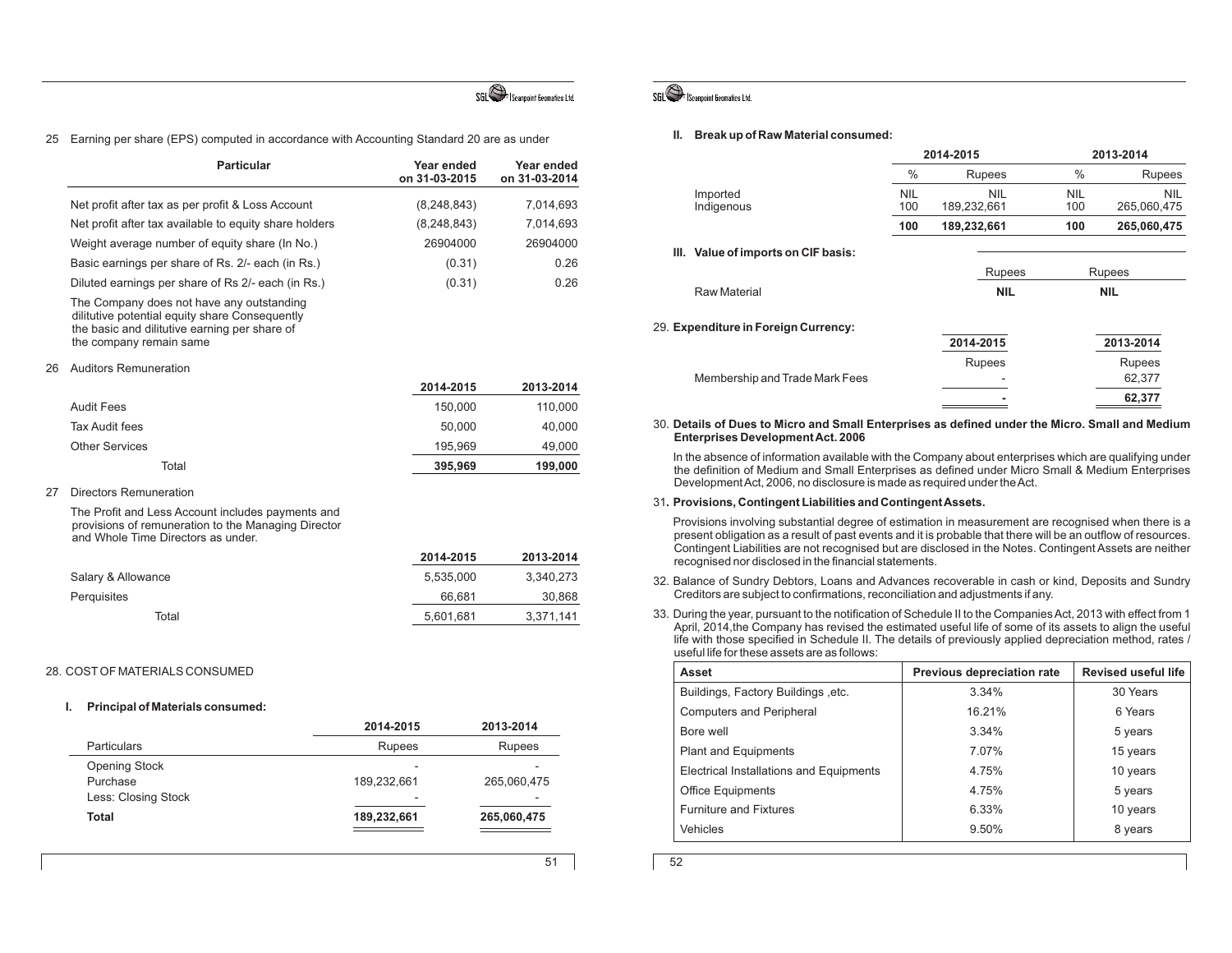

Pursuant to the transition provisions prescribed in Schedule II to the Companies Act, 2013, the Company has fully depreciated the carrying value of assets, net of residual value, where the remaining useful life of the asset was determined to be Nil as on 1 April, 2014, and has adjusted an amount of Rs. 4.64 lac. The depreciation expense in the Statement of Profit and Loss for the year is higher by Rs. 4.64 lac consequent to the change in the useful life of the assets.

34 Following are the related parties and transactions made with them during the year.

#### **A. Name and Relationship of the Related parties.**

| 1. Associated Company/Enterprise/Firms | : Karnavati Infrastructures Projects Ltd. |
|----------------------------------------|-------------------------------------------|
|                                        | Scan Press Ltd.                           |

2. Key Management Personnel along with their relatives have significant influence.

| a. Key Management personnel. | : Shri Ramesh K. Sojitra, |
|------------------------------|---------------------------|
|                              | Shri Chirag J. Soni,      |
|                              | Shri Kanti V. Ladani      |
|                              | Shri Rajendra Chaudhari   |

#### **B. Transactions with the related parties during the year.**

|                                                          |                                    | (Rs.in Lacs)                |
|----------------------------------------------------------|------------------------------------|-----------------------------|
| <b>Transactions with</b><br><b>Related Parties.</b>      | <b>Key Management</b><br>Personnel | Enterprise/<br><b>Firms</b> |
| Director Remuneration<br><b>Professional Consultancy</b> | 56.02<br>3.00                      |                             |
| <b>Outstanding Balance:</b>                              |                                    |                             |
| <b>Debtors</b>                                           |                                    | 89.07                       |
| Un Secured Loan                                          | 405.75                             | 243.93                      |

#### 35 **PREVIOUS YEAR FIGURES**

The figures in respect of previous year have been regrouped/rearranged wherever necessary to confirm to this year's classification.

#### In terms of our report of even date attached

#### **For Manoj Acharya & Associates**

CharteredAccountants

| Manoj Acharya                        | <b>Akshesh Dave</b> | Kanti V. Ladani | Ramesh K. Soiitra                    |
|--------------------------------------|---------------------|-----------------|--------------------------------------|
| Partner                              | Company Secretary   | Director        | Managing Director                    |
| Ahmedabad, 30 <sup>th</sup> May 2015 |                     |                 | Ahmedabad, 30 <sup>th</sup> May 2015 |